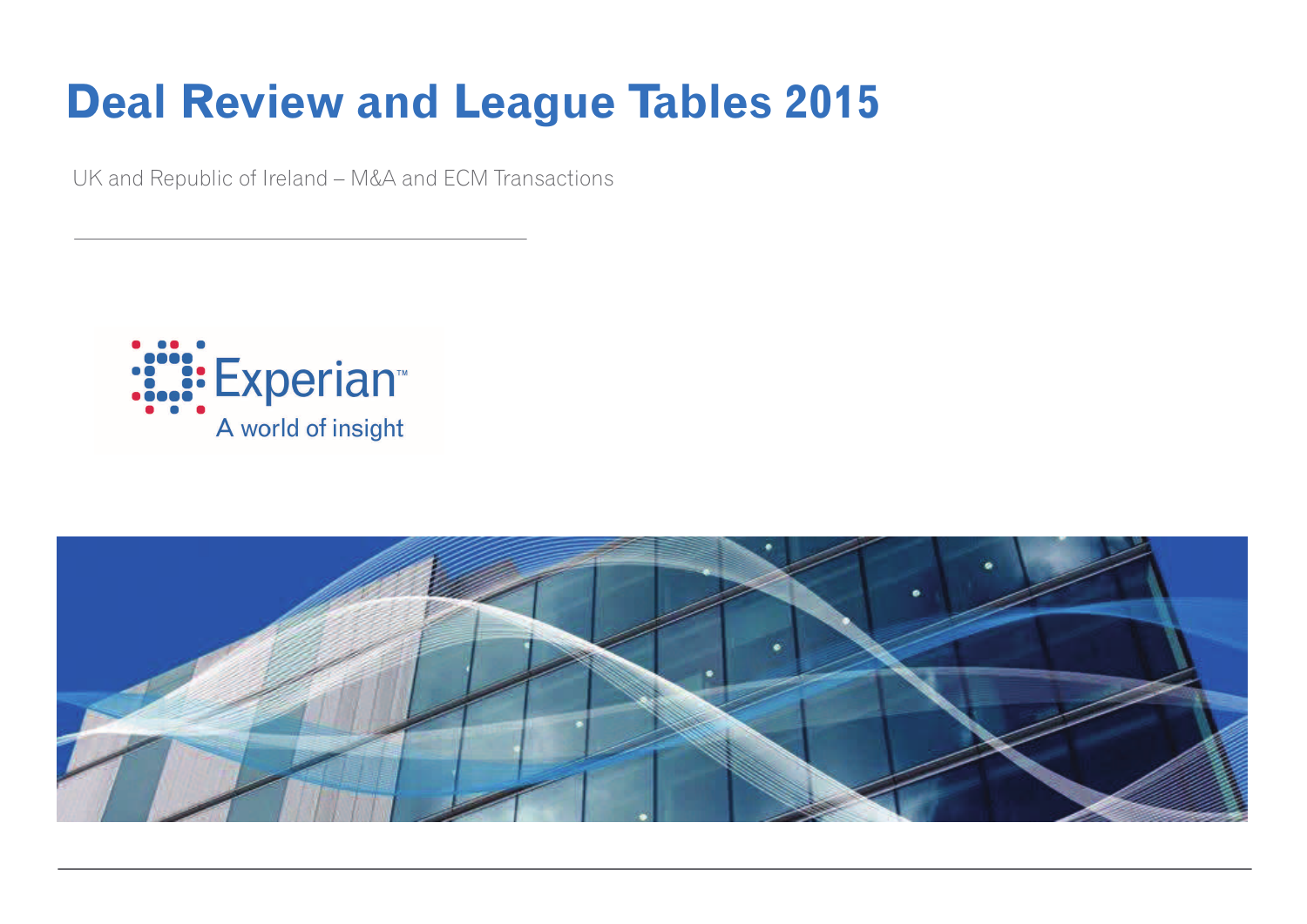## Experian MarketIQ is an essential, intuitive, market intelligence platform that reveals new layers of market insight in an easy and accessible way, for any organisation involved in M&A activity.

| Market IQ<br>Search                                                    | Bookmarks Downloads                                                                                     |           | $\ddot{\mathbf{Q}}$       |
|------------------------------------------------------------------------|---------------------------------------------------------------------------------------------------------|-----------|---------------------------|
| EXTENDED SEARCH FOR<br>COMPANIES                                       | <b>DEALS</b>                                                                                            |           | Switch to QUICK SEARCH -> |
| P FLAGGED<br>$\equiv$ ALL<br><b>FILTERS</b><br><b>Q</b> Search filters | Details   *<br>Summary                                                                                  |           |                           |
| <b>GENERAL</b>                                                         | Complete C Cancelled C Pending C Rumour<br>Include                                                      |           | 397,786                   |
| <b>PROFESSIONS</b><br>COMPANY                                          | Match                                                                                                   | Net Count | <b>Gross Count</b>        |
| CONSIDERATION                                                          | ALL the filters below<br>ALL Main Type $\phi$                                                           | 387,110   | 387,110 $\times$          |
| <b>FINANCIALS</b><br><b>RATIOS</b>                                     | Consider Any of Acquisition - Acquisition - Tender Offer - Demerger - Development Capital - Divestment  |           |                           |
| <b>KEYWORD SEARCH</b>                                                  | ALL <b>Location</b> $\varnothing$<br>Consider Any of United Kingdom - Isle of Man - Jersey - Guernsey   | 113,968   | $109,716 \times$          |
|                                                                        | ALL Date $\varnothing$<br>Consider Any Records with Announced Date between 1 Jan, 2008 and 31 Jul, 2014 | 182,201   | $33,773 \times$           |
|                                                                        |                                                                                                         |           | Total 33,773              |
|                                                                        |                                                                                                         |           | <b>View Results</b>       |

| Market IQ<br>Search Bookmarks Downloads                      |                                                   |                       |                                                   |                       |
|--------------------------------------------------------------|---------------------------------------------------|-----------------------|---------------------------------------------------|-----------------------|
| <b>General Analysis</b><br>Professional Firms<br>Individuals |                                                   |                       |                                                   |                       |
|                                                              | Value<br>No. of deals                             |                       |                                                   |                       |
|                                                              | Timeline                                          | 10,000                | <b>Deal Types</b>                                 | No. of deals 96 Deals |
|                                                              |                                                   | 5,000                 | Acquisition                                       | 17,921<br>53,06%      |
|                                                              |                                                   | $\circ$               | Rights Issue / Other Issue                        | 4,115 12.18%          |
|                                                              | 2009<br>2010<br>2011<br>2008                      | 2012<br>2012<br>2014  | Development Capital                               | 2,872 8.50%           |
|                                                              | · Number of deals                                 | <b>Full report</b>    |                                                   | Full report           |
|                                                              | <b>Sources of Funds</b>                           | No. of deals % Deals  | Countries                                         | No. of deals 96 Deals |
|                                                              | Cash                                              | 17,363<br>51.41%      | <b>United Kingdom</b>                             | 31,584<br>93.52%      |
|                                                              | Existing / Not Disclosed                          | 6,822 20.20%          | United States                                     | 3,889 21.52%          |
|                                                              | Venture Capital                                   | 4,384 22,98%          | Jersey                                            | 1,199   3,55%         |
|                                                              |                                                   | <b>Full report</b>    |                                                   | <b>Full report</b>    |
|                                                              | <b>Regions</b>                                    | No. of deals % Deals  | <b>UK Industries</b>                              | No. of deals 96 Deals |
|                                                              | United Kingdom, England                           | 24,770<br>73.3496     | Manufacturing                                     | 9,363<br>27.72%       |
|                                                              | United Kingdom, Scotland                          | 2,321 6.87%           | Financial and Insurance activities                | 8,606<br>26.31%       |
|                                                              | Guernsey                                          | 854   2.53%           | Professional, scientific and technical activities | 7,065<br>20.92%       |
|                                                              |                                                   | <b>Full report</b>    |                                                   | Full report           |
|                                                              | <b>US Industries (SIC)</b>                        | No. of deals 96 Deals |                                                   |                       |
|                                                              | Financial and Insurance activities   Activities a | 0,975<br>20.65%       |                                                   |                       |
|                                                              | Financial and Insurance activities   Financial se | 4,092<br>13.89%       |                                                   |                       |
|                                                              | Wholesale and retail trade; repair of motor veh   | 4,367<br>12.93%       |                                                   |                       |
|                                                              |                                                   | <b>Full report</b>    |                                                   |                       |

#### Monitor active players

Find acquisitive trade or private equity buyers by monitoring sectors and regions to identify who is currently active, or monitor the activities of key advisors to inform your relationship building. Set up alerts so you are notified the moment something happens, and your business development teams know which businesses and people are prime targets to contact.

#### **△△△** Compare competitors

Construct individual or house league tables through which to keep an eye on the activities of your main competitors, monitor the performance of other leading firms or individuals within other practices, and highlight your own strengths to new clients.

### Create more opportunities

Proactively target new clients or new business contacts using unique combinations of datasets.



### Analyse to inform

Make better strategic and corporate decisions based on a better understanding of historic activities. Analyse the volume and value of M&A deals in specific sectors or regions to identify trends and patterns.

#### Follow @ExperianMIQ

#### **Or Contact us at**



**Experian Corpfin Centurion House** 129 Deansgate Manchester **M3 3WR** www.experian.co.uk/marketig cfw.research@experian.com

0161 288 4925 cfw.sales@experian.com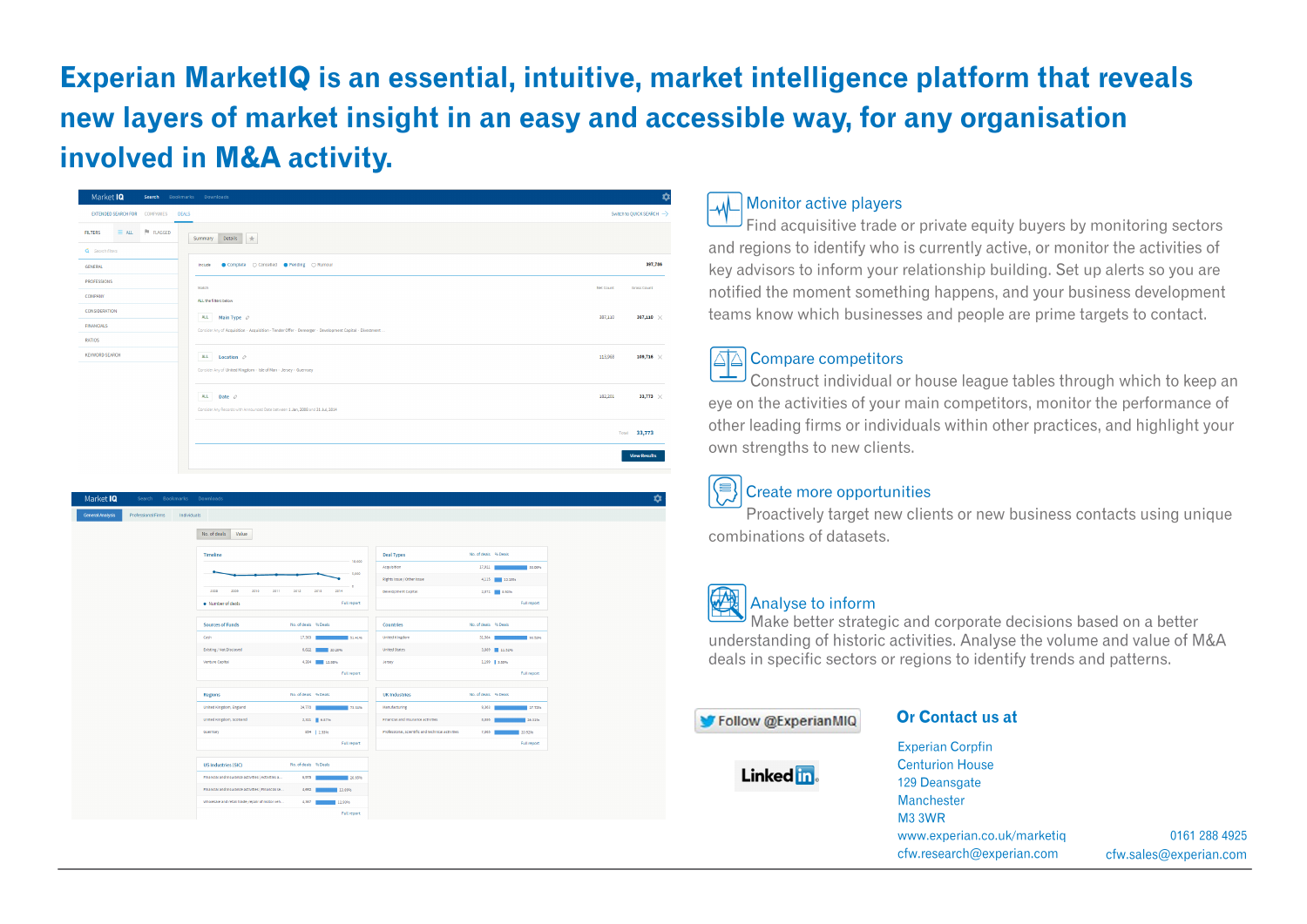### **Deal Review and Advisor League Tables 2015**

#### Content:

| 3              |
|----------------|
| 4              |
| $\overline{7}$ |
| 9              |
| 11             |
| 13             |
| 15             |
| 17             |
| 19             |
| 21             |
| 23             |
| 25             |
| 27             |
| 29             |
| 31             |
| 32             |
|                |

The UK's M&A market returned to pre-recession levels in 2015 with substantial increases in deal numbers and values, according to the latest figures from Experian, the global information services company.

Jane Turner, Research Manager at Experian Market IQ said: "The last year was characterised by strong growth in the UK M&A market. We have seen both the volume and value of deals up substantially year-on-year, record valuations at the top-end of the market and high levels of private equity activity, both on the buy-side and the sell-side. It's also encouraging to see dealmakers looking to smaller companies to make investments so SMEs can get the expertise and funding they need to help them grow. Overseas investors have also shown confidence in the UK economy by investing in greater numbers, and domestic and international dealmakers will now be conducting thorough research as they search for businesses ripe for investment in 2016."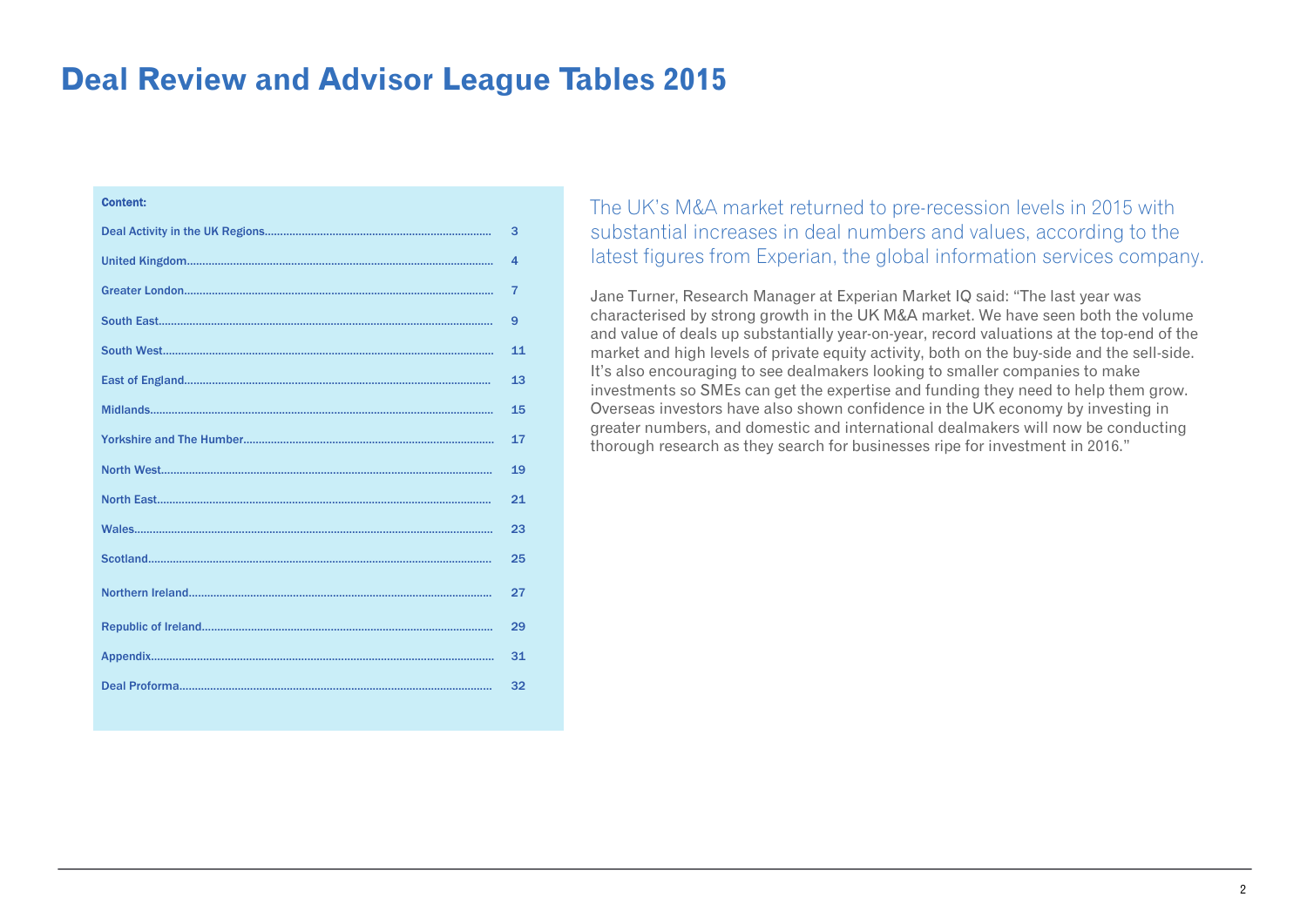### **Deal Review and Advisor League Tables 2015**

The year's upturn in overall UK deal activity was shared across the UK regions, with decent growth recorded almost across the board. London remains the busiest region of the UK, with an involvement in just under 40% all deals, followed by South East England (14.5%) and the Midlands (13.5%).

Northern Ireland saw the best year on year growth for the second year in a row, with a 58.7% upturn in transaction volume; East of England (27.3%) and North East England (20.7%) also returned particularly strong figures.

The value picture was more varied; there were massive increases in South East England (327%) and in the East of England (211%), but these stood out against more modest rises or falling values elsewhere in the country.

| <b>Region</b>         | Value (£ms) |         |           | <b>Volume</b> |       |          |
|-----------------------|-------------|---------|-----------|---------------|-------|----------|
|                       | 2015        | 2014    | % Change  | 2015          | 2014  | % Change |
| <b>Greater London</b> | 226,459     | 174,631 | 29.68%    | 2,576         | 2,497 | 3.16%    |
| South East            | 157,129     | 36,828  | 326.66%   | 947           | 956   | $-0.94%$ |
| South West            | 6,564       | 10,636  | $-38.28%$ | 535           | 464   | 15.30%   |
| East of England       | 25,098      | 8,058   | 211.46%   | 527           | 414   | 27.29%   |
| <b>Midlands</b>       | 21,092      | 20,893  | 0.96%     | 882           | 750   | 17.60%   |
| Yorkshire & Humber    | 6,584       | 8,951   | $-26.44%$ | 451           | 447   | 0.89%    |
| North West            | 10,526      | 12,050  | $-12.65%$ | 742           | 624   | 18.91%   |
| North Fast            | 1,633       | 1,438   | 13.58%    | 181           | 150   | 20.67%   |
| Wales                 | 1,370       | 1,882   | $-27.20%$ | 172           | 173   | $-0.58%$ |
| Scotland              | 14,821      | 21,814  | $-32.05%$ | 604           | 518   | 16.60%   |
| Northern Ireland      | 1.880       | 1,715   | 9.55%     | 165           | 104   | 58.65%   |
| Republic of Ireland   | 229,702     | 113,228 | 102.87%   | 458           | 416   | 10.10%   |
| <b>UK Wide</b>        | 433,415     | 277,755 | 52.08%    | 6,532         | 5,920 | 10.3%    |



**UK Deals by Volume 2015**

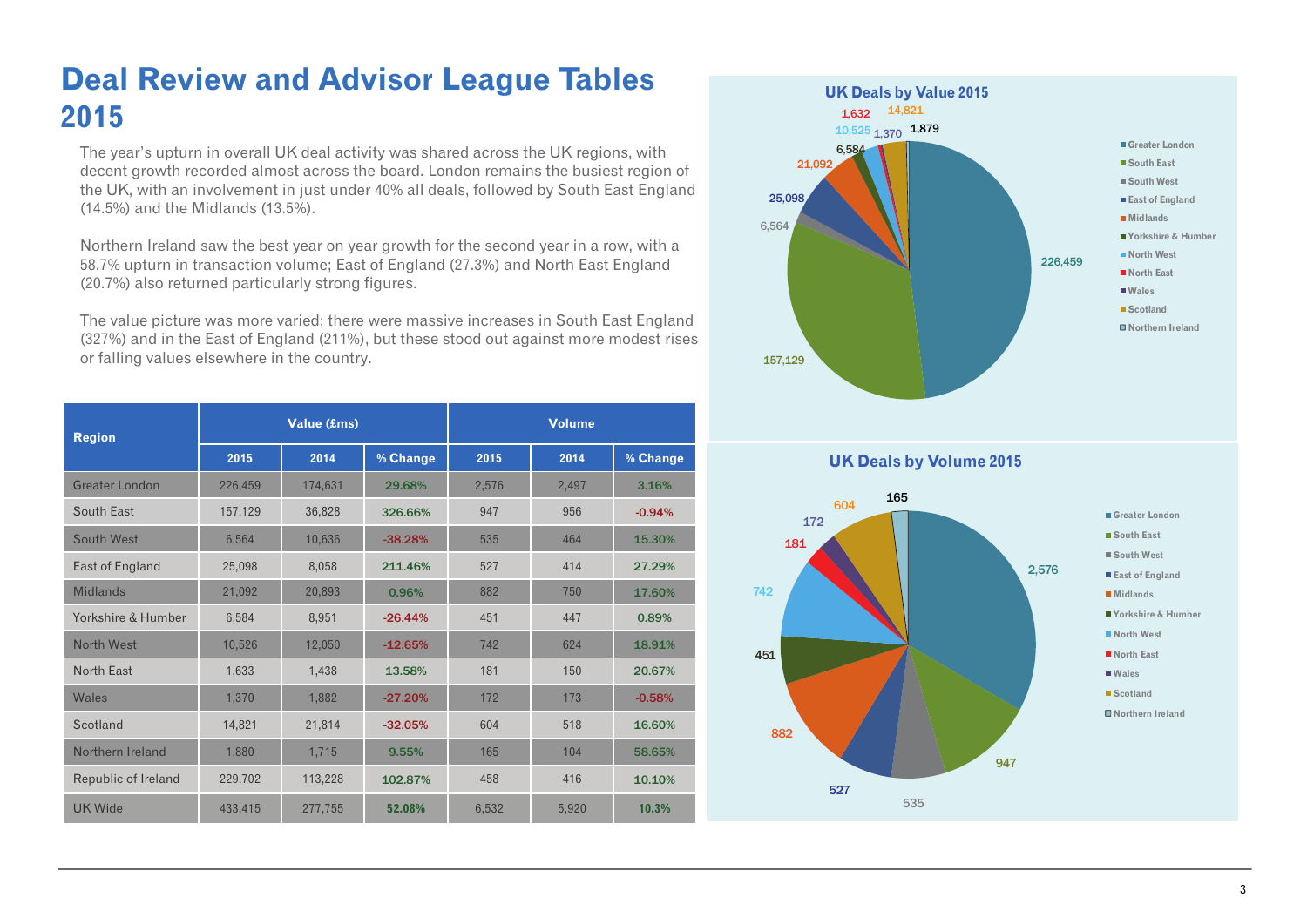### **Deal Review and Advisor League Tables 2015**  UK M&A Activity

Despite a slight lessening of activity in the final quarter of the year, 2015 saw a definite upturn in the UK deal market, as increased confidence at both ends of the market finally translated into increased numbers on the board. There were 6,532 deals announced in all, an increase of 10.3% on the 5,920 transactions recorded during 2014. This is by some way the busiest we have seen the UK post credit crunch; indicative both of a real appetite for growth by acquisition among our ambitious companies, and of the strength of the economy more generally - no mean feat in a general election year. The value of transactions reached £433bn, a 56% increase on the £278bn worth of deals announced during 2014 and the highest recorded total since 2000's £576bn.

The increase in overall deal activity this year can largely be attributed to positive growth in the number of smaller deals. The number of deals rose to 1,960 in the £500,000 to £10 million segment, up from 1,757 in 2014; again, the busiest year since 2007. Small deals were dominated by activity in the Financial and Insurance sector. There was a 12.4% increase here, alongside a 12% upturn in Professional, Scientific and Technical activities and 11% in Information and Communication. Private equity was particularly active, with a 45% increase in early stage investment, and there was also a significant upturn in smaller capital markets transactions.

The year was also characterised by surging activity at the other end of the spectrum. There were 56 mega deals announced in 2015, up from 46 in 2014 and just 24 in 2013 this was the highest number of £1bn plus transactions since 2000. Meanwhile the associated value of these big-ticket transactions was up by over £150bn this year (to £296bn, from £128bn last year), with two 2015 deals ranking among the UK's largest ever; Shell's £47bn acquisition of BG Group back in April, and more recently the £71.2bn acquisition of brewing group SABMiller by Belgian giant Anheuser-Busch InBev.

The UK's busiest legal advisors by deal volume in 2015 were Gateley and Shoosmiths, each of which worked on 148 deals in all; Gateley topped our table by virtue of the higher total value of their deals. Freshfields led the Value Table having advised on deals worth £160bn, ahead of fellow magic circle firm Slaughter and May (£128bn). Grant Thornton (126 transactions) just pipped PwC (122) as the UK's most active financial advisor, while US investment bank Morgan Stanley topped the value table with £189bn worth of deals.



#### **Cross Border Focus**

- Inward M&A was an increasingly prominent feature of the UK's deal landscape in 2015, with substantial year on year upturns in both the volume and value of transactions. There were 708 deals this year, worth £148bn in total – up from 617 deals valued at £52bn in 2015. Companies based in the US were the most active purchasers of UK firms (265 transactions), with French (56), German (50) and Irish (44) businesses also investing in large numbers.
- Belgian brewing group Anheuser-Busch InBev NV's acquisition of Londonregistered drinks company SABMiller was the biggest inbound transaction of the year, one of three to break the £10bn barrier along with Visa Inc's £15bn purchase of former subsidiary Visa Europe and Hong Kong conglomerate Hutchison Whampoa's £10.25bn deal to buy telecoms firm O2.
- UK firms have also been making acquisitions overseas in greater numbers, with 638 outbound deals in 2015. This was up 6.3% from 2014's 600 transactions, although the total value of these deals was down to £41.3bn from £71.7bn.
- The United States remains the most common target for British firms looking for foreign expansion, with 150 deals worth £18bn in 2015, followed by Germany (42 deals worth £4.9bn), The Netherlands (37 deals worth £4.9bn) and France (34 deals worth £1.4bn).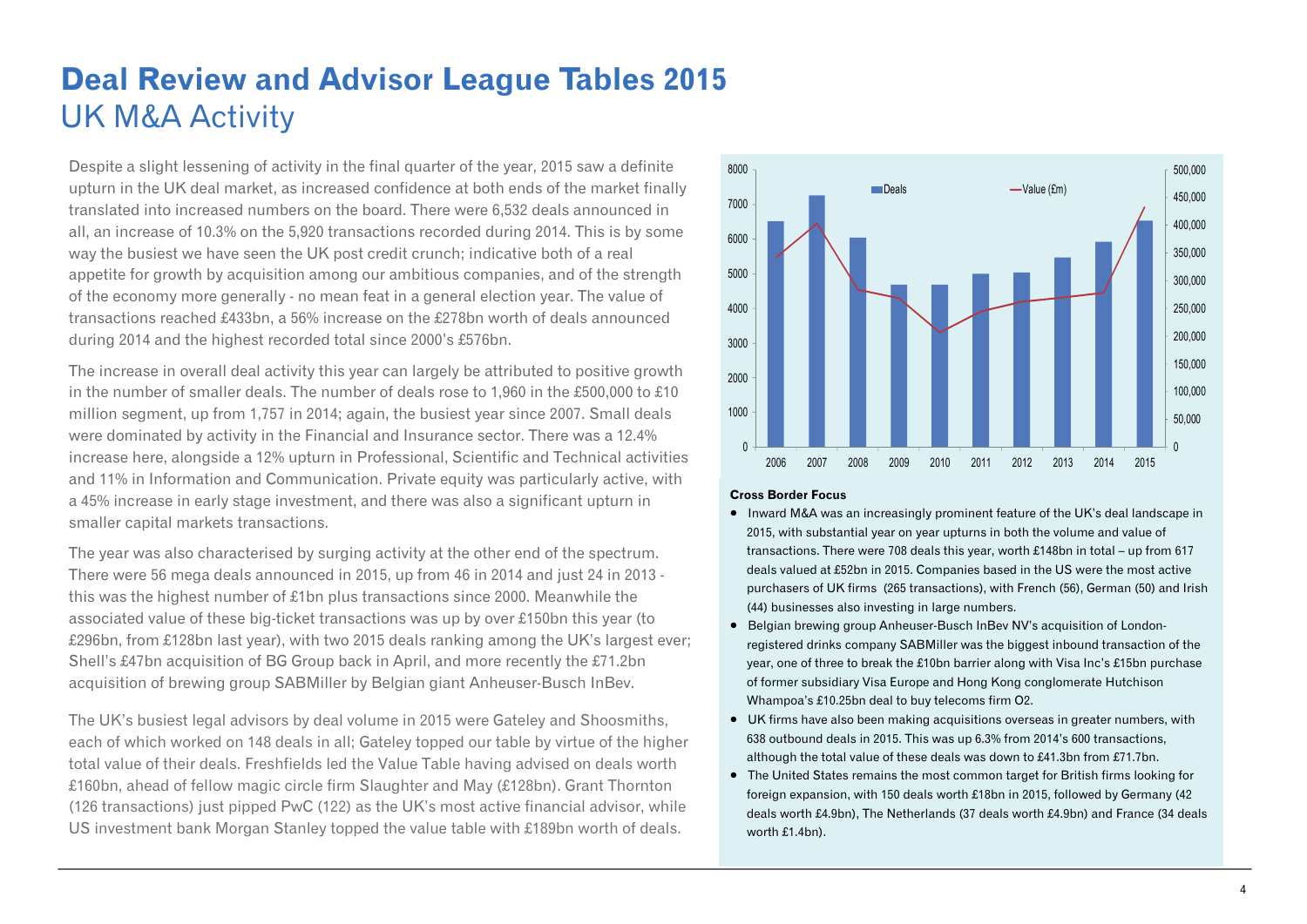### **Deal Review and Advisor League Tables 2015**  United Kingdom

| 2015           | 2014                     | <b>Legal Advisor</b>                   | <b>Volume</b> |
|----------------|--------------------------|----------------------------------------|---------------|
| $\mathbf{1}$   | 3                        | <b>GATELEY</b>                         | 148           |
| $\overline{2}$ | $\overline{2}$           | <b>SHOOSMITHS</b>                      | 148           |
| 3              | $6\overline{6}$          | <b>DWF</b>                             | 120           |
| $\overline{4}$ | $\mathbf{1}$             | <b>DLA PIPER</b>                       | 116           |
| 5              | $\overline{4}$           | <b>PINSENT MASONS</b>                  | 115           |
| $6\phantom{1}$ | $\overline{9}$           | <b>EVERSHEDS</b>                       | 99            |
| $\overline{7}$ | 11                       | <b>BRABNERS</b>                        | 97            |
| 8              | 12                       | <b>SQUIRE PATTON BOGGS</b>             | 91            |
| 9              | $\frac{1}{2}$            | <b>MILLS &amp; REEVE</b>               | 91            |
| 10             | 18                       | <b>TRAVERS SMITH</b>                   | 89            |
| 11             | $\overline{\phantom{a}}$ | <b>ASHFORDS</b>                        | 81            |
| 12             | $\overline{7}$           | ADDLESHAW GODDARD                      | 79            |
| 13             | 13                       | <b>JONES DAY</b>                       | 69            |
| 14             | 8                        | <b>HERBERT SMITH FREEHILLS</b>         | 69            |
| 15             | 23                       | <b>WRAGGE LAWRENCE GRAHAM &amp; CO</b> | 69            |
| 16             | 14                       | <b>CLIFFORD CHANCE</b>                 | 68            |
| 17             | 29                       | <b>IRWIN MITCHELL</b>                  | 63            |
| 18             | 35                       | <b>FREETHS</b>                         | 61            |
| 19             | 15                       | <b>SLAUGHTER AND MAY</b>               | 60            |
| 20             | 10                       | <b>CMS</b>                             | 59            |

| 2015           | 2014            | <b>Legal Advisor</b>                         | Value (£m) |
|----------------|-----------------|----------------------------------------------|------------|
| $\mathbf{1}$   | $\overline{2}$  | FRESHFIELDS BRUCKHAUS DERINGER               | 159,860    |
| $\overline{2}$ | $\overline{4}$  | <b>SLAUGHTER AND MAY</b>                     | 126,124    |
| 3              |                 | <b>CRAVATH SWAINE &amp; MOORE</b>            | 124,642    |
| $\overline{4}$ | 5               | <b>CLIFFORD CHANCE</b>                       | 114,982    |
| 5              | $6\phantom{1}6$ | <b>LINKLATERS</b>                            | 113,919    |
| $6\phantom{1}$ |                 | <b>SULLIVAN &amp; CROMWELL</b>               | 108,198    |
| $\overline{7}$ | $\mathbf{1}$    | <b>HERBERT SMITH FREEHILLS</b>               | 106,289    |
| 8              | 3               | <b>ALLEN &amp; OVERY</b>                     | 82,865     |
| 9              | 10              | <b>SIMPSON THACHER &amp; BARTLETT</b>        | 81,919     |
| 10             | 8               | <b>HOGAN LOVELLS</b>                         | 77,914     |
| 11             | 25              | <b>ASHURST</b>                               | 69,307     |
| 12             | 13              | A & L GOODBODY                               | 61,832     |
| 13             | 11              | <b>SKADDEN ARPS SLATE MEAGHER &amp; FLOM</b> | 42,629     |
| 14             |                 | <b>ROPES &amp; GRAY</b>                      | 30,560     |
| 15             | 21              | <b>NORTON ROSE FULBRIGHT</b>                 | 21,659     |
| 16             | 20              | <b>DAVIS POLK &amp; WARDWELL</b>             | 20,614     |
| 17             | 15              | <b>SHEARMAN &amp; STERLING</b>               | 18,381     |
| 18             | 26              | <b>TRAVERS SMITH</b>                         | 18,379     |
| 19             | 23              | <b>WEIL GOTSHAL &amp; MANGES</b>             | 17,326     |
| 20             | 29              | <b>MACFARLANES</b>                           | 16,238     |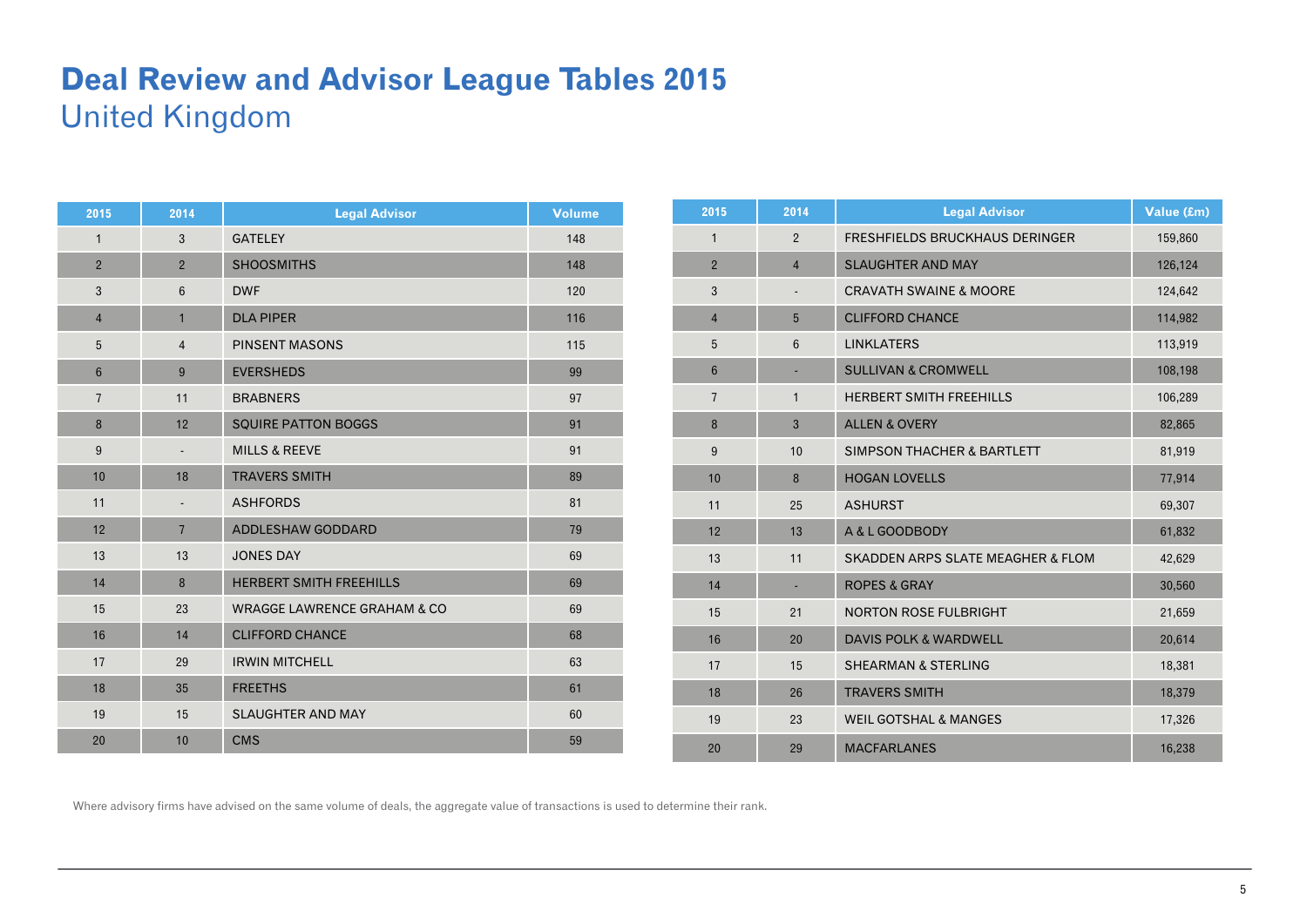### **Deal Review and Advisor League Tables 2015**  United Kingdom

| 2015             | 2014           | <b>Financial Advisor</b>       | <b>Volume</b> |
|------------------|----------------|--------------------------------|---------------|
| $\mathbf{1}$     | $\overline{2}$ | <b>GRANT THORNTON</b>          | 128           |
| $\overline{2}$   | $6\phantom{1}$ | <b>PWC</b>                     | 122           |
| 3                | 11             | <b>JP MORGAN</b>               | 121           |
| $\overline{4}$   | $\mathbf{1}$   | <b>BDO</b>                     | 120           |
| 5                | $\overline{a}$ | <b>RSM</b>                     | 105           |
| $6\phantom{1}$   | 8              | <b>NUMIS SECURITIES</b>        | 99            |
| $\overline{7}$   | 3              | EY                             | 98            |
| $\boldsymbol{8}$ | $5\phantom{.}$ | <b>KPMG</b>                    | 94            |
| $9\,$            | $\overline{4}$ | <b>ROTHSCHILD</b>              | 88            |
| 10               | 10             | <b>CENKOS SECURITIES</b>       | 74            |
| 11               | $\overline{7}$ | <b>CANACCORD GENUITY</b>       | 69            |
| 12               | 12             | <b>DELOITTE</b>                | 63            |
| 13               | 13             | <b>FINNCAP</b>                 | 59            |
| 14               | 15             | N+1 SINGER                     | 59            |
| 15               | 31             | <b>PEEL HUNT</b>               | 57            |
| 16               | 19             | <b>MAZARS</b>                  | 56            |
| 17               | 29             | <b>BCMS CORPORATE</b>          | 53            |
| 18               | 18             | <b>GOLDMAN SACHS</b>           | 52            |
| 19               | 17             | <b>CANTOR FITZGERALD</b>       | 48            |
| 20               | 51             | <b>BENCHMARK INTERNATIONAL</b> | 47            |

| 2015             | 2014            | <b>Financial Advisor</b>             | Value (£m) |
|------------------|-----------------|--------------------------------------|------------|
| $\mathbf{1}$     | $\mathbf{1}$    | <b>MORGAN STANLEY</b>                | 189,035    |
| $\overline{2}$   | 5               | <b>GOLDMAN SACHS</b>                 | 170,535    |
| 3                | $\overline{4}$  | <b>BANK OF AMERICA MERRILL LYNCH</b> | 102,266    |
| $\overline{4}$   | $\overline{7}$  | <b>JP MORGAN</b>                     | 124,350    |
| $5\phantom{.0}$  | $\overline{2}$  | LAZARD                               | 87,949     |
| $\boldsymbol{6}$ | $6\phantom{1}6$ | <b>ROTHSCHILD</b>                    | 87,253     |
| $\overline{7}$   | $\bf 8$         | <b>CITIGROUP</b>                     | 43,499     |
| 8                | 16              | <b>EVERCORE PARTNERS</b>             | 42,590     |
| 9                | 3               | EY                                   | 28,156     |
| 10               | 13              | <b>HSBC</b>                          | 22,717     |
| 11               | 21              | <b>UBS</b>                           | 20,113     |
| 12               | 11              | <b>DEUTSCHE BANK</b>                 | 16,278     |
| 13               | 9               | <b>BARCLAYS</b>                      | 13,680     |
| 14               | 12              | <b>CREDIT SUISSE</b>                 | 12,483     |
| 15               | 27              | <b>MOELIS &amp; CO</b>               | 12,286     |
| 16               | 18              | <b>PWC</b>                           | 7,430      |
| 17               | 20              | <b>NUMIS SECURITIES</b>              | 7,167      |
| 18               | 14              | <b>CANACCORD GENUITY</b>             | 6,102      |
| 19               |                 | <b>NOMURA</b>                        | 5,834      |
| 20               | 22              | <b>CENKOS SECURITIES</b>             | 5,196      |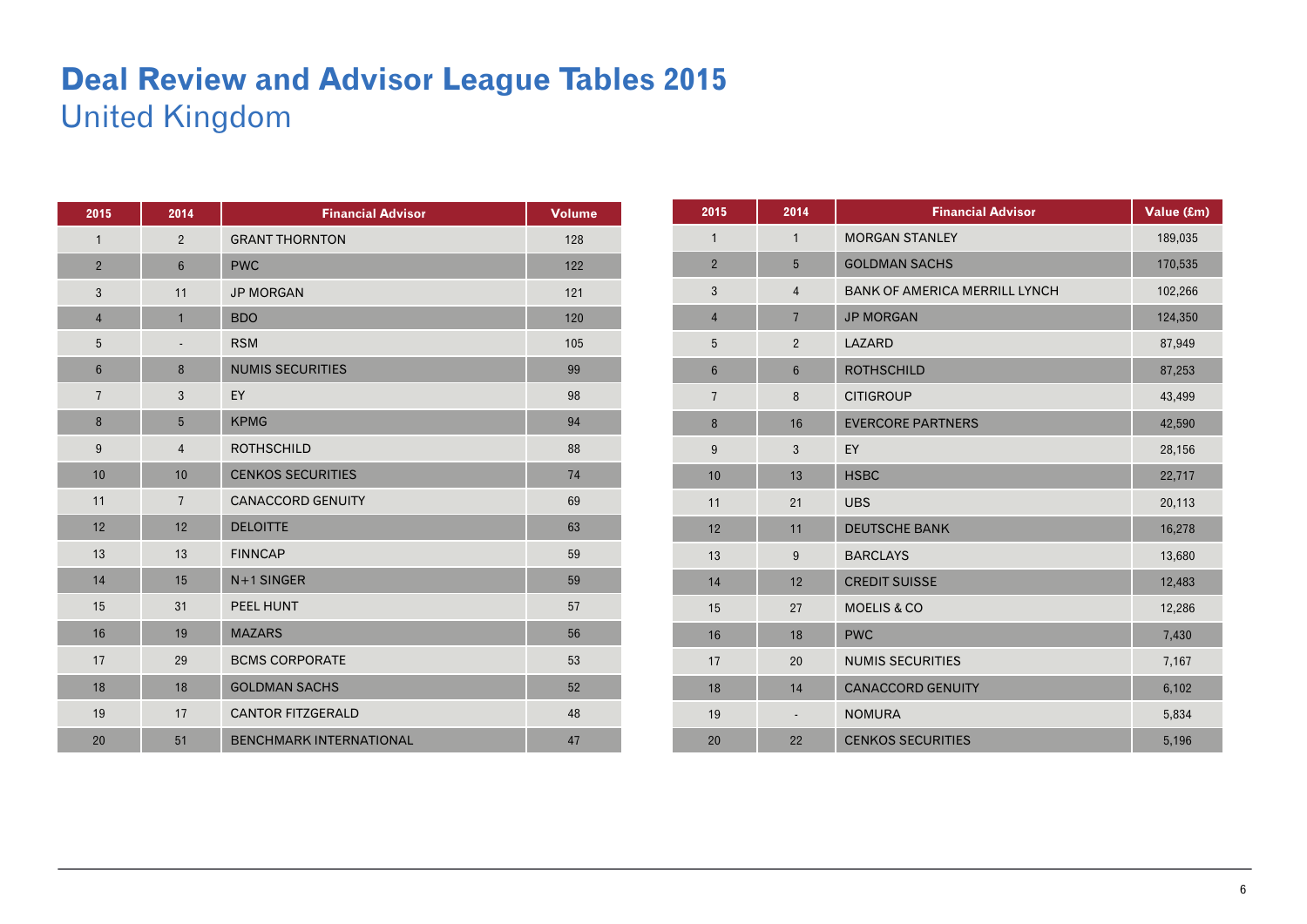## **Deal Review and Advisor League Tables 2015**  Greater London M&A Activity

There were 2,576 deals announced in Greater London during 2015, an increase of just over 3% on the 2,497 transactions recorded last year; there was a London business involved in 39% of all UK deals. Meanwhile the value of London's deals rose to some £226bn, up 29% from £175bn in 2014, as activity at the top end of the market continued to rise. This was the largest yearly total since 2007, boosted by four massive deals in the Resources, Financial Services and Telecoms sectors - including Royal Dutch Shell's £47bn acquisition of BG Group in April, one of the largest deals ever in the oil and gas space.

EY and Grant Thornton were London's most active financial advisory firms, participating in 50 deals apiece over 2015, narrowly ahead of Rothschild (47) and PWC (45). The Value Table was dominated by the big US investment banks, Bank of Merrill Lynch's £89bn placing ahead of Goldman Sachs (£87bn) and Morgan Stanley (£83bn). Meanwhile Travers Smith was the capital's busiest legal firm with a total of 52 transactions, ahead of Shoosmiths (51), Jones Day (49) and Slaughter and May (45); Slaughter and May topped the Value Table, working on deals worth more than £87bn this calendar year.

Financial and Insurance Services remained the busiest sector for deal activity in London, with 959 transactions in 2015 - a slight increase from the 947 transactions announced last year. Values in the sector rose more markedly, driven by Visa Inc's agreement to acquire its former subsidiary, Visa Europe, in a deal that could be worth upwards of £15bn. There was similar growth in the next most active sector, Information and Communication, which was up 2.7% year on year, while volumes in Professional Services and Manufacturing were up more sharply, both by 9%.

- Small (£0.5m-£10m) deal volumes rose 0.6% from 774 transactions in 2014 to 779 this year. Values remained steady at £2.1bn.
- There was a slight decline in mid-market deal activity with 471 deals reported, down from 481 in 2014. The value of medium-sized deals also fell, from £18.1bn last year to £17.6bn in 2015.
- Large (£100m-£1bn) deals saw a decline, both in volume and in value; there were 217 large deals announced worth £59bn in total, against the 242 deals worth almost £70bn in 2014.
- There were 31 mega-deals (worth £1bn and above) in 2015, up from 30 last year. The value of these deals soared to £148.5bn, an increase of 72.8% from the £86bn worth of deals announced in 2014.



| <b>Announced</b> | <b>Deal Type</b> | <b>Target</b>                                                         | <b>Bidder</b>                                       | Deal Value (£m) |
|------------------|------------------|-----------------------------------------------------------------------|-----------------------------------------------------|-----------------|
| 08/04/2015       | Acquisition      | <b>BG Group Plc, Reading</b>                                          | Royal Dutch Shell Plc,<br>London                    | 47,000          |
| 02/11/2015       | Acquisition      | Visa Europe Ltd, London                                               | Visa Inc. USA                                       | 15,122          |
| 05/02/2015       | Acquisition      | <b>EE Ltd, Hatfield</b>                                               | BT Group Plc, London                                | 12,500          |
| 30/06/2015       | Merger           | Towers Watson & Co, USA                                               | Willis Group Holdings Plc,<br>Dublin (HQ in London) | 11,446          |
| 16/11/2015       | Acquisition      | Cable & Wireless<br>Communications Plc,<br>London                     | Liberty Global Plc, London                          | 5,381           |
| 19/02/2015       | Acquisition      | Rexam Plc, London                                                     | Ball Corp, USA                                      | 4,400           |
| 08/09/2015       | Acquisition      | Amlin Plc, London                                                     | Mitsui Sumitomo<br>Insurance Co Ltd, Japan          | 3,470           |
| 03/11/2015       | Rights<br>Issue  | Standard Chartered Plc,<br>London                                     |                                                     | 3,387           |
| 03/08/2015       | Acquisition      | <b>HSBC Bank Brasil SA -</b><br>Banco Multiplo (from<br>HSBC, London) | Banco Bradesco SA, Brazil                           | 3,331           |
| 27/11/2015       | Acquisition      | Komi Oil Ltd, Russia                                                  | Gaetano Holdings Ltd,<br>London                     | 3,309           |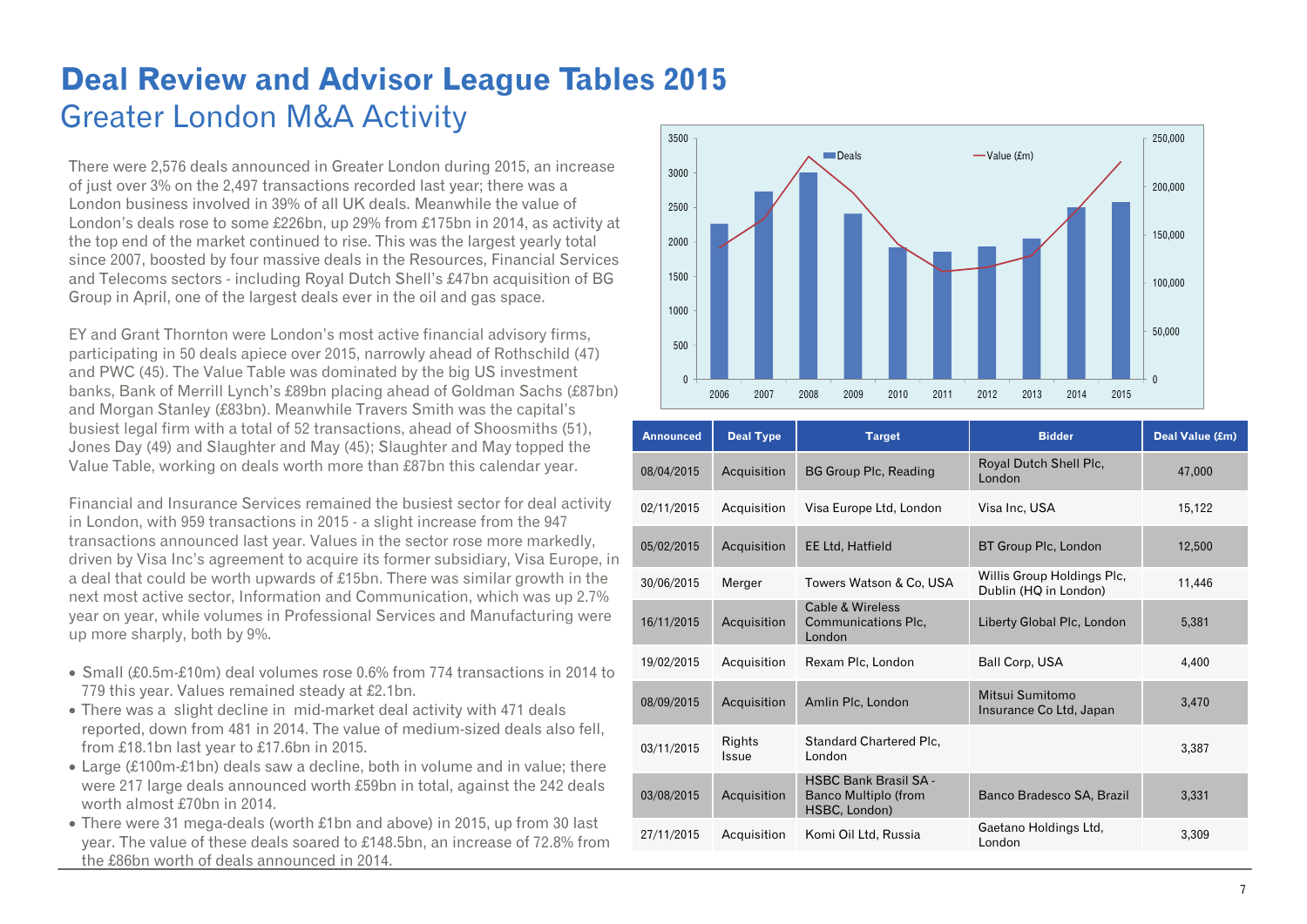### **Deal Review and Advisor League Tables 2015**  Greater London

| 2015           | 2014           | <b>Legal Advisor</b>                   | <b>Volume</b> |
|----------------|----------------|----------------------------------------|---------------|
| 1              | 23             | <b>TRAVERS SMITH</b>                   | 52            |
| $\overline{2}$ | 6              | <b>SHOOSMITHS</b>                      | 51            |
| 3              | 5              | <b>JONES DAY</b>                       | 49            |
| $\overline{4}$ | 10             | <b>SLAUGHTER AND MAY</b>               | 45            |
| 5              | 3              | <b>CLIFFORD CHANCE</b>                 | 40            |
| $6\phantom{1}$ | $\mathbf{1}$   | <b>HERBERT SMITH FREEHILLS</b>         | 40            |
| $\overline{7}$ | 11             | <b>SQUIRE PATTON BOGGS</b>             | 37            |
| 8              | $\overline{4}$ | <b>DLA PIPER</b>                       | 37            |
| 9              |                | <b>ASHFORDS</b>                        | 37            |
| 10             | 24             | <b>WRAGGE LAWRENCE GRAHAM &amp; CO</b> | 36            |

| 2015           | 2014           | <b>Legal Advisor</b>                         | Value (£m) |
|----------------|----------------|----------------------------------------------|------------|
|                | 3              | <b>SLAUGHTER AND MAY</b>                     | 87,419     |
| $\overline{2}$ | $\overline{2}$ | <b>FRESHFIELDS BRUCKHAUS DERINGER</b>        | 74,099     |
| 3              | 24             | <b>ASHURST</b>                               | 65,761     |
| $\overline{4}$ | 9              | A & L GOODBODY                               | 58,757     |
| 5              |                | DE BRAUW BLACKSTONE WESTBROEK                | 50,129     |
| 6              |                | <b>CRAVATH SWAINE &amp; MOORE</b>            | 49,990     |
| 7              | 13             | <b>SKADDEN ARPS SLATE MEAGHER &amp; FLOM</b> | 36,982     |
| 8              | $\overline{4}$ | <b>CLIFFORD CHANCE</b>                       | 35,942     |
| 9              | 22             | <b>SULLIVAN &amp; CROMWELL</b>               | 31,267     |
| 10             | 6              | <b>LINKLATERS</b>                            | 26,312     |

| 2015             | 2014           | <b>Financial Advisor</b> | <b>Volume</b> |
|------------------|----------------|--------------------------|---------------|
| $\mathbf{1}$     | $\mathbf{1}$   | EY                       | 50            |
| $\overline{2}$   | $\overline{4}$ | <b>GRANT THORNTON</b>    | 50            |
| 3                | $\overline{2}$ | <b>ROTHSCHILD</b>        | 47            |
| $\overline{4}$   | 10             | <b>PWC</b>               | 45            |
| 5                | $\overline{7}$ | <b>JP MORGAN</b>         | 43            |
| $6\phantom{1}$   | ٠              | <b>RSM</b>               | 36            |
| $\overline{7}$   | 3              | <b>BDO</b>               | 33            |
| $\boldsymbol{8}$ | 15             | <b>FINNCAP</b>           | 29            |
| 9                | 25             | <b>GOLDMAN SACHS</b>     | 28            |
| 10               | 9              | <b>NUMIS SECURITIES</b>  | 27            |

| 2015           | 2014           | <b>Financial Advisor</b>             | Value (£m) |
|----------------|----------------|--------------------------------------|------------|
| 1              | 1              | <b>BANK OF AMERICA MERRILL LYNCH</b> | 89,196     |
| $\overline{2}$ | 9              | <b>GOLDMAN SACHS</b>                 | 87,483     |
| 3              | $\overline{2}$ | <b>MORGAN STANLEY</b>                | 82,552     |
| $\overline{4}$ | 3              | <b>ROTHSCHILD</b>                    | 76,071     |
| 5              | 10             | <b>JP MORGAN</b>                     | 41,642     |
| 6              | $\overline{4}$ | EY                                   | 23,922     |
| 7              | 14             | <b>EVERCORE PARTNERS</b>             | 13,683     |
| 8              | $\overline{7}$ | <b>BARCLAYS</b>                      | 13,494     |
| 9              | ٠              | PERELLA WEINBERG PARTNERS            | 11,636     |
| 10             | 12             | <b>HSBC</b>                          | 7,901      |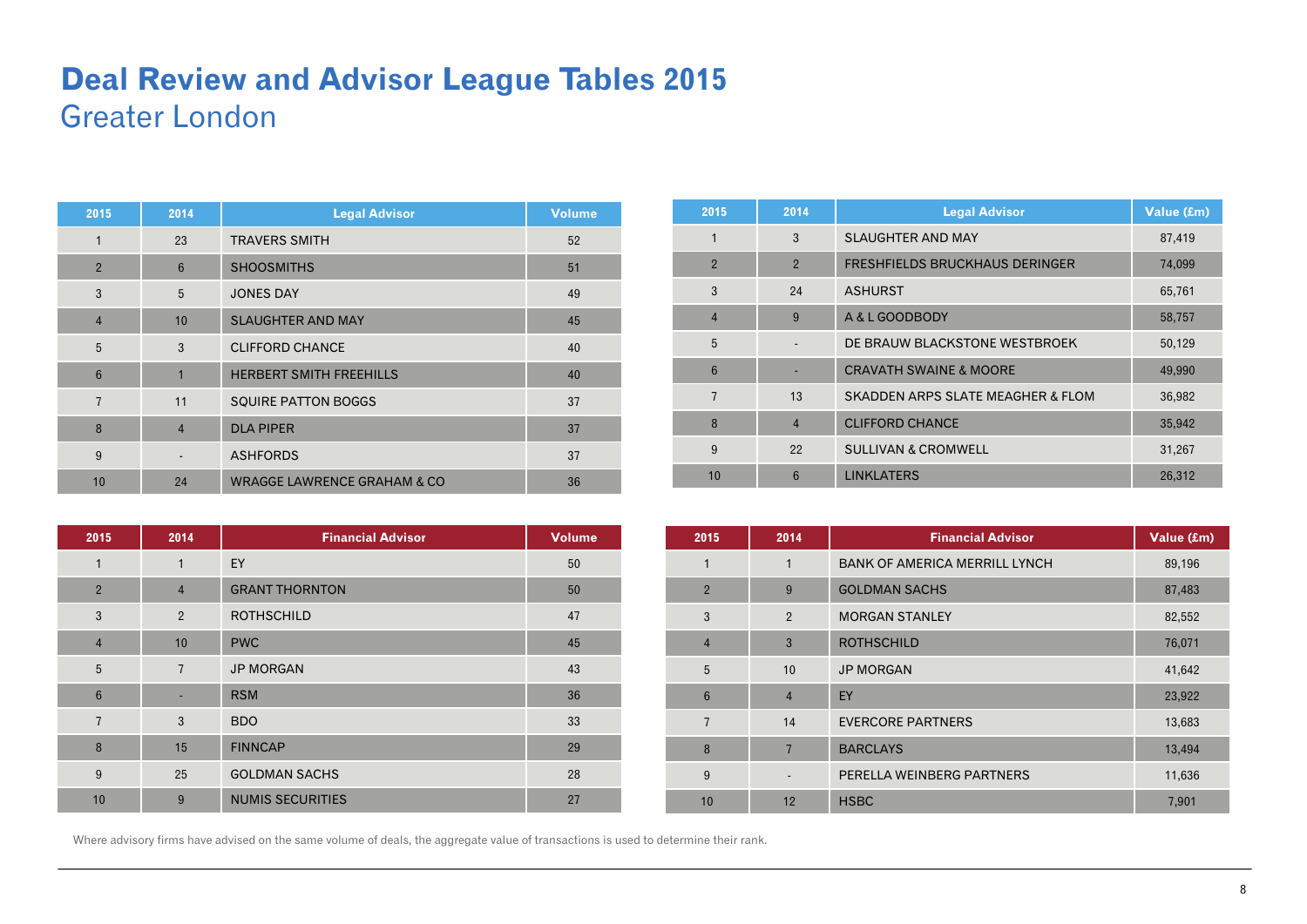### **Deal Review and Advisor League Tables 2015**  South East M&A Activity 1400

During 2015 there were 947 deals recorded in the South East of England, a negligible fall on the 956 recorded in the same period during 2014. However, there was a 326% rise in value, which increased from £36bn to £157bn. The South East was responsible for 14% of the total volume of activity in the UK and accounted for 36% of the total value.

The main driver for the increase in deal values was Anheuser-Busch's agreement to acquire SABMiller for GB£71bn, as well as Royal Dutch Shell's proposed acquisition of BG Group Plc for £47bn and Hutchison Whampoa's agreement to acquire Telefonica UK (trading as O2) for more than £10bn.

Shoosmiths was the most active legal advisor, participating in 38 deals in the region, followed by DWF, Travers Smith and Mills & Reeve all on 19. In value terms, Freshfields Bruckhaus Deringer led the way, working on deals worth a total of £121bn. BDO was the most active financial advisor, credited on 28 deals, with RSM next on 27. Morgan Stanley led the Value Table, working on deals totalling £123bn.

The Manufacturing sector was responsible for most deals during 2015, with 252, followed by Professional, Scientific and Technical Activities on 240, and Information and Communication on 209.

- Small deal (£0.5m-£10m) volume in the South East fell by 3.5%, from 202 in 2014 to 195 in 2015. Values dropped by 20.6% from £760m to £604m.
- Mid-market (£10m-£100m) transaction numbers also decreased, with the 172 deals announced in 2015 being an 8.7% fall from the 157 transactions recorded from 2014. Values fell by 9%, from £6.3bn in 2014 to £5.7bn in 2015.
- The 54 large (£100m-£1bn) deals announced in 2015 remained at the same level as 2014. Values dropped by 10%, from £15.8bn in 2014 to £14.2bn in 2015.
- The number of mega (£1bn plus) transactions rose from six to eight. There was a large rise in value terms, which increased by 866% to £136.7bn, from £14.1bn in 2014.



| <b>Announced</b> | <b>Deal Type</b>    | <b>Target</b>                               | <b>Bidder</b>                        | Deal Value (£m) |
|------------------|---------------------|---------------------------------------------|--------------------------------------|-----------------|
| 16/09/2015       | Acquisition         | SABMiller PLc, Woking                       | Anheuser-Busch, Belgium              | 71,240          |
| 08/04/2015       | Acquisition         | <b>BG Group Plc, Reading</b>                | Royal Dutch Shell Plc,<br>London     | 47,000          |
| 23/01/2015       | Acquisition         | Telefonica UK (O2), Slough                  | Hutchison Whampoa, Hong              | 10,025          |
| 20/09/2015       | Acquisition         | Atmel Corp, USA                             | Dialog Semiconductor Plc,<br>Reading | 2,961           |
| 13/07/2015       | Acquisition         | Alent Plc, Woking                           | <b>Platform Speciality Products,</b> | 1.482           |
| 08/04/2015       | <b>Divestment</b>   | Cummins PGI Holdings Ltd,<br><b>Staines</b> |                                      | 1,429           |
| 26/03/2015       | Reverse<br>Takeover | <b>BCA Holdings Ltd, Farnham</b>            | Haversham Holdings Plc,<br>London    | 1,268           |
| 30/07/2015       | Acquisition         | HellermannTyton Group Plc,<br>Crawley       | Delphi Automotive Plc,<br>Jersey     | 1,070           |
| 03/12/2015       | Acquisition         | Guardian Digital<br>Communications, Slough  | Motorola Solutions Inc, USA          | 817             |
| 16/04/2015       | <b>SBO</b>          | Virgin Active Ltd, Milton<br>Keynes         | <b>Brait Private Equity</b>          | 682             |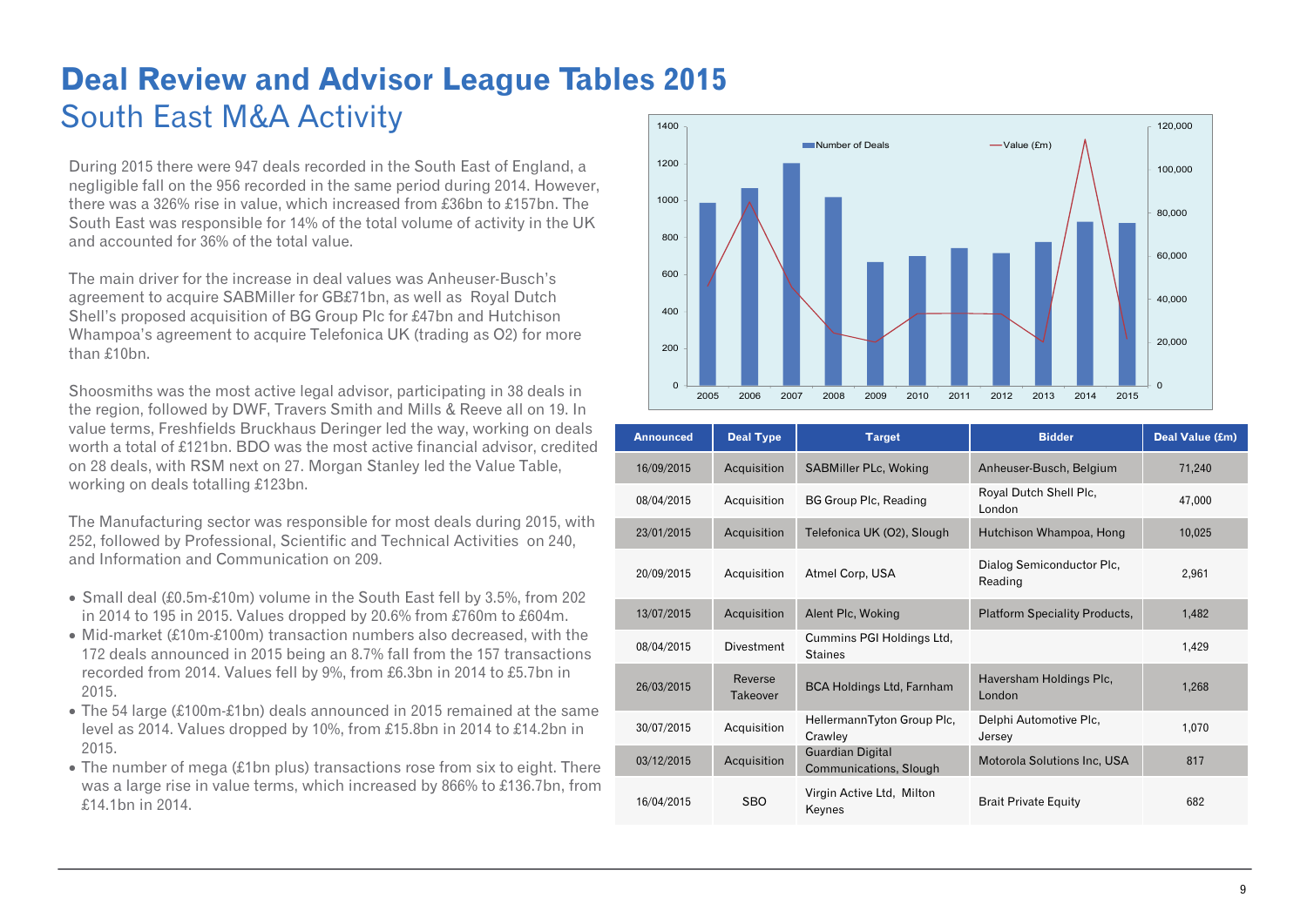## **Deal Review and Advisor League Tables 2015**  South East

| 2015           | 2014           | <b>Legal Advisor</b>           | <b>Volume</b> |
|----------------|----------------|--------------------------------|---------------|
| 1              | 1              | <b>SHOOSMITHS</b>              | 38            |
| $\overline{2}$ |                | <b>TRAVERS SMITH</b>           | 19            |
| 3              | $\overline{7}$ | <b>DWF</b>                     | 19            |
| $\overline{4}$ | ٠              | <b>MILLS &amp; REEVE</b>       | 19            |
| 5              | $\overline{2}$ | <b>DLA PIPER</b>               | 18            |
| 6              |                | ADDLESHAW GODDARD              | 16            |
| $\overline{7}$ | 10             | <b>GATELEY</b>                 | 16            |
| 8              |                | <b>HERBERT SMITH FREEHILLS</b> | 15            |
| 9              | 6              | <b>PINSENT MASONS</b>          | 15            |
| 10             |                | <b>FREETHS</b>                 | 15            |

| 2015            | 2014           | <b>Legal Advisor</b>              | Value (£m) |
|-----------------|----------------|-----------------------------------|------------|
| 1               | 6              | FRESHFIELDS BRUCKHAUS DERINGER    | 120,590    |
| $\overline{2}$  |                | <b>CRAVATH SWAINE &amp; MOORE</b> | 118,241    |
| 3               | 10             | <b>LINKLATERS</b>                 | 85,450     |
| $\overline{4}$  |                | <b>HERBERT SMITH FREEHILLS</b>    | 84,841     |
| 5               | $\mathbf{1}$   | <b>CLIFFORD CHANCE</b>            | 73,828     |
| $6\phantom{1}6$ | $\overline{4}$ | <b>HOGAN LOVELLS</b>              | 72,622     |
| $\overline{7}$  | 9              | <b>ALLEN &amp; OVERY</b>          | 72,520     |
| 8               |                | <b>SULLIVAN &amp; CROMWELL</b>    | 71,376     |
| 9               |                | <b>SLAUGHTER AND MAY</b>          | 49,924     |
| 10              |                | <b>ASHURST</b>                    | 47,724     |

| 2015           | 2014                     | <b>Financial Advisor</b> | <b>Volume</b> |
|----------------|--------------------------|--------------------------|---------------|
| 1              | 1                        | <b>BDO</b>               | 28            |
| $\overline{2}$ | $\overline{4}$           | <b>RSM</b>               | 27            |
| 3              | $\overline{2}$           | <b>GRANT THORNTON</b>    | 23            |
| $\overline{4}$ | 10                       | <b>PWC</b>               | 22            |
| 5              | 6                        | <b>CENKOS SECURITIES</b> | 21            |
| $6\phantom{1}$ | 9                        | <b>ROTHSCHILD</b>        | 18            |
| $\overline{7}$ | 5                        | <b>NUMIS SECURITIES</b>  | 16            |
| 8              | 3                        | EY                       | 15            |
| 9              | $\overline{\phantom{a}}$ | <b>BCMS CORPORATE</b>    | 15            |
| 10             |                          | <b>JEFFERIES</b>         | 13            |

| 2015            | 2014                            | <b>Financial Advisor</b>             | Value (£m) |
|-----------------|---------------------------------|--------------------------------------|------------|
| 1               | 1                               | <b>MORGAN STANLEY</b>                | 122,801    |
| $\overline{2}$  | ٠                               | <b>GOLDMAN SACHS</b>                 | 120,313    |
| 3               | $\centering \label{eq:reduced}$ | <b>ROBEY WARSHAW</b>                 | 118,241    |
| $\overline{4}$  | 8                               | <b>JP MORGAN</b>                     | 74,384     |
| 5               | 5                               | LAZARD                               | 72,147     |
| $6\phantom{1}6$ | 9                               | <b>ROTHSCHILD</b>                    | 55,034     |
| $\overline{7}$  | $\overline{2}$                  | <b>BANK OF AMERICA MERRILL LYNCH</b> | 49,696     |
| 8               | ٠                               | <b>UBS</b>                           | 12,153     |
| 9               | $\centering \label{eq:reduced}$ | <b>HSBC</b>                          | 12,018     |
| 10              |                                 | <b>MOELIS &amp; CO</b>               | 11,001     |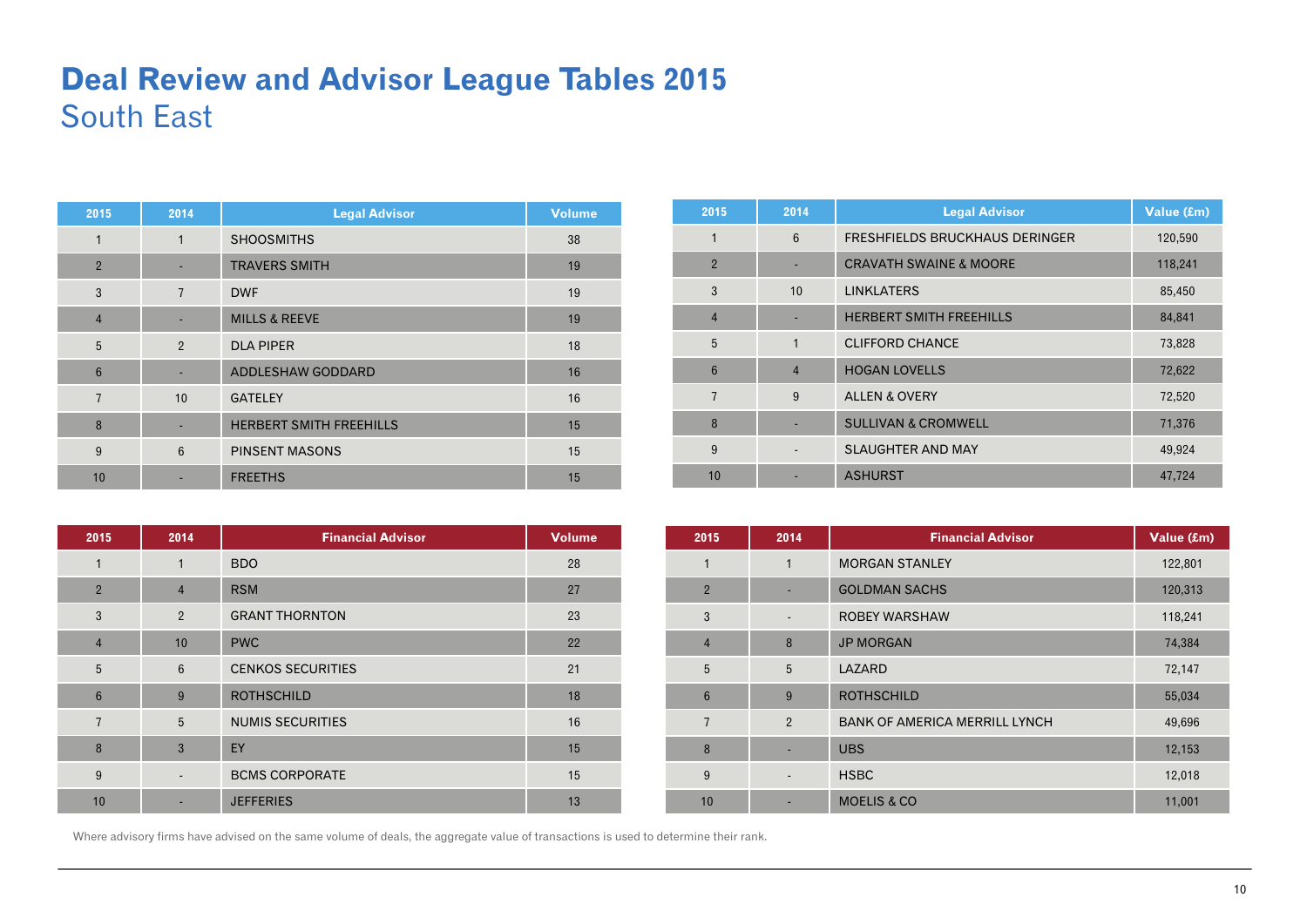## **Deal Review and Advisor League Tables 2015**  South West M&A Activity

In the South West during 2015 a total of 535 transactions were announced, a 15.3% rise from the 464 deals from 2014. 2015 saw a substantial 38.3% fall in the value of transactions, from £10.6bn in 2014 to almost £6.6bn in 2015. The main driver for this decline in transactional values appears to be the fall in mega value transactions, which accounted for £5.3bn of transactions in 2014; the largest announced transaction in the South West was Brait SE's secondary buy-out of New Look Retail Ltd, from funds advised by Apax Partners and Permira, for £780m.

Francis Clark was the most active financial advisor, participating in 33 deals, with Bishop Fleming having an involvement in 19 transactions. Goldman Sachs was top of the Value Table, advising on £1.4bn of deals. Ashford were the most active South West legal advisors in 2015 with 34 deals, with Foot Anstey next with 32 deals. In terms of value, Eversheds topped our Value Table with £1bn of transactions followed by Fried Frank Harris Shriver & Jacobson, participating in £909m of deals.

Companies involved in Professional, Scientific and Technical Activities were the most active in 2015, with 25.8% of deals involving a company from this sector.

- Small deal (£0.5m-£10m) volume in the South West rose by a modest 2.8%, from 106 in 2014 to 109 in 2015. Values rose by 22.4% from £329m to £402.7m. One of the largest small deals was the announced acquisition by Trakm8 Holdings Plc, Shaftesbury, of Route Monkey Holdings Ltd, Edinburgh, for £9.1m.
- $\bullet$  Mid-market (£10m-£100m) transaction numbers decreased, with the 51 deals announced in 2015 being a 16.4% fall from the 61 transactions recorded in 2014. Values fell by 24.7%, from £1.9bn in 2014 to £1.4m in 2015. The largest mid-market value transaction was the £73.6m investor buy-out by Caledonia Investments of a 93.6% stake in 7IM Holdings Ltd.
- The 19 large (£100m-£1bn) deals announced in 2015 were a 35.7% increase from the 2014 number of 14. Values also rose, from £3.1bn in 2014 to £4.8bn in 2015. The largest deal announced was the New Look Retail transaction mentioned earlier.
- There were no mega (£1bn plus) transactions announced in South West England during 2015.



| <b>Announced</b> | <b>Deal Type</b>    | <b>Target</b>                                                                      | <b>Bidder</b>                         | Deal Value (£m) |
|------------------|---------------------|------------------------------------------------------------------------------------|---------------------------------------|-----------------|
| 15/05/2015       | <b>IBO</b>          | New Look Retail Group Ltd,<br>Weymouth                                             | <b>Brait SE</b>                       | 780             |
| 04/03/2015       | <b>Divestment</b>   | Merlin Entertainments Plc.<br>Poole                                                |                                       | 653             |
| 20/11/2015       | Acquisition         | Acano (UK) Ltd, Bristol                                                            | Cisco Systems Inc, USA                | 459             |
| 18/02/2015       | Acquisition         | Gwynt Y Mor OFTO<br>Holdings Ltd, Swindon                                          | Balfour Beatty Plc, London            | 352             |
| 14/10/2015       | <b>IPO</b>          | McCarthy & Stone Plc,<br>Dorset                                                    |                                       | 336             |
| 10/09/2015       | Acquisition         | Jelf Group Plc, Bristol                                                            | Marsh Ltd                             | 258             |
| 22/09/2015       | Acquisition         | <b>Composites Business of</b><br><b>EDAC Technologies Corp</b><br>Inc, USA         | Meggitt Plc, Christchurch             | 220             |
| 16/04/2015       | Acquisition         | Sembcorp Bournemouth<br>Water Investments Ltd.<br>Bournemouth                      | Pennon Group Plc, Exeter              | 187             |
| 10/03/2015       | <b>IBO</b>          | <b>Brite Partnership (North</b><br>East) Ltd, Bristol                              | Copenhagen Infrastructure<br>Partners | 160             |
| 26/11/2015       | Reverse<br>Takeover | <b>Healthcare Products</b><br><b>Business of Sinclair IS</b><br>Pharma Plc, London | Alliance Pharma Plc,<br>Chippenham    | 133             |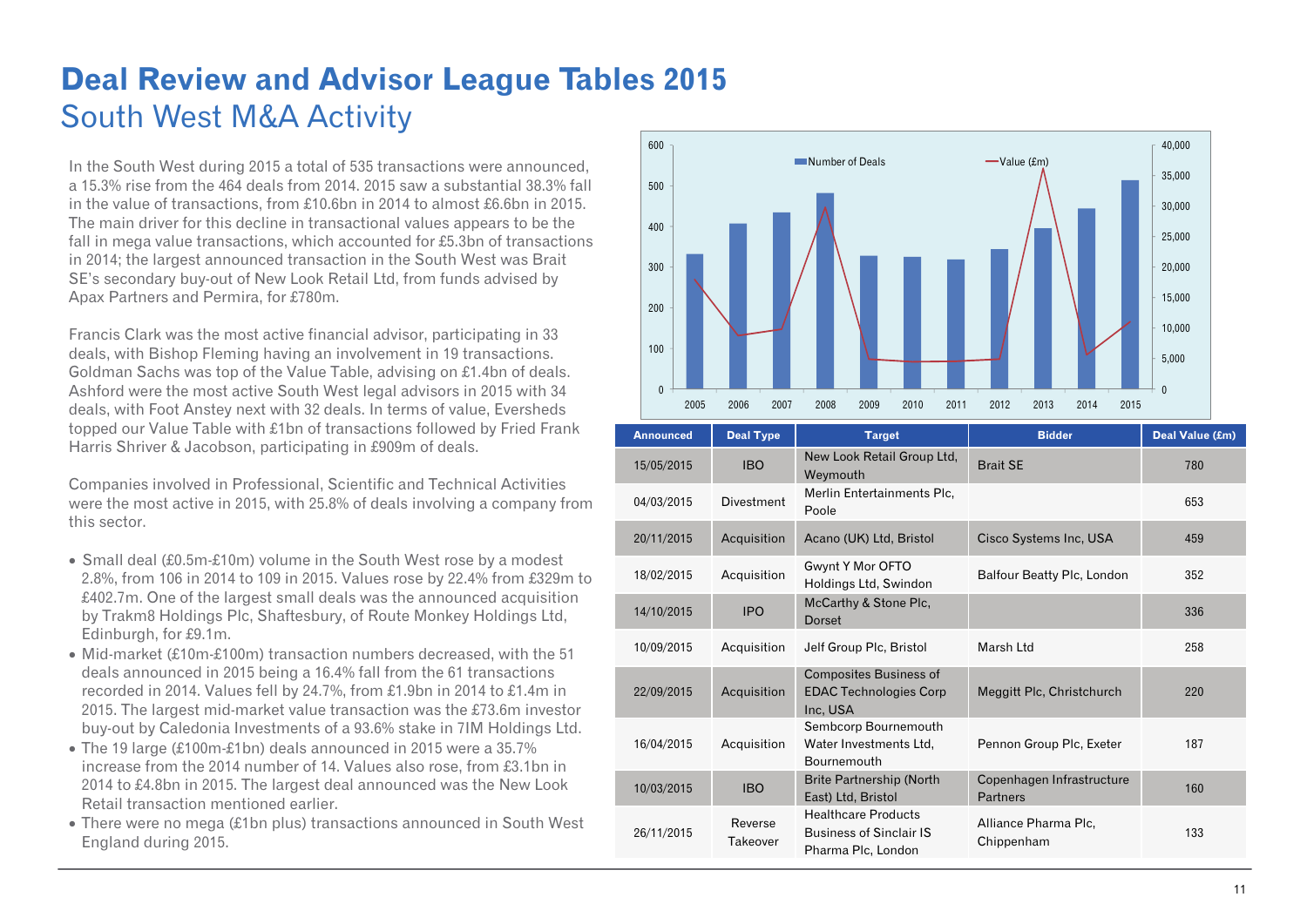### **Deal Review and Advisor League Tables 2015**  South West

| 2015            | 2014                     | <b>Legal Advisor</b>  | <b>Volume</b> |
|-----------------|--------------------------|-----------------------|---------------|
| $\mathbf{1}$    | 12                       | <b>ASHFORDS</b>       | 34            |
| $\overline{2}$  | $\blacksquare$           | <b>FOOT ANSTEY</b>    | 32            |
| 3               | $\overline{2}$           | <b>MICHELMORES</b>    | 18            |
| $\overline{4}$  | 5                        | <b>TLT</b>            | 16            |
| 5               | 3                        | <b>BURGES SALMON</b>  | 15            |
| $6\phantom{1}6$ | 11                       | <b>PINSENT MASONS</b> | 14            |
| $\overline{7}$  | $\overline{\phantom{0}}$ | <b>OUTSET LEGAL</b>   | 12            |
| 8               | $\overline{7}$           | <b>SHOOSMITHS</b>     | 11            |
| 9               |                          | <b>THRINGS</b>        | 11            |
| 10              | $\overline{4}$           | <b>OSBORNE CLARKE</b> | 10            |

| 2015           | 2014           | <b>Legal Advisor</b>                             | Value (£m) |
|----------------|----------------|--------------------------------------------------|------------|
| 1              | 7              | <b>EVERSHEDS</b>                                 | 1,000      |
| $\overline{2}$ |                | <b>FRIED FRANK HARRIS SHRIVER &amp; JACOBSON</b> | 909        |
| 3              |                | <b>BOND DICKINSON</b>                            | 803        |
| $\overline{4}$ |                | <b>CLIFFORD CHANCE</b>                           | 780        |
| 5              |                | <b>SIMPSON THATCHER &amp; BARTLETT</b>           | 653        |
| 6              |                | <b>NORTON ROSE FULBRIGHT</b>                     | 646        |
| $\overline{7}$ |                | <b>SKADDEN ARPS SLATE MEAGHER &amp; FLOM</b>     | 459        |
| 8              | 15             | <b>BURGES SALMON</b>                             | 336        |
| 9              | 5              | <b>HOGAN LOVELLS</b>                             | 220        |
| 10             | $\overline{2}$ | <b>KIRKLAND &amp; ELLIS</b>                      | 220        |

| 2015            | 2014 | <b>Financial Advisor</b>       | <b>Volume</b> |
|-----------------|------|--------------------------------|---------------|
| 1               | 1    | <b>FRANCIS CLARK</b>           | 33            |
| $\overline{2}$  | 5    | <b>BISHOP FLEMING</b>          | 19            |
| 3               | 6    | <b>HAZLEWOODS</b>              | 19            |
| $\overline{4}$  |      | <b>RSM</b>                     | 15            |
| 5               | 10   | <b>GRANT THORNTON</b>          | 13            |
| $6\phantom{1}6$ | 12   | <b>CANACCORD GENUITY</b>       | 12            |
| $\overline{7}$  | 11   | <b>PWC</b>                     | 11            |
| 8               |      | <b>BENCHMARK INTERNATIONAL</b> | 11            |
| 9               |      | <b>ROTHSCHILD</b>              | 11            |
| 10              | 8    | <b>KPMG</b>                    | 10            |

| 2015            | 2014                     | <b>Financial Advisor</b>           | Value (£m) |
|-----------------|--------------------------|------------------------------------|------------|
| $\mathbf{1}$    | $\overline{2}$           | <b>GOLDMAN SACHS</b>               | 1,425      |
| $\overline{2}$  | 18                       | <b>PWC</b>                         | 1,264      |
| 3               | 10 <sup>1</sup>          | <b>ROTHSCHILD</b>                  | 1,137      |
| $\overline{4}$  |                          | <b>ALTIUM CAPITAL</b>              | 961        |
| 5               | 15                       | <b>JP MORGAN</b>                   | 902        |
| $6\phantom{1}6$ | ٠                        | <b>WILLIAM BLAIR</b>               | 459        |
| $\overline{7}$  | $\overline{\phantom{a}}$ | <b>DEUTSCHE BANK</b>               | 387        |
| 8               | ٠                        | <b>NUMIS SECURITIES</b>            | 283        |
| 9               | $\overline{\phantom{0}}$ | <b>FINNCAP</b>                     | 270        |
| 10              | ٠                        | <b>FENCHURCH ADVISORY SERVICES</b> | 258        |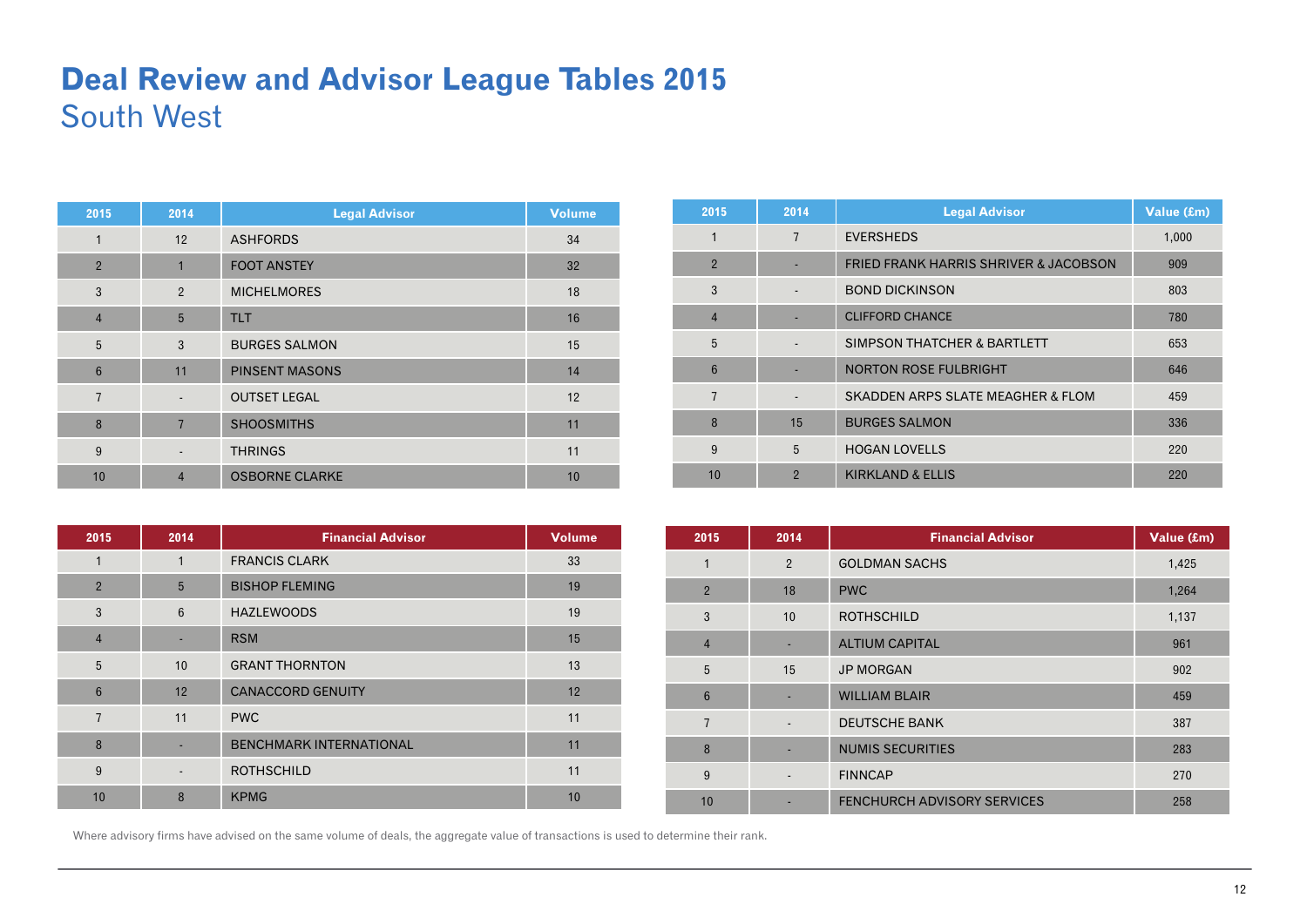#### **Deal Review and Advisor League Tables 2015**  East of England M&A Activity 700

There were 527 M&A and ECM deals announced in the East of England during 2015, a 27.3% increase on the 414 transactions recorded in the same period last year. Meanwhile, deal values grew exponentially year-on-year, from £8.1bn announced during 2014 compared to a massive £25.1bn of deals confirmed in 2015. The East of England contributed to 8.1% of the total number of transactions recorded in the UK, whilst the value of these deals contributed 6.6% to their total value.

Grant Thornton was the most active financial adviser in 2015, participating on 17 deals, the same number as Price Bailey Corporate Finance, who dropped into second position as a result of the value of their deals being lower. Bank of America Merrill Lynch topped the Value Table advising on four transactions for an aggregate consideration of approximately £12.9bn. These include acting for Shawbrook Group Plc on its Flotation on to the Main Market of the London Stock Exchange, raising £217.5m. The highest legal adviser by volume was Mills & Reeve, advising on 41 transactions, whilst Freshfields Bruckhaus Deringer finished top in terms of deal value.

The main industry involved in 2015 M&A deals was Manufacturing, with 30% of all transactions, followed by Professional, Scientific and Technical Activities (22.4%), with Wholesale and Retail Trade, Repair of Motor Vehicles and Motorcycles, in 3rd place with 20.3%. The Information and Communication sector led the way in the value standings, being responsible for approximately £13.9bn worth of all transactions recorded.

- Small (£500,000-£10m) deals saw good growth year-on-year, with 2015's 125 transactions, being a 66.7% rise on the 75 transactions announced in 2014. The value of small East of England transactions was £434m, a 65% increase in growth from the figure of £263m recorded last year.
- Mid-market  $£10m-E100m$ ) deals increased by 26.2% from 61 last year to 77 in 2015. Transaction values rose by 35%, from £2.0bn in 2014 to £2.7bn in 2015.
- 15 Large (£100m-£1bn) deals were announced during the period, an increase on the 13 transactions that were announced last year. This was reflected in deal values over the same period, which rose by 38.7% (from £3.1bn in 2014 to £4.3bn in 2015).
- The number of Mega (£1bn plus) deals rose year-on-year from two to three, with the values for those respective transactions increasing significantly to £17.8bn.



| <b>Announced</b> | <b>Deal Type</b>    | <b>Target</b>                                                   | <b>Bidder</b>                                  | Deal Value (£m) |
|------------------|---------------------|-----------------------------------------------------------------|------------------------------------------------|-----------------|
| 05/02/2015       | Acquisition         | <b>EE Ltd, Hatfield</b>                                         | BT Group Plc, London                           | 12,500          |
| 07/09/2015       | <b>IBO</b>          | HomePlus (South Korean<br>Operations of Tesco Plc.<br>Cheshunt) | <b>MBK Partners Ltd.</b>                       | 4,240           |
| 11/03/2015       | Acquisition         | <b>Domino Printing Sciences</b><br>Plc, Cambridge               | Brother Industries Ltd.<br>Japan               | 1,030           |
| 23/03/2015       | Reverse<br>Takeover | Sentinel Topco Ltd, Jersey                                      | Netinvest Ltd, Cambridge                       | 808             |
| 08/06/2015       | <b>IBO</b>          | Motor Fuel Group Ltd, St<br>Albans                              | Clayton Dubilier & Rice,<br><b>USA</b>         | 500             |
| 11/01/2015       | Acquisition         | Convergence<br>Pharmaceuticals Ltd,<br>Cambridge                | Biogen Idec Inc, USA                           | 445             |
| 14/10/2015       | Acquisition         | Percy Fox & Co, Bishops<br>Stortford                            | <b>Treasury Wine Estates</b><br>Ltd, Australia | 391             |
| 20/03/2015       | Minority<br>Stake   | Tesco BL Holdings Ltd,<br>London (from Tesco Plc,<br>Cheshunt)  | British Land Co Plc,<br>London                 | 381             |
| 20/03/2015       | Acquisition         | Tesco Aqua LP, Cheshunt                                         | Tesco Plc, Cheshunt                            | 352             |
| 28/04/2015       | Acquisition         | MRBL Ltd, Woking                                                | Kier Group Plc, Sandy                          | 265             |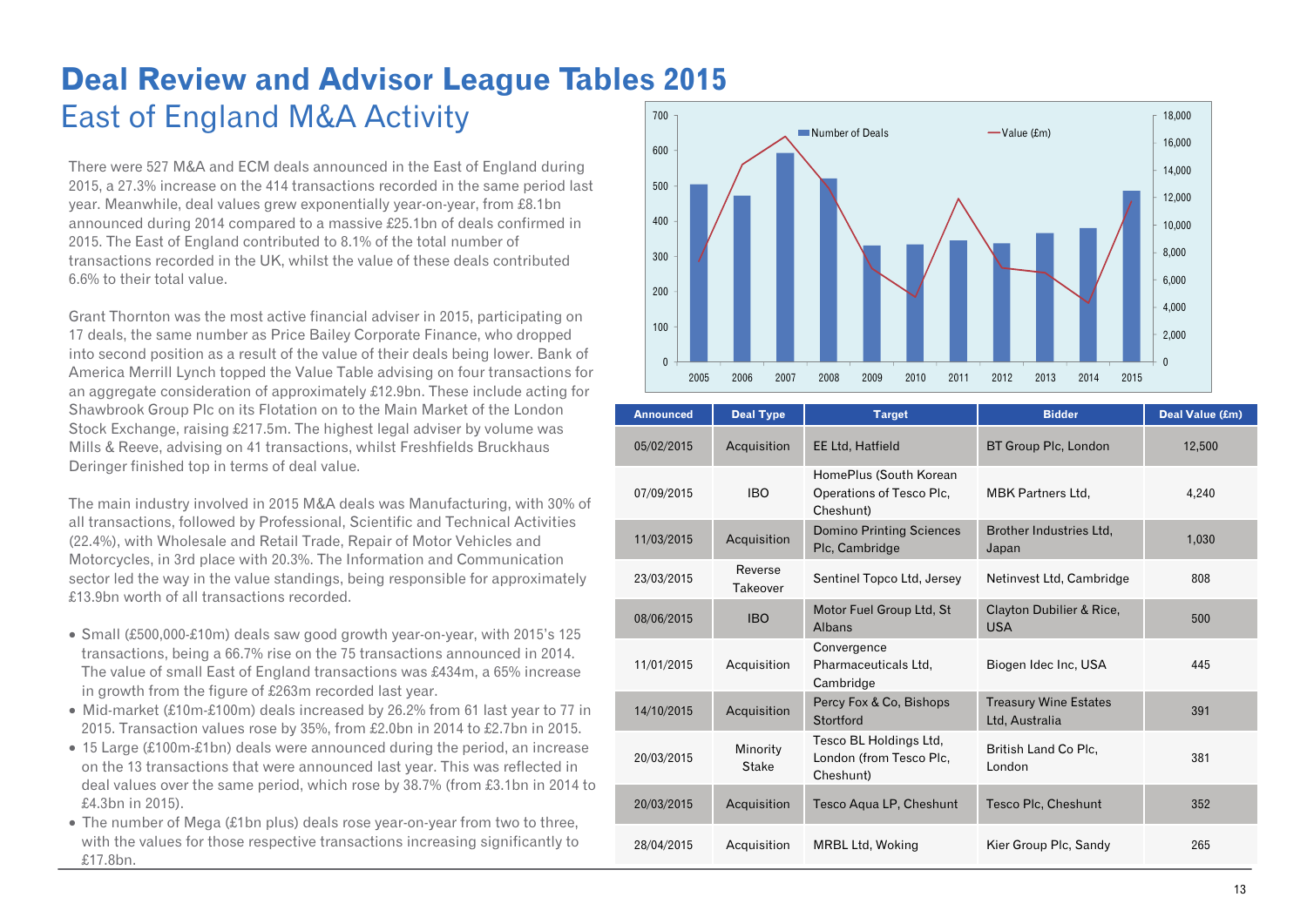### **Deal Review and Advisor League Tables 2015**  East of England

| 2015           | 2014                     | <b>Legal Advisor</b>       | <b>Volume</b> |
|----------------|--------------------------|----------------------------|---------------|
| 1              | 9                        | <b>MILLS &amp; REEVE</b>   | 41            |
| $\overline{2}$ | 8                        | <b>DWF</b>                 | 25            |
| 3              | $\overline{2}$           | <b>SHOOSMITHS</b>          | 15            |
| $\overline{4}$ | 5                        | <b>DLA PIPER</b>           | 11            |
| 5              | $\overline{\phantom{a}}$ | <b>DENTONS</b>             | 11            |
| $6\phantom{1}$ | $\mathbf{3}$             | <b>GATELEY</b>             | 10            |
| $\overline{7}$ | $\overline{4}$           | <b>BIRKETTS</b>            | 10            |
| 8              |                          | <b>CLIFFORD CHANCE</b>     | 8             |
| 9              |                          | <b>JONES DAY</b>           | 8             |
| 10             | 12                       | <b>SQUIRE PATTON BOGGS</b> | 8             |

| 2015           | 2014           | <b>Legal Advisor</b>                  | Value (£m) |
|----------------|----------------|---------------------------------------|------------|
| 1              | 5              | <b>FRESHFIELDS BRUCKHAUS DERINGER</b> | 17,222     |
| $\overline{2}$ | 1              | <b>SLAUGHTER AND MAY</b>              | 17,079     |
| 3              |                | <b>CLIFFORD CHANCE</b>                | 14,113     |
| $\overline{4}$ |                | <b>SIMMONS &amp; SIMMONS</b>          | 12,540     |
| 5              |                | <b>NORTON ROSE FULBRIGHT</b>          | 12,526     |
| 6              | 3              | <b>HERBERT SMITH FREEHILLS</b>        | 4,923      |
| $\overline{7}$ |                | <b>ROPES &amp; GRAY</b>               | 4,685      |
| 8              |                | <b>ASHURST</b>                        | 1,307      |
| 9              | $\overline{4}$ | <b>CMS</b>                            | 1,239      |
| 10             |                | <b>GIBSON DUNN &amp; CRUTCHER</b>     | 1,030      |

| 2015            | 2014           | <b>Financial Advisor</b>                | <b>Volume</b> |
|-----------------|----------------|-----------------------------------------|---------------|
| 1               | 1              | <b>GRANT THORNTON CORPORATE FINANCE</b> | 17            |
| $\overline{2}$  | 9              | PRICE BAILEY CORPORATE FINANCE          | 17            |
| 3               | 10             | <b>PWC</b>                              | 15            |
| $\overline{4}$  | 5              | <b>FINNCAP</b>                          | 14            |
| 5               | 2              | <b>BDO LLP</b>                          | 14            |
| $6\phantom{1}6$ | $\overline{4}$ | <b>ROTHSCHILD</b>                       | 9             |
| $\overline{7}$  | $14*$          | <b>BCMS CORPORATE</b>                   | 9             |
| 8               |                | $N+1$ SINGER                            | 8             |
| 9               | 11             | <b>DELOITTE</b>                         | 8             |
| 10              | $\overline{3}$ | <b>KPMG</b>                             |               |

| 2015           | 2014                     | <b>Financial Advisor</b>             | Value (£m) |
|----------------|--------------------------|--------------------------------------|------------|
| 1              | $\overline{\phantom{a}}$ | <b>BANK OF AMERICA MERRILL LYNCH</b> | 12,852     |
| $\overline{2}$ | ٠                        | <b>MORGAN STANLEY</b>                | 12,634     |
| 3              | $\overline{7}$           | <b>CITIGROUP</b>                     | 5,385      |
| $\overline{4}$ | 10                       | <b>ROTHSCHILD</b>                    | 1,609      |
| 5              | $\overline{\phantom{a}}$ | <b>CANACCORD GENUITY</b>             | 878        |
| $6*$           | 19                       | <b>ARMA PARTNERS</b>                 | 808        |
| $6*$           | $\overline{\phantom{a}}$ | <b>BMO CAPITAL MARKETS</b>           | 808        |
| $6*$           | $\mathbf{3}$             | <b>DEUTSCHE BANK</b>                 | 808        |
| $6*$           | 8                        | LAZARD                               | 808        |
| 10             | 6                        | EY                                   | 514        |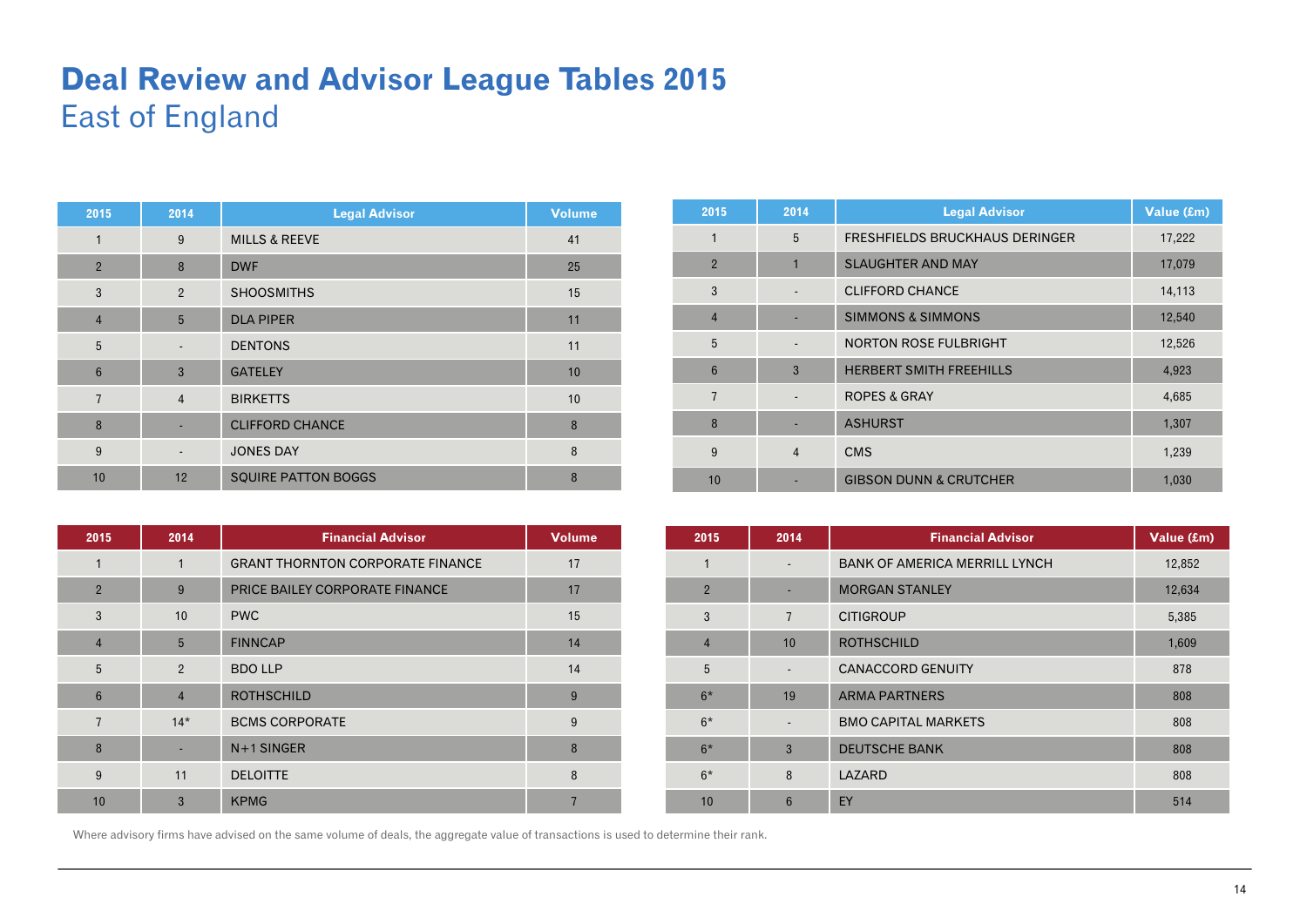### **Deal Review and Advisor League Tables 2015**  Midlands M&A Activity 1000

The Midlands saw a total of 882 transactions announced in 2015, an increase of 17.6% over the 750 recorded last year. Transaction values for the region however have remained relatively static, increasing by a considerably lower 1% margin from £20.9bn in 2014 to £21.1bn. Overall the Midlands was responsible for 13.5% of the deal volumes and 4.87% of the total value for the UK as a whole in 2015.

Numis Securities was the region's busiest Financial Advisor in 2015 having acted on a total 31 transactions, just ahead of second placed and thirdplaced BDO and Grant Thornton respectively which both acted on 28 (BDO deals had a higher aggregate value). Rothschild topped the Financial Adviser Value Table by some considerable distance advising on transactions worth just over £9.4bn in 2015, roughly £6.5bn more than second placed Bank of America Merrill Lynch on GB£2.9bn, with Morgan Stanley rounding out the top three on £2.8bn. Gateley retained last year's title as the most active legal advisor for the region participating in 62 deals; some way ahead of second-placed Browne Jacobson's 45 deals. The Legal Value Table was much more tightly contested at the top, but, in the end, Freshfields Bruckhaus Deringer's involvement in £5.8bn worth of transactions was enough to beat Clifford Chance, which advised on deals worth £5.7bn, into second place. Manufacturing has been the Midlands' most active sector in 2015 with 292 deals worth £10.4bn, representing 33% of the region's total volume and 49% of the total value.

- The volume of small deals (£0.5m-£10m) rose to 181 for 2015 from 128 in 2014, a 41.4% increase, while the overall value for the category also increased by 27% to £553m.
- Mid-market (£10m-£100m) transactions saw a slight 1.7% decline in numbers, down to 117 from 119 in 2014. Values were up 11.6% to £4.5bn.
- 2015 saw 31 large (£100m-£1bn) transactions announced, an increase of 24% over last year, however the total value for the category has dipped 11.6% to £6.7bn.
- There were four mega (£1bn) transactions announced during 2015 (there was only one in 2014) worth approximately £9.7bn.



| <b>Announced</b> | <b>Deal Type</b>          | <b>Target</b>                                                            | <b>Bidder</b>                                       | Deal Value (£m) |
|------------------|---------------------------|--------------------------------------------------------------------------|-----------------------------------------------------|-----------------|
| 28/07/2015       | Acquisition               | Elster division of Melrose<br>Industries Plc, Birmingham                 | Honeywell International<br>Inc, USA                 | 3,300           |
| 29/05/2015       | Acquisition               | Center Parcs (Holdings 1)<br>Ltd, Newark                                 | <b>Brookfield Property</b><br>Partners LP, Bermuda  | 2,400           |
| 06/11/2015       | Share Buy-<br><b>Back</b> | Melrose Industries Plc.<br>Birmingham                                    |                                                     | 2,400           |
| 02/12/2015       | <b>IBO</b>                | RAC Group (Holdings) Ltd,<br>Walsall                                     | Private Group Led by CVC<br><b>Capital Partners</b> | 1,553           |
| 28/07/2015       | Acquisition               | <b>Fokker Technologies Group</b><br>BV, Netherlands                      | <b>GKN Plc, Redditch</b>                            | 501             |
| 28/10/2015       | Acquisition               | <b>Global Closure Systems</b><br>SAS, France                             | RPC Group Plc, Rushden                              | 470             |
| 27/03/2015       | <b>Divestment</b>         | <b>Fasteners Business of</b><br>Doncasters Group Ltd.<br>Burton-On-Trent |                                                     | 336             |
| 18/11/2015       | Acquisition               | <b>Hope Construction</b><br>Materials Ltd, London                        | Breedon Aggregates Ltd,<br>Derby                    | 336             |
| 26/06/2015       | Venture<br>Capital        | OneWeb Ltd, Newcastle-<br>under-Lyme                                     |                                                     | 318             |
| 30/07/2015       | Acquisition               | Cromwell Group (Holdings)<br>Ltd, Wigston                                | Grainger Inc, USA                                   | 310             |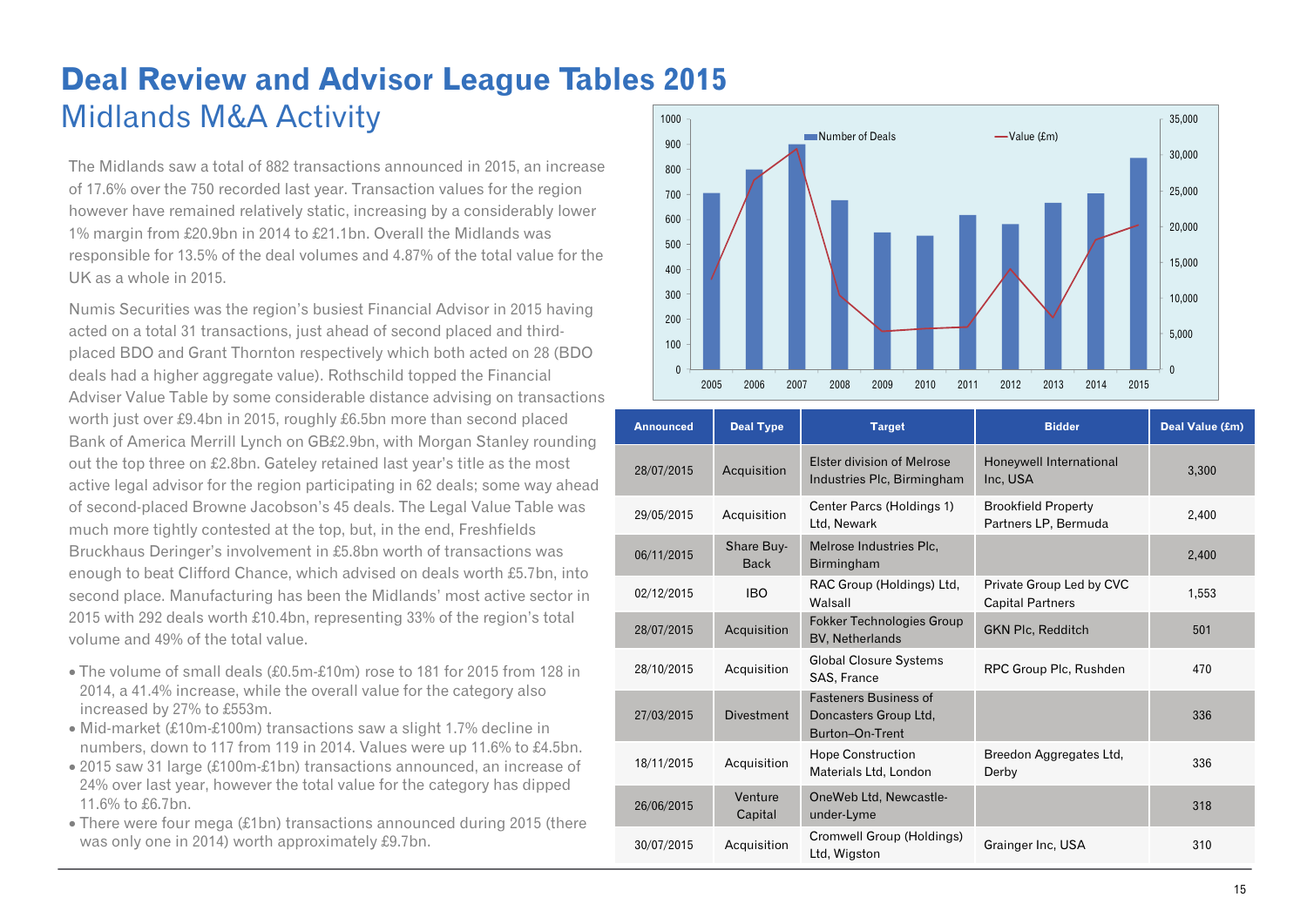### **Deal Review and Advisor League Tables 2015**  Midlands

| 2015            | 2014            | <b>Legal Advisor</b>    | <b>Volume</b> |
|-----------------|-----------------|-------------------------|---------------|
| 1               | $\mathbf{1}$    | <b>GATELEY</b>          | 62            |
| $\overline{2}$  | $6\phantom{1}6$ | <b>BROWNE JACOBSON</b>  | 45            |
| 3               | $\overline{4}$  | <b>SHOOSMITHS</b>       | 31            |
| $\overline{4}$  | $\mathbf{3}$    | <b>HIGGS &amp; SONS</b> | 28            |
| 5               | 5               | <b>EVERSHEDS</b>        | 25            |
| $6\phantom{1}6$ | $\overline{7}$  | <b>PINSENT MASONS</b>   | 25            |
| $\overline{7}$  | 9               | <b>FREETHS</b>          | 25            |
| 8               | 20              | <b>IRWIN MITCHELL</b>   | 24            |
| 9               | $\overline{2}$  | <b>DLA PIPER</b>        | 23            |
| 10              | 15              | <b>DWF</b>              | 22            |

| 2015           | 2014                     | <b>Legal Advisor</b>                  | Value (£m) |
|----------------|--------------------------|---------------------------------------|------------|
| $\mathbf{1}$   | 9                        | <b>FRESHFIELDS BRUCKHAUS DERINGER</b> | 5,755      |
| $\overline{2}$ | 16                       | <b>CLIFFORD CHANCE</b>                | 5,668      |
| 3              | 5                        | <b>TRAVERS SMITH</b>                  | 3,535      |
| $\overline{4}$ |                          | <b>SQUIRE PATTON BOGGS</b>            | 3,449      |
| 5              | $\overline{\phantom{a}}$ | <b>MILLS &amp; REEVE</b>              | 2,509      |
| 6              |                          | <b>MAYER BROWN</b>                    | 2,413      |
| $\overline{7}$ | 12                       | <b>EVERSHEDS</b>                      | 1,182      |
| 8              | 1                        | <b>ALLEN &amp; OVERY</b>              | 939        |
| 9              | 24                       | <b>JONES DAY</b>                      | 925        |
| 10             | 10                       | <b>HERBERT SMITH FREEHILLS</b>        | 775        |

| 2015            | 2014            | <b>Financial Advisor</b> | <b>Volume</b> |
|-----------------|-----------------|--------------------------|---------------|
| 1               | 11              | <b>NUMIS SECURITIES</b>  | 31            |
| $\overline{2}$  | $\overline{2}$  | <b>BDO</b>               | 28            |
| 3               | $\mathbf{1}$    | <b>GRANT THORNTON</b>    | 28            |
| $\overline{4}$  | $\overline{4}$  | <b>RSM</b>               | 21            |
| 5               | 3               | <b>KPMG</b>              | 20            |
| $6\phantom{1}6$ | $6\phantom{1}6$ | <b>PWC</b>               | 19            |
| $\overline{7}$  | 5               | <b>MAZARS</b>            | 19            |
| 8               | $\overline{7}$  | <b>ROTHSCHILD</b>        | 16            |
| 9               | 8               | EY                       | 14            |
| 10              | 22              | <b>SMITH COOPER</b>      | 14            |

| 2015           | 2014                     | <b>Financial Advisor</b>             | Value (£m) |
|----------------|--------------------------|--------------------------------------|------------|
| 1              | 3                        | <b>ROTHSCHILD</b>                    | 9,407      |
| $\overline{2}$ | $\overline{7}$           | <b>BANK OF AMERICA MERRILL LYNCH</b> | 2,901      |
| 3              |                          | <b>MORGAN STANLEY</b>                | 2,839      |
| $\overline{4}$ | 15                       | <b>PWC</b>                           | 2,638      |
| 5              | 10                       | <b>JP MORGAN</b>                     | 1,287      |
| $6\phantom{1}$ | 24                       | <b>NUMIS SECURITIES</b>              | 1,170      |
| $\overline{7}$ | $\overline{4}$           | EY                                   | 940        |
| 8              | 8                        | <b>UBS</b>                           | 856        |
| 9              | $\overline{\phantom{a}}$ | <b>GLEACHER SHACKLOCK</b>            | 808        |
| 10             |                          | <b>BARCLAYS</b>                      | 716        |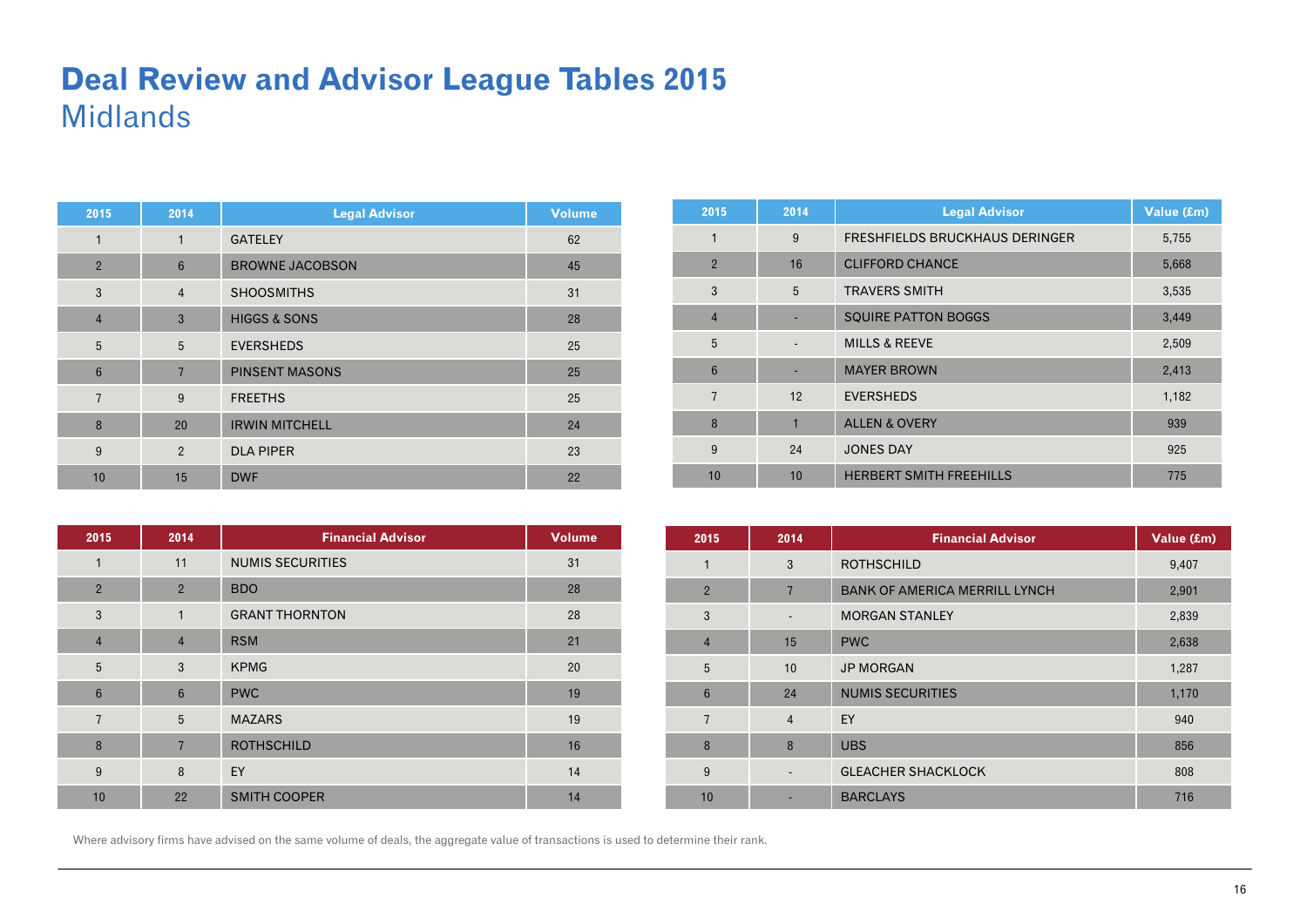### **Deal Review and Advisor League Tables 2015**  Yorkshire & The Humber M&A Activity

There were a total of 451 M&A and ECM transactions announced in Yorkshire & Humber during 2015, an increase of 0.9% on the 447 deals recorded last year. However, year-on-year deal values fell by 26.7% from £9bn announced during 2014 to £6.6bn confirmed so far in 2015. Yorkshire & Humber contributed to 6.9% of the total number of transactions recorded in the UK and contributed 1.5% to the total value of UK deals.

KPMG was again the most active financial adviser in 2015, participating on 17 deals. EY again topped the Value Table advising on transactions valued at over £1.7bn, the largest of these being US-based Arris Group Inc's acquisition of Pace Plc, Saltaire, for an aggregate cash and stock consideration of £1.4bn, or 426.5p per share. The highest legal adviser by volume was Squire Patton Boggs, advising on 26 transactions, whilst Travers Smith finished top in terms of deal value advising on eight transactions for an aggregate consideration of just over £2.0bn.

The main industry involved in 2015 M&A was Manufacturing, with 149 deals and representing 33.0% of all transactions, closely followed by Wholesale and Retail Trade (28.8%), with Professional, Scientific and Technical Activities just behind in third place on 25.3%. Manufacturing also pipped Wholesale and Retail Trade in the value standings, being responsible for approximately £3.1bn worth of transactions.

- Small (£0.5m-£10m) deals saw the number of transactions falling from 90 recorded in 2014 to 82 deals announced in 2015, an 8.9% decrease. The value of small Yorkshire & Humber transactions was approximately £275m, a 0.4% increase in growth from the figure of £274m recorded last year.
- $\bullet$  Mid-market (£10m-£100m) deals fell by 18.8% from 69 last year to 56 in 2015. Transaction values also saw a similar drop of 20.8% from £2.4bn in 2014 to £1.9 in 2015.
- 16 large (£100m-£1bn) deals were announced during 2015, an increase on the 15 transactions that were announced last year. However, this was not reflected in deal values, which fell by 32.6% (from £4.6bn in 2014 to £3.1bn in 2015).
- The number of mega (£1bn plus) deals remained the same at one, with the value for the 2015 transaction decreasing this year to £1.4bn.



| <b>Announced</b> | <b>Deal Type</b>          | <b>Target</b>                                          | <b>Bidder</b>                                       | Deal Value (£m) |
|------------------|---------------------------|--------------------------------------------------------|-----------------------------------------------------|-----------------|
| 23/04/2015       | Acquisition               | Pace Plc, Saltaire                                     | Arris Group Inc, USA                                | 1,400           |
| 03/06/2015       | Acquisition               | Findus Sverige AB (from<br>Findus Ltd, Grimsby)        | Nomad Foods Ltd, British<br>Virgin Islands          | 500             |
| 24/02/2015       | Share Buy-<br><b>Back</b> | Persimmon Plc, York                                    |                                                     | 291             |
| 08/10/2015       | Reverse<br>Takeover       | <b>INVE Aquaculture Holding</b><br>BV, The Netherlands | Benchmark Holdings Plc,<br>Sheffield                | 252             |
| 16/03/2015       | <b>MBO</b>                | SSP Ltd, Halifax                                       | Management                                          | 207             |
| 06/02/2015       | <b>IPO</b>                | DFS Furniture Co Ltd,<br>Doncaster                     |                                                     | 206             |
| 31/03/2015       | <b>Divestment</b>         | Card Factory Plc.<br>Wakefield                         |                                                     | 180             |
| 08/09/2015       | Acquisition               | Parkgate Shopping Park,<br>Rotherham                   | <b>F&amp;C REIT Asset</b><br>Management LLP, London | 175             |
| 12/03/2015       | Acquisition               | Brite Plant, Rotherham                                 | Copenhagen Infrastructure<br>II K/S, Denmark        | 152             |
| 14/05/2015       | <b>IBO</b>                | Poundworld Retail Ltd,<br>Normanton                    | TPG Capital LP, USA                                 | 150             |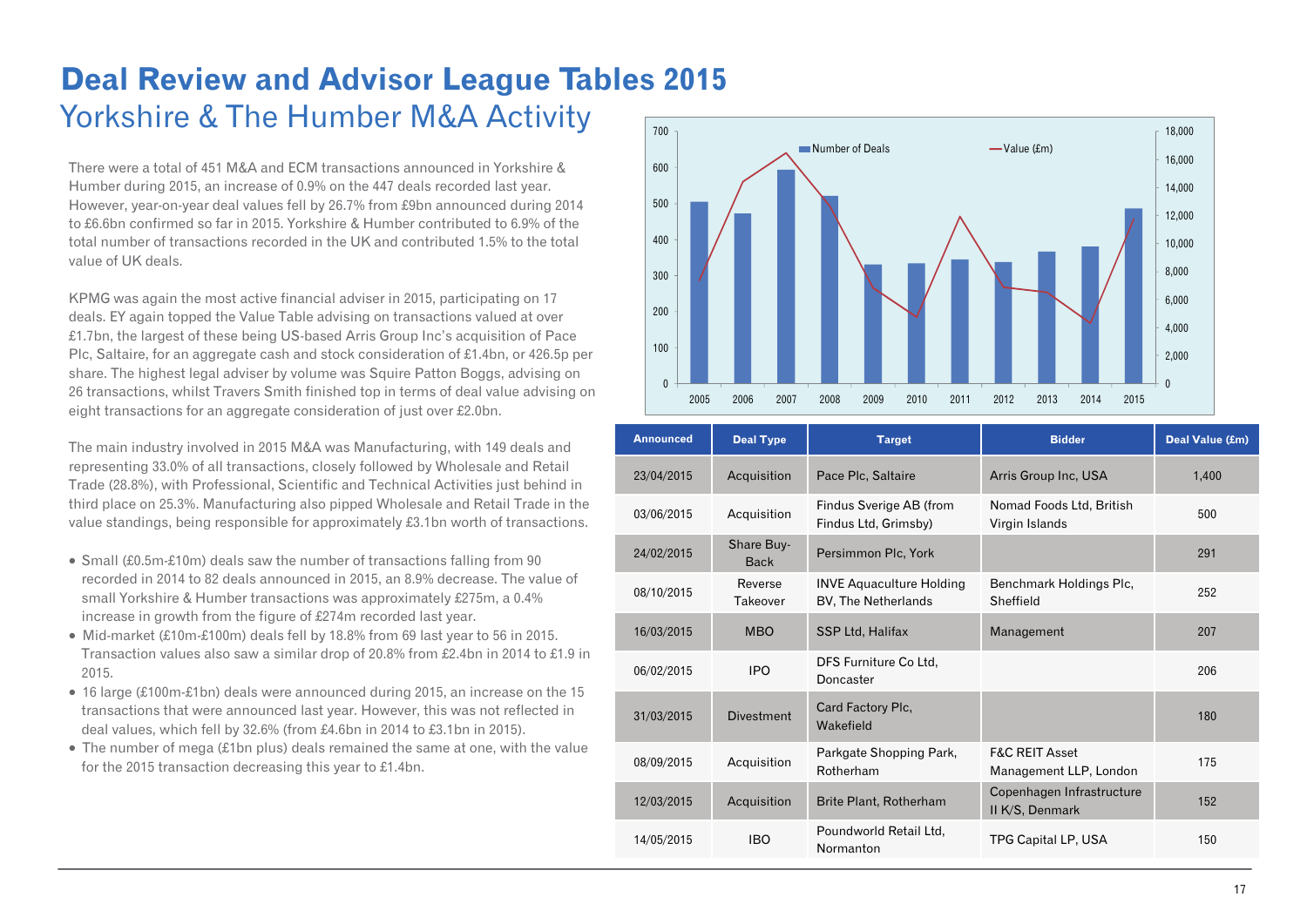## **Deal Review and Advisor League Tables 2015**  Yorkshire & The Humber

| 2015           | 2014            | <b>Legal Advisor</b>       | <b>Volume</b> |
|----------------|-----------------|----------------------------|---------------|
| 1              | 3               | <b>SQUIRE PATTON BOGGS</b> | 26            |
| $\overline{2}$ | 5               | <b>IRWIN MITCHELL</b>      | 20            |
| 3              | $\overline{4}$  | <b>DLA PIPER</b>           | 15            |
| $\overline{4}$ | 9               | <b>EVERSHEDS</b>           | 15            |
| 5              | $\overline{2}$  | <b>WALKER MORRIS</b>       | 14            |
| $6\phantom{1}$ | 8               | <b>GORDONS</b>             | 13            |
| $\overline{7}$ | $\overline{7}$  | <b>GATELEY</b>             | 13            |
| 8              | $6\phantom{1}6$ | <b>PINSENT MASONS</b>      | 12            |
| 9              | 12              | <b>DWF</b>                 | 11            |
| 10             | 18              | <b>FREETHS</b>             | 10            |

| 2015           | 2014                     | <b>Legal Advisor</b>           | Value (£m) |
|----------------|--------------------------|--------------------------------|------------|
| 1              | $\overline{4}$           | <b>TRAVERS SMITH</b>           | 2,029      |
| $\overline{2}$ | 8                        | <b>HERBERT SMITH FREEHILLS</b> | 1,552      |
| 3              |                          | <b>SQUIRE PATTON BOGGS</b>     | 758        |
| $4*$           | 18                       | <b>GREENBERG TRAURIG</b>       | 500        |
| $4*$           |                          | <b>KROGERUS &amp; CO</b>       | 500        |
| $4*$           |                          | <b>SETTERWALLS</b>             | 500        |
| $\overline{7}$ | $\overline{\phantom{0}}$ | <b>DLA PIPER</b>               | 418        |
| 8              | $6\phantom{1}$           | ADDLESHAW GODDARD              | 409        |
| 9              | 14                       | <b>EVERSHEDS</b>               | 387        |
| 10             |                          | <b>JONES DAY</b>               | 319        |

| 2015           | 2014                     | <b>Financial Advisor</b>       | <b>Volume</b> |
|----------------|--------------------------|--------------------------------|---------------|
| 1              | $\mathbf{1}$             | <b>KPMG</b>                    | 17            |
| $\overline{2}$ | 10                       | <b>PWC</b>                     | 11            |
| 3              | 9                        | <b>DELOITTE</b>                | 10            |
| $\overline{4}$ | 3                        | $N+1$ SINGER                   | 10            |
| 5              |                          | PARK PLACE CORPORATE FINANCE   | 8             |
| $6\phantom{1}$ | 14                       | <b>SENTIO PARTNERS</b>         | 8             |
| 7              | $\mathcal{P}$            | <b>GRANT THORNTON</b>          | 8             |
| $8*$           | 20                       | <b>BENCHMARK INTERNATIONAL</b> | 8             |
| $8*$           | $\overline{\phantom{0}}$ | <b>BCMS CORPORATE</b>          | 8             |
| 10             |                          | EY                             |               |

| 2015           | 2014                         | <b>Financial Advisor</b>             | Value (£m) |
|----------------|------------------------------|--------------------------------------|------------|
| $\mathbf{1}$   | 16                           | EY                                   | 1,716      |
| $\overline{2}$ | ٠                            | <b>JP MORGAN</b>                     | 1,403      |
| $3*$           | 10                           | <b>BANK OF AMERICA MERRILL LYNCH</b> | 1,400      |
| $3*$           | 15                           | <b>EVERCORE PARTNERS</b>             | 1,400      |
| 5              | -                            | <b>CREDIT SUISSE</b>                 | 500        |
| $6\phantom{1}$ | 8                            | <b>DELOITTE</b>                      | 466        |
| $\overline{7}$ | 9                            | <b>KPMG</b>                          | 422        |
| 8              | 12                           | <b>CENKOS SECURITIES</b>             | 363        |
| 9              | $\qquad \qquad \blacksquare$ | RABOBANK INTERNATIONAL               | 361        |
| 10             | 14                           | <b>JEFFERIES</b>                     | 328        |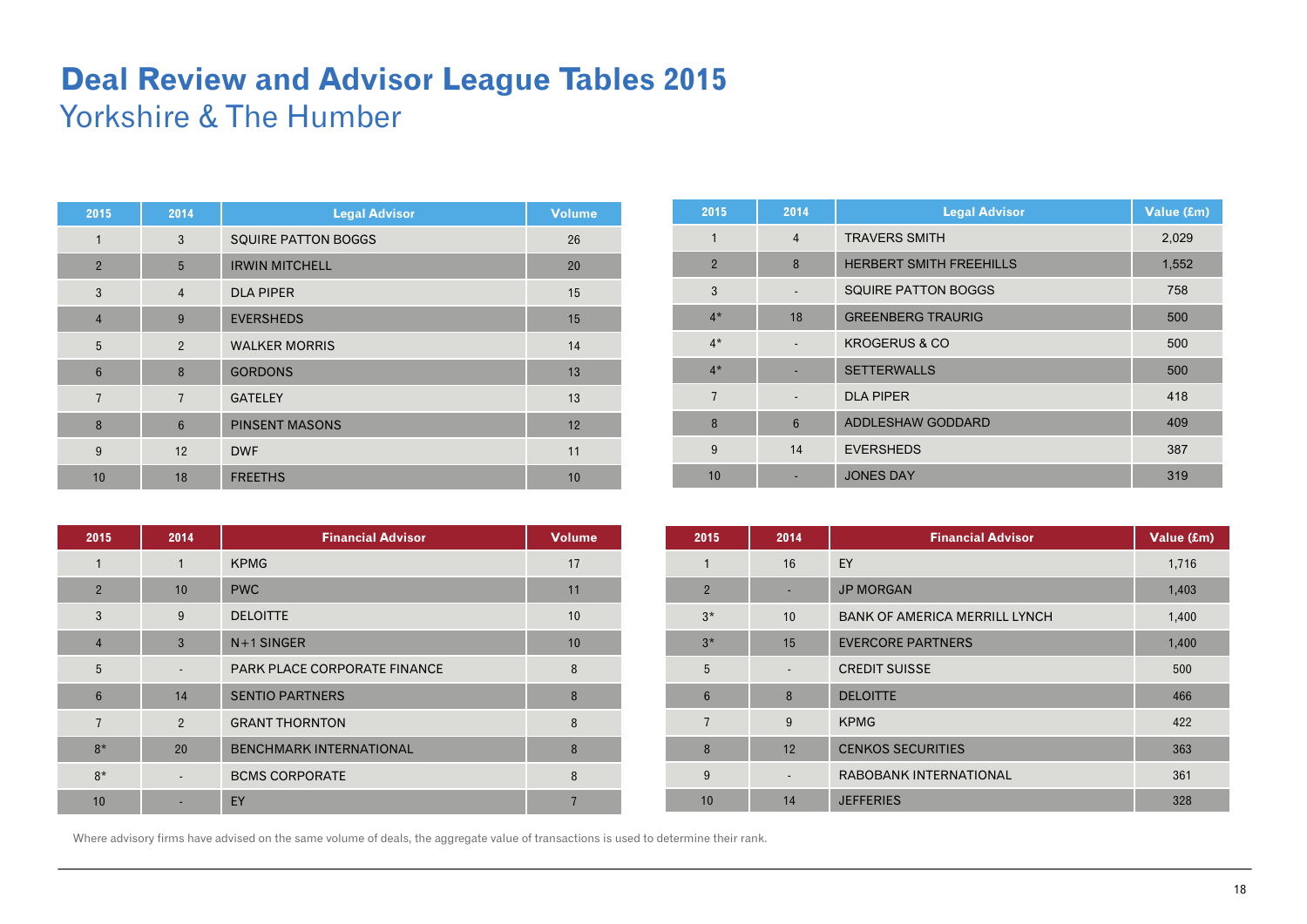### **Deal Review and Advisor League Tables 2015**  North West M&A Activity 800

We recorded a total of 742 M&A and ECM transactions in the North West during 2015, a figure which is 19% higher than the 624 deals logged in 2014. When breaking down the deals into value segments, we see that small, midmarket and mega deals all showed healthy growth year-on-year, with only the large bracket seeing volumes fall. Deal values in the North West in 2015 failed to reach the levels attained last year with overall values down 13% from £12bn to £10.5bn. The 29% increase in mega deal values was not enough to fill the hole created by a 54% fall in value in the large bracket. Despite no mega deals being announced in the last quarter of 2015, volumes were up by one from the two announced in 2014. As you can see from the table on the right, all of the top 10 deals came in the first nine months of the year, with nothing announced between October and December breaking the £100m mark, leaving Swiss Re's £1.6bn acquisition of Guardian Holdings Europe unchallenged as the biggest of 2015. The North West was involved in 11.36% of all UK deals in 2015, and contributed 2.43% to the overall value.

Brabners ended the year at the head of the Legal Advisor Volume Table, moving up from second in 2014, after their clients were involved in 61 transactions in the North West. Gateley advised on 53 deals and DWF on 40. Travers Smith advised on deals worth an aggregate of £2.2bn, enough to top the Value Table. Clifford Chance were placed second with £2.0bn, and Eversheds edged out Simpson Thacher & Bartlett to complete the Top 3. BDO remain number one financial advisor in the North West by volume acting on 20 deals in 2015. Newly rebranded RSM advised on 17 transactions and Deloitte and Mazars both advised on 16 apiece. Bank of America Merrill Lynch advised on transactions worth just shy of £3bn, ahead of Deloitte (£1.8bn) and Numis Securities (£1.6bn).

- Small (£500k-£10m) deals rose 32% to 145 from last year's figure of 110 and increased in value by 24%.
- The number of mid-market (£10m-£100m) deals announced in 2015 increased by 21% accompanied by a 22% increase in value.
- 11 large (£100m-£1bn) deals, worth a total of £2.7bn, were announced in 2015, a 45% drop in volume and a 54% drop in value from 2014.
- There were three mega  $(f_1(b) + f_2)$  deals announced in 2015, a 50% increase on the two announced in 2014. Mega deal values were up by 29% to £4.1bn.



| <b>Announced</b> | <b>Deal Type</b>     | <b>Target</b>                                           | <b>Bidder</b>                               | <b>Deal Value</b><br>$(\text{fm})$ |
|------------------|----------------------|---------------------------------------------------------|---------------------------------------------|------------------------------------|
| 23/09/2015       | Acquisition          | Guardian Holdings Europe Ltd,<br><b>Lytham St Annes</b> | Swiss Re AG, Switzerland                    | 1,600                              |
| 26/02/2015       | <b>IPO</b>           | Auto Trader Group Plc,<br>Manchester                    |                                             | 1,387                              |
| 17/08/2015       | Acquisition          | <b>ERICO</b> International<br>Corporation, USA          | Pentair Plc, Manchester                     | 1,152                              |
| 12/01/2015       | Secondary<br>Buy-Out | Survitec Group Ltd, Birkenhead                          | Onex Corp, Canada                           | 449                                |
| 01/07/2015       | Acquisition          | Growhow UK Ltd, Ince                                    | CF Industries Holdings Inc,<br><b>USA</b>   | 369                                |
| 24/09/2015       | <b>Rights Issue</b>  | Assura Plc, Warrington                                  |                                             | 309                                |
| 08/06/2015       | <b>Divestment</b>    | Pets at Home Group Plc,<br>Handforth                    |                                             | 288                                |
| 25/06/2015       | Acquisition          | Alfa Aesar Research<br>Chemicals, Heysham               | Thermo Fisher Scientific Inc.<br><b>USA</b> | 256                                |
| 09/07/2015       | Reverse<br>Takeover  | Matthew Clark (Holdings) Ltd,<br>Guildford              | <b>Conviviality Retail Plc, Crewe</b>       | 198                                |
| 09/07/2015       | Acquisition          | Unilever Nigeria Plc, Nigeria                           | Unilever Plc, Port Sunlight                 | 145                                |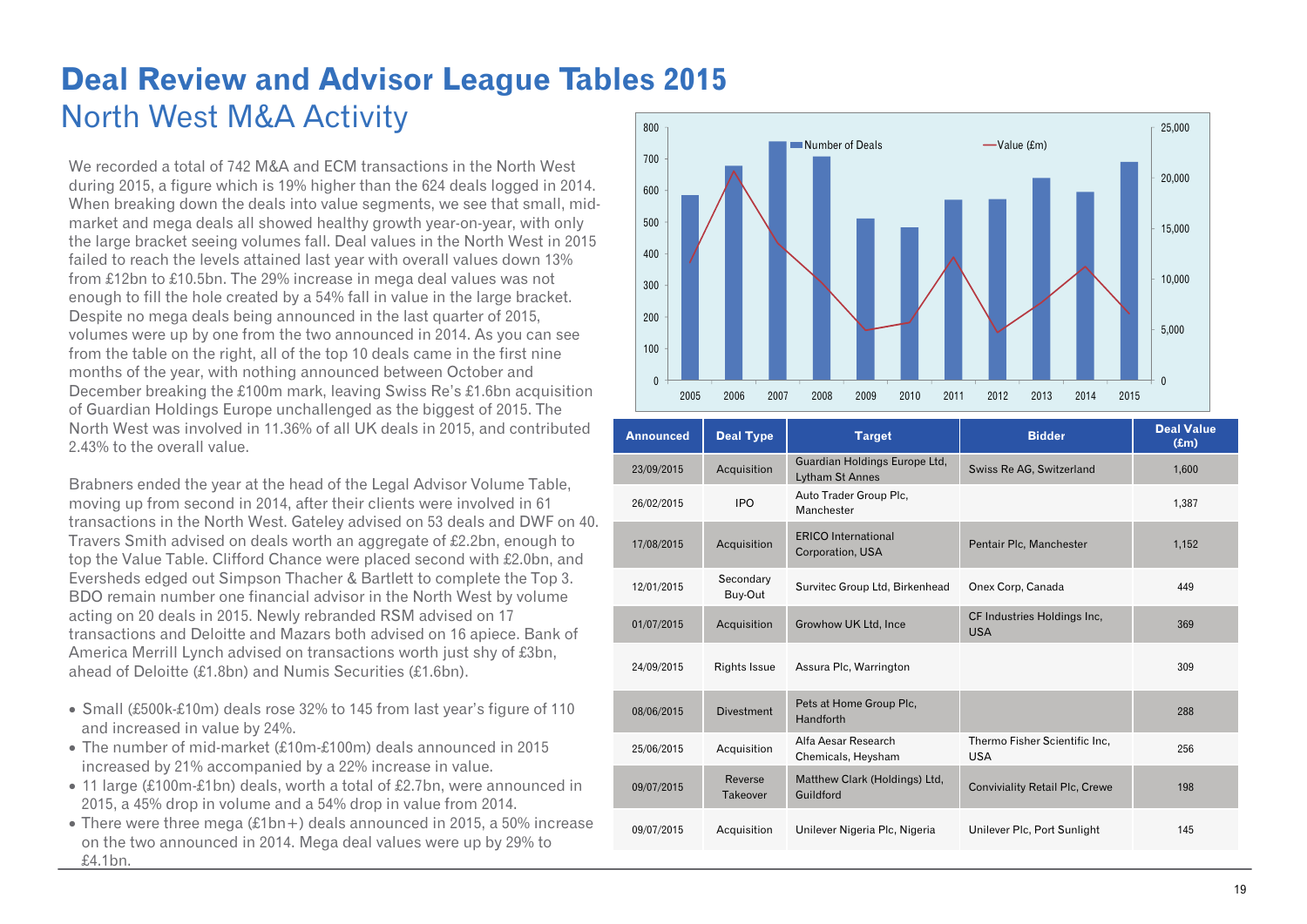### **Deal Review and Advisor League Tables 2015**  North West

| 2015           | 2014                     | <b>Legal Advisor</b>    | <b>Volume</b> |
|----------------|--------------------------|-------------------------|---------------|
| 1              | $\overline{2}$           | <b>BRABNERS</b>         | 61            |
| $\overline{2}$ | 5                        | <b>GATELEY</b>          | 53            |
| 3              | $\mathbf{1}$             | <b>DWF</b>              | 40            |
| $\overline{4}$ | $\overline{4}$           | <b>TURNER PARKINSON</b> | 35            |
| 5              | $6\phantom{1}$           | ADDLESHAW GODDARD       | 32            |
| $6\phantom{1}$ | 8                        | <b>SHOOSMITHS</b>       | 27            |
| $\overline{7}$ | 3                        | <b>DLA PIPER</b>        | 26            |
| 8              | 9                        | <b>EVERSHEDS</b>        | 23            |
| 9              | $\overline{\phantom{0}}$ | <b>SLATER HEELIS</b>    | 20            |
| 10             | 7                        | <b>HILL DICKINSON</b>   | 19            |

| 2015           | 2014           | <b>Financial Advisor</b>       | <b>Volume</b> |
|----------------|----------------|--------------------------------|---------------|
| 1              | 1              | <b>BDO</b>                     | 20            |
| $\overline{2}$ | 8              | <b>RSM</b>                     | 17            |
| 3              | 3              | <b>DELOITTE</b>                | 16            |
| $\overline{4}$ | 10             | <b>MAZARS</b>                  | 16            |
| 5              | $\overline{7}$ | <b>DOW SCHOFIELD WATTS</b>     | 14            |
| 6              | $\overline{2}$ | <b>GRANT THORNTON</b>          | 13            |
| $\overline{7}$ | 6              | <b>KPMG</b>                    | 13            |
| 8              |                | <b>BENCHMARK INTERNATIONAL</b> | 12            |
| 9              | $\overline{4}$ | EY                             | 11            |
| 10             | 5              | <b>PWC</b>                     | 10            |

| 2015            | 2014           | <b>Legal Advisor</b>                         | Value (£m) |
|-----------------|----------------|----------------------------------------------|------------|
| 1               |                | <b>TRAVERS SMITH</b>                         | 2,204      |
| $\overline{2}$  | 5              | <b>CLIFFORD CHANCE</b>                       | 2,049      |
| 3               | $\overline{7}$ | <b>EVERSHEDS</b>                             | 1,692      |
| $\overline{4}$  | 11             | <b>SIMPSON THACHER &amp; BARTLETT</b>        | 1,675      |
| 5               |                | A & L GOODBODY                               | 1,600      |
| $6\phantom{1}6$ |                | <b>JONES DAY</b>                             | 1,152      |
| $\overline{7}$  | $\overline{4}$ | ADDLESHAW GODDARD                            | 606        |
| $8*$            | $\overline{1}$ | <b>FRESHFIELDS BRUCKHAUS DERINGER</b>        | 449        |
| $8*$            |                | <b>LATHAM &amp; WATKINS</b>                  | 449        |
| 10              |                | <b>SKADDEN ARPS SLATE MEAGHER &amp; FLOM</b> | 369        |

| 2015            | 2014                     | <b>Financial Advisor</b>             | Value (£m) |
|-----------------|--------------------------|--------------------------------------|------------|
| $\mathbf{1}$    | $\overline{4}$           | <b>BANK OF AMERICA MERRILL LYNCH</b> | 2,986      |
| $\overline{2}$  | 9                        | <b>DELOITTE</b>                      | 1,838      |
| 3               | 13                       | <b>NUMIS SECURITIES</b>              | 1,624      |
| $\overline{4}$  | 1                        | <b>GOLDMAN SACHS</b>                 | 1,287      |
| 5               | $\overline{\phantom{a}}$ | <b>GLEACHER SHACKLOCK</b>            | 533        |
| $6\phantom{1}6$ | $6\phantom{1}$           | <b>ROTHSCHILD</b>                    | 345        |
| $\overline{7}$  | $\overline{\phantom{a}}$ | <b>INVESTEC BANK</b>                 | 288        |
| 8               | 12                       | <b>ZEUS CAPITAL</b>                  | 264        |
| 9               | $\overline{2}$           | EY                                   | 253        |
| 10              | 16                       | <b>BDO</b>                           | 202        |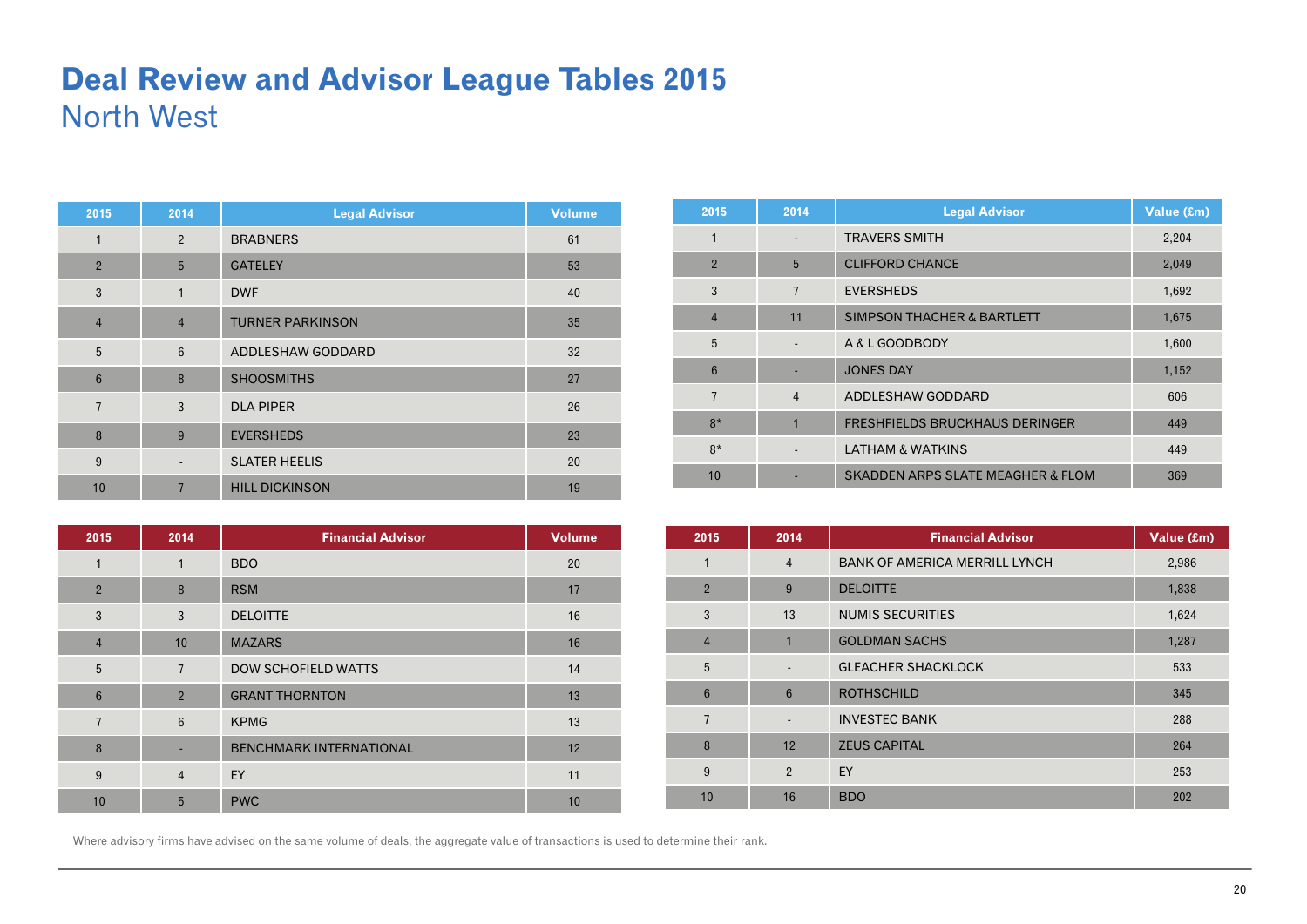### **Deal Review and Advisor League Tables 2015**  North East M&A Activity 300

There were a total of 181 deals recorded throughout 2015 in the North East region, 21% more than the 150 in 2014. The small and mid-market deal value brackets saw an uplift in volume of 58% and 25% respectively from the 2014 figures, with only the large category showing any downturn since last year with one deal fewer. Overall values reached £1.6bn, again an increase, this time by 14% when compared with 2014 transactions which were worth a total of £1.4bn. The three large deals announced in 2015 were worth an aggregate of £827m, representing 2% growth on last year; overall mid-market values topped £678m, up 24% from 2014; and small deal values grew 59% higher than the £80m worth recorded last year. Two impressive quarters meant that 2015 ended on a high in the North East - deal volumes in the second half of the year were at their highest since the first half of 2008 - and Hammerson's sale of Newcastle's Monument Mall for £75m provided a boost to overall values just in time for Christmas. The North East accounted for 0.38% of UK deal values and 2.77% by volume.

Muckle led the legal advisor rankings by volume for 2015 having advised on 19 transactions. Watson Burton moved up into second place with 16 deals and Ward Hadaway placed third with 13. Advisors acting on the biggest deal of the year in Johnson Electric's acquisition of Stackpole International for £426m unsurprisingly led the rankings by value. Legal advisors Blake Cassels & Graydon, Kirkland & Ellis, Latham & Watkins, and Stikeman Elliott shared the lead followed by Eversheds. Morgan Stanley and Perella Weinberg Partners, which acted for Stackpole International and Johnson Electric respectively headed the financial advisor value rankings and PwC moved into the top three after their clients were involved in £135m worth of activity. KPMG advised on 11 deals in 2015, making them most active financial advisor, followed by Tait Walker with ten and BCMS Corporate (6).

- Small (£500k-£10m) deal volumes grew by 58%, from 24 deals in 2014 to 38 this year, while their values rose by 59% from £80m to £128m.
- 25 mid-market (£10m-£100m) transactions represented 25% growth from 2014's total of 20, and values saw a 24% uplift to £678m from £546m.
- There were fewer large (£100m-£1bn) deals in 2015 (three) when compared with last year's four. Large values still saw a 2% rise from £812m to £827m.
- There were no mega (£1bn+) deals recorded in the North East in 2015.



| <b>Announced</b> | <b>Deal Type</b>   | <b>Target</b>                                                                   | <b>Bidder</b>                                            | <b>Deal Value</b><br>f(m) |
|------------------|--------------------|---------------------------------------------------------------------------------|----------------------------------------------------------|---------------------------|
| 11/08/2015       | Acquisition        | Stackpole International, Canada                                                 | Johnson Electric International<br>(UK) Ltd, Boldon       | 426                       |
| 06/02/2015       | Acquisition        | <b>Specialist Machine</b><br>Developments (Smd) Ltd,<br>Wallsend                | Zhuzhou CSR Times Electric Co<br>Ltd, China              | 130                       |
| 03/09/2015       | Acquisition        | Addison Motors Ltd, Newcastle-<br>upon-Tyne                                     | Lookers Plc, Manchester                                  | 88                        |
| 21/12/2015       | Acquisition        | Monument Mall, Newcastle-<br>upon-Tyne                                          | Standard Life Investments UK<br>Property Fund, Edinburgh | 75                        |
| 29/09/2015       | Acquisition        | Hylton Riverside Retail Park,<br>Sunderland & Hatters Way<br>Retail Park, Luton | Tristan Capital Partners, London                         | 45                        |
| 24/11/2015       | Venture<br>Capital | Atom Bank Plc, Durham                                                           |                                                          | 45                        |
| 01/05/2015       | Acquisition        | Portfolio of student<br>accommodation properties,<br><b>Newcastle</b>           | Far East Orchard Ltd, Singapore                          | 41                        |
| 23/01/2015       | <b>IPO</b>         | ScS Group Plc, Sunderland                                                       |                                                          | 36                        |
| 15/09/2015       | Acquisition        | Office Building, Sunderland                                                     | <b>WP Carey Inc, USA</b>                                 | 33                        |
| 21/04/2015       | Acquisition        | t-mac Technologies Ltd,<br>Chesterfield                                         | Utilitywise Plc, South Shields                           | 22                        |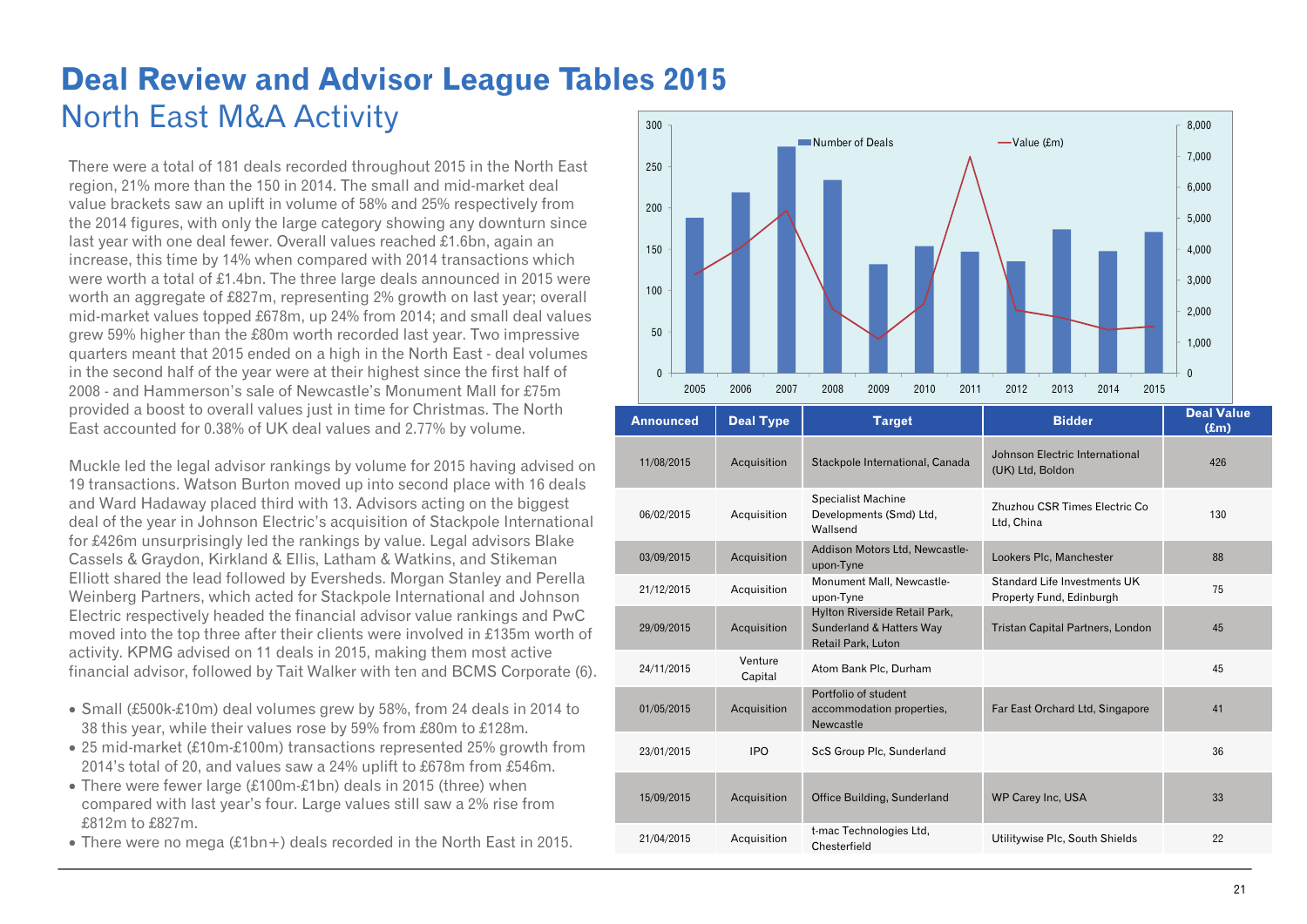### **Deal Review and Advisor League Tables 2015**  North East

| 2015            | 2014                     | <b>Legal Advisor</b>  | <b>Volume</b>  |
|-----------------|--------------------------|-----------------------|----------------|
| $\mathbf{1}$    | $\mathbf{1}$             | <b>MUCKLE</b>         | 19             |
| $\overline{2}$  | 5                        | <b>WATSON BURTON</b>  | 16             |
| 3               | $\overline{2}$           | <b>WARD HADAWAY</b>   | 13             |
| $\overline{4}$  | $6\phantom{1}$           | <b>SQUARE ONE LAW</b> | 9              |
| 5               | $\overline{\phantom{a}}$ | <b>EVERSHEDS</b>      | 8              |
| $6\phantom{1}6$ | $\overline{4}$           | <b>DWF</b>            | 8              |
| $\overline{7}$  | ٠                        | <b>SHOOSMITHS</b>     | 5              |
| 8               | $14*$                    | <b>SINTONS</b>        | 5              |
| 9               | 9                        | <b>PINSENT MASONS</b> | 5              |
| 10              | $\overline{3}$           | <b>BOND DICKINSON</b> | $\overline{4}$ |

| 2015            | 2014                     | <b>Legal Advisor</b>               | Value (£m) |
|-----------------|--------------------------|------------------------------------|------------|
| $1*$            |                          | <b>BLAKE CASSELS &amp; GRAYDON</b> | 426        |
| $1*$            |                          | <b>KIRKLAND &amp; ELLIS</b>        | 426        |
| $1*$            |                          | <b>LATHAM &amp; WATKINS</b>        | 426        |
| $1*$            |                          | <b>STIKEMAN ELLIOTT</b>            | 426        |
| 5               | $\overline{\phantom{0}}$ | <b>EVERSHEDS</b>                   | 258        |
| $6\phantom{1}6$ | 9                        | <b>MUCKLE</b>                      | 169        |
| $\overline{7}$  | 8                        | ADDLESHAW GODDARD                  | 100        |
| 8               |                          | <b>TUGHANS</b>                     | 88         |
| 9               | 14                       | <b>BOND DICKINSON</b>              | 76         |
| 10              |                          | <b>SQUARE ONE LAW</b>              | 50         |

| 2015           | 2014                     | <b>Financial Advisor</b> | <b>Volume</b>  |
|----------------|--------------------------|--------------------------|----------------|
| 1              | 5                        | <b>KPMG</b>              | 11             |
| $\overline{2}$ | $\overline{2}$           | <b>TAIT WALKER</b>       | 10             |
| 3              | $\overline{\phantom{a}}$ | <b>BCMS CORPORATE</b>    | 6              |
| $\overline{4}$ | 9                        | <b>ZEUS CAPITAL</b>      | 5              |
| 5              | $\overline{\phantom{a}}$ | <b>CANACCORD GENUITY</b> | $\overline{4}$ |
| $6\phantom{1}$ | 13                       | $N+1$ SINGER             | $\overline{4}$ |
| $\overline{7}$ | $11*$                    | <b>UNW</b>               | $\overline{4}$ |
| 8              |                          | <b>BDO</b>               | $\overline{4}$ |
| 9              | $\overline{7}$           | <b>RYECROFT GLENTON</b>  | $\overline{4}$ |
| 10             | 8                        | <b>PWC</b>               | 3              |

| 2015           | 2014                     | <b>Financial Advisor</b>  | Value (£m) |
|----------------|--------------------------|---------------------------|------------|
| $1*$           | $\overline{\phantom{a}}$ | <b>MORGAN STANLEY</b>     | 426        |
| $1*$           | ٠                        | PERELLA WEINBERG PARTNERS | 426        |
| 3              | $\overline{4}$           | <b>PWC</b>                | 135        |
| $\overline{4}$ | ٠                        | <b>DELOITTE</b>           | 88         |
| 5              | $\overline{\phantom{a}}$ | <b>CANACCORD GENUITY</b>  | 75         |
| $6\phantom{1}$ | ٠                        | <b>INVESTEC</b>           | 55         |
| $\overline{7}$ | 18                       | <b>KPMG</b>               | 45         |
| 8              | ٠                        | <b>TAIT WALKER</b>        | 44         |
| 9              | $6\phantom{1}6$          | <b>ZEUS CAPITAL</b>       | 37         |
| 10             | 11                       | $N+1$ SINGER              | 26         |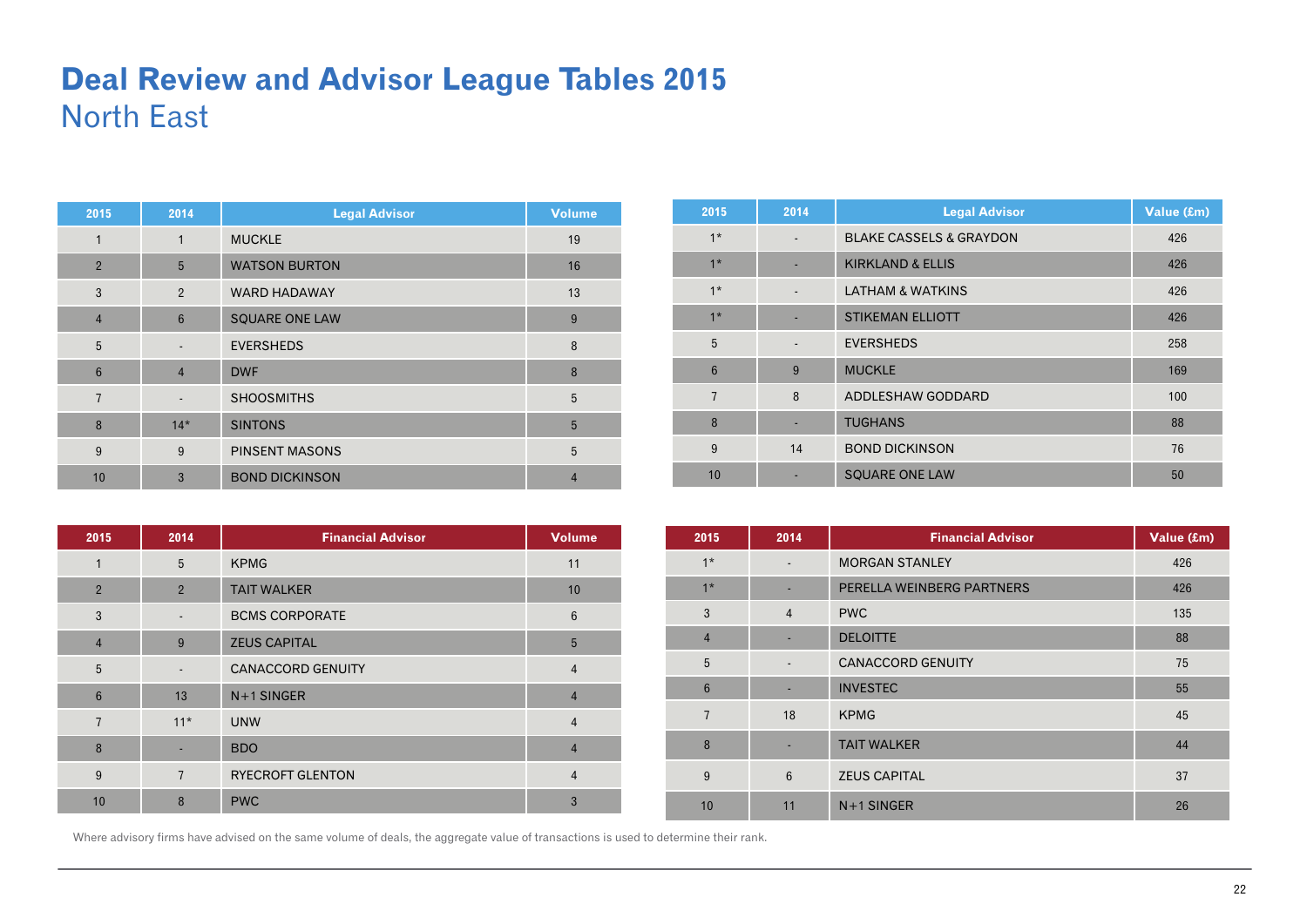### **Deal Review and Advisor League Tables 2015**  Wales M&A Activity 200

There were 172 deals announced in Wales during 2015, which was the virtually the same as in 2014 (173). This resulted in a 27% fall in value terms, with £1.3bn recorded in 2015, in comparison to £1.9bn in 2014. Welsh deals represented 3% of the UK total and 0.4% of the total values.

Private equity firm Brait's acquisition of Iceland Foods for £172m was the largest deal in Wales, followed by Polypipe Group's acquisition of Nu-Oval Acquisitions 1 Ltd, the holding company of Nuaire Ltd, Caerphilly, for £172m, and ITV Plc's acquisition of Boom Supervisory for £130m.

Acuity Legal was the most active legal advisor working on ten deals, with Blake Morgan and Brabners both credited on seven deals. In value terms, A&L Goodbody and Linklaters worked on deals with a total value of £145m. MHA Broomfield & Alexander acted on seven deals, making them the busiest financial advisor. Moelis & Co led the way in value terms, working on deals for a total value of £145m.

An increased number of deals were funded with the support of bank debt during the last 12 months, from 26 in 2014 to 33 last year. This made up for the drop in venture capital backed deals, which dropped from 36 to 26. Manufacturing was once again the busiest sector, although deals did drop slightly to 54, from 63 in 2014.

- Small deals (£0.5m-£10m). There was a 48% increase in this category, from 27 in 2014 to 40 in 2015. There was also a 84% increase in value terms, from £73m to £135m.
- $\bullet$  Mid-market (£10m-£100m) deals fell from 28 to 21, with a 29% decline in value terms from £828m to £587m.
- Large (£100m+) deals increased from five to four, although deal values fell from £980m to £667m, a 31% decline.
- There were no Welsh mega deals in 2015.



| <b>Announced</b> | <b>Deal Type</b>  | <b>Target</b>                                                               | <b>Bidder</b>                                  | Deal Value (£m) |
|------------------|-------------------|-----------------------------------------------------------------------------|------------------------------------------------|-----------------|
| 02/10/2015       | <b>IBO</b>        | Iceland Foods Ltd, Deeside                                                  | <b>Brait</b>                                   | 172             |
| 05/08/2015       | Acquisition       | Nu-Oval Acquisitions 1 Ltd,<br>Gwent                                        | Polypipe Group Plc,<br>Doncaster               | 145             |
| 24/06/2015       | Acquisition       | Boom Supervisory Ltd,<br>Cardiff                                            | <b>ITV Plc, London</b>                         | 130             |
| 26/11/2015       | Acquisition       | <b>Bridgend Designer Outlet</b>                                             | TH Real Estate Ltd, London                     | 115             |
| 16/07/2015       | <b>IBO</b>        | <b>BBI Diagnostics Ltd,</b><br>Cardiff                                      | <b>Exponent Private Equity</b>                 | 105             |
| 24/08/2015       | Divestment        | Point-of-Care Business of<br><b>EKF Diagnostic Holdings</b><br>Plc, Cardiff |                                                | 79              |
| 18/05/2015       | <b>Divestment</b> | Moneysupermarket.com<br>Group Plc, Ewloe                                    |                                                | 56              |
| 17/08/2015       | Acquisition       | Dr Organic Ltd, Swansea                                                     | NBTY Inc, USA                                  | 55              |
| 02/12/2015       | Acquisition       | Santia Holdco Ltd, Cardiff                                                  | Alcumus Holdings Ltd,<br>London                | 47              |
| 09/112015        | Acquisition       | <b>Cardiff Student</b><br>Accommodation                                     | <b>Empiric Student Property</b><br>Plc, London | 40              |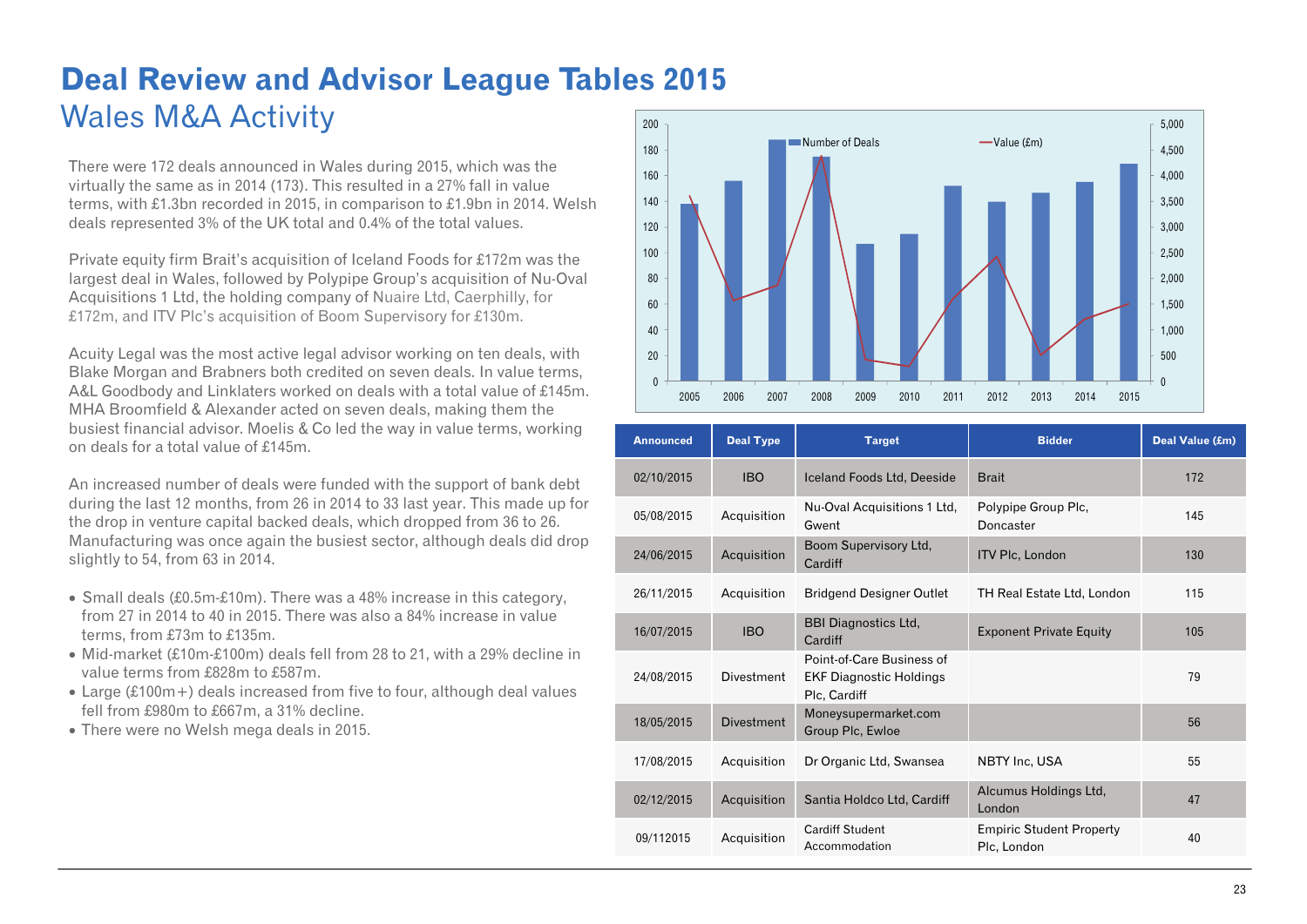## **Deal Review and Advisor League Tables 2015**  Wales

| 2015           | 2014           | <b>Legal Advisor</b>     | <b>Volume</b>  |
|----------------|----------------|--------------------------|----------------|
| 1              | $\overline{7}$ | <b>ACUITY LEGAL</b>      | 10             |
| $\overline{2}$ | 5              | <b>BLAKE MORGAN</b>      |                |
| 3              | 8              | <b>BRABNERS</b>          | 7              |
| $\overline{4}$ |                | <b>DWF</b>               | 5              |
| 5              | 3              | <b>GELDARDS</b>          | 5              |
| 6              |                | <b>GREENAWAY SCOTT</b>   | 5              |
| $\overline{7}$ | $\mathbf{1}$   | <b>EVERSHEDS</b>         | $\overline{4}$ |
| 8              |                | <b>SHOOSMITHS</b>        | $\overline{4}$ |
| $9*$           |                | <b>CAPITAL LAW</b>       | $\overline{4}$ |
| $9*$           |                | <b>MILLS &amp; REEVE</b> | $\overline{4}$ |

| 2015            | 2014                     | <b>Legal Advisor</b>               | Value (£m) |
|-----------------|--------------------------|------------------------------------|------------|
| $1*$            |                          | A & L GOODBODY                     | 172        |
| $1*$            | $\mathbf{1}$             | <b>LINKLATERS</b>                  | 172        |
| $3*$            | $\overline{\phantom{0}}$ | <b>SQUIRE PATTON BOGGS</b>         | 145        |
| $3*$            |                          | <b>TAYLOR WESSING</b>              | 145        |
| 5               | $\overline{\phantom{0}}$ | <b>CMS</b>                         | 130        |
| $6\phantom{1}6$ |                          | <b>HOGAN LOVELLS</b>               | 130        |
| $\overline{7}$  | $\overline{\phantom{a}}$ | <b>BERRY SMITH</b>                 | 116        |
| 8               |                          | <b>DWF</b>                         | 69         |
| 9               |                          | <b>EVERSHEDS</b>                   | 61         |
| $10*$           |                          | DORSEY & WHITNEY, LATHAM & WATKINS | 55         |

| 2015            | 2014            | <b>Financial Advisor</b>              | <b>Volume</b>  |
|-----------------|-----------------|---------------------------------------|----------------|
|                 |                 | <b>MHA BROOMFIELD &amp; ALEXANDER</b> | 7              |
| $\overline{2}$  |                 | <b>GAMBIT CORPORATE FINANCE</b>       | 6              |
| 3               | 8               | <b>DELOITTE</b>                       | 5              |
| $\overline{4}$  | $\overline{7}$  | <b>PWC</b>                            | $\overline{4}$ |
| 5               | $6\phantom{1}6$ | <b>RMS</b>                            | 3              |
| $6\phantom{1}6$ |                 | <b>BCMS CORPORATE</b>                 | 3              |
| $\overline{7}$  | 5               | <b>GRANT THORNTON</b>                 | 3              |
| 8               |                 | <b>SHORE CAPITAL</b>                  | 3              |
| 9               |                 | <b>KTS OWENS THOMAS</b>               | 3              |
| 10              |                 | <b>LIVINGSTONE PARTNERS</b>           | $\overline{2}$ |

| 2015           | 2014                         | <b>Financial Advisor</b>          | Value (£m) |
|----------------|------------------------------|-----------------------------------|------------|
| 1              | $\overline{\phantom{a}}$     | <b>MOELIS &amp; CO</b>            | 145        |
| $\overline{2}$ |                              | <b>LIVINGSTONE PARTNERS</b>       | 130        |
| 3              |                              | <b>DELOITTE</b>                   | 105        |
| $\overline{4}$ |                              | <b>CREDIT SUISSE</b>              | 93         |
| 5              |                              | <b>PANMURE GORDON</b>             | 80         |
| 6              | ٠                            | <b>LIBERUM CAPITAL</b>            | 69         |
| $\overline{7}$ |                              | <b>FRANCIS CLARK</b>              | 55         |
| 8              |                              | <b>PWC</b>                        | 47         |
| 9              | $\qquad \qquad \blacksquare$ | <b>CATALYST CORPORATE FINANCE</b> | 47         |
| 10             |                              | <b>NUMIS SECURITIES</b>           | 47         |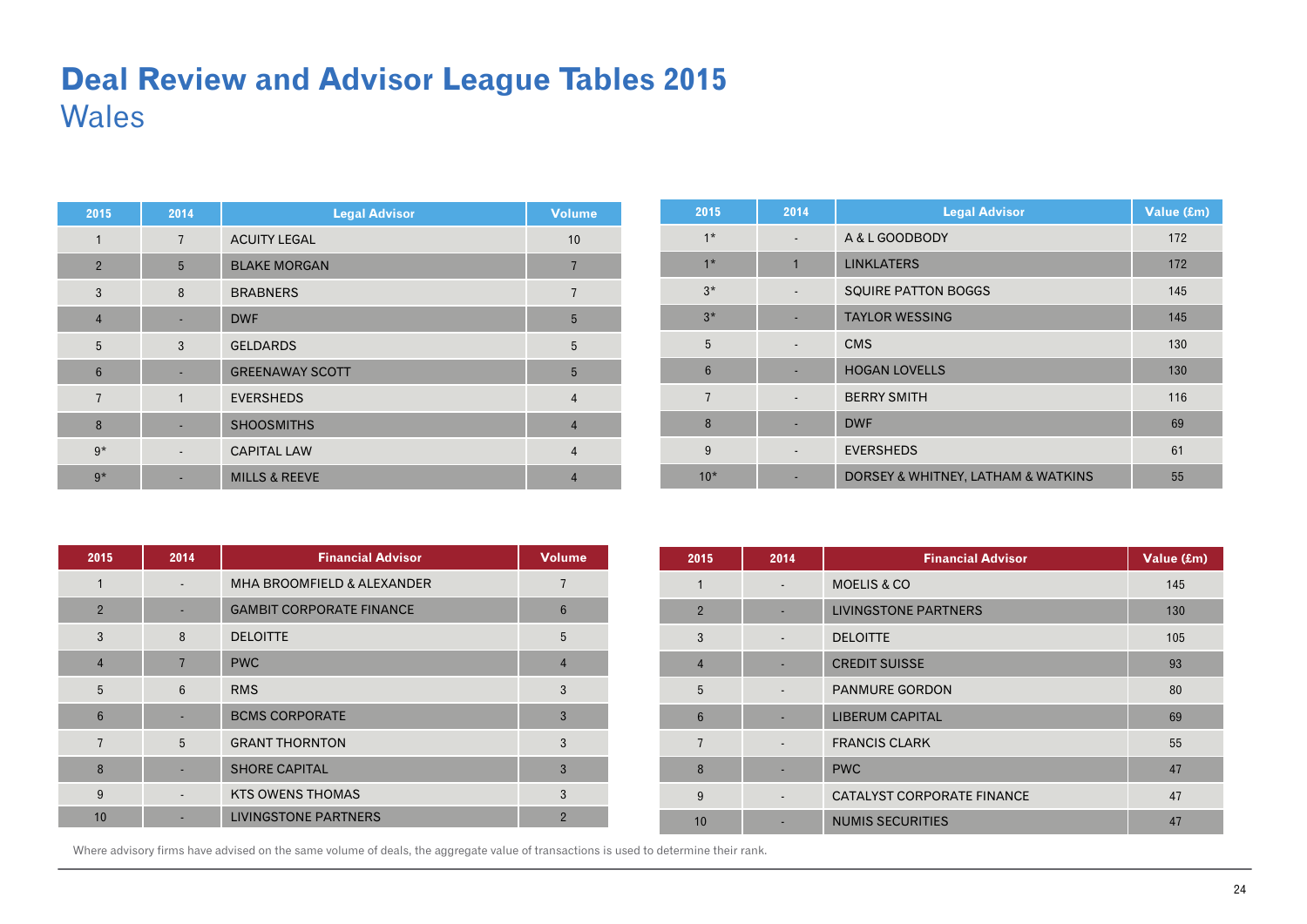### **Deal Review and Advisor League Tables 2015**  Scotland M&A Activity 600

In Scotland during 2015, a total of 604 transactions were announced; a 16.6% rise from the 518 deals from 2014. 2015 saw a 32.1% fall in the value of transactions, from £21.8bn in 2014 to £14.8bn in 2015. The main driver for this decline in transactional values is the 57.9% and 170.5% falls in large and mega-sized transactions respectively, which contributed approximately £6.4bn less in 2015 than in 2014. The largest transaction in Scotland was the £2.1bn disposal by the UK Government of a 5.4% stake in The Royal Bank of Scotland Group Plc.

BDO was the most active financial advisor, participating in 13 deals, with Hazlewoods Corporate Finance and Mazars having an involvement in eight transactions. Morgan Stanley were top of the Value Table, advising on £3.7bn of deals. DWF were our most active Scottish legal advisors in 2015 with 20 deals. In terms of value, Freshfields Bruckhaus Deringer topped the Value Table after participating in £4bn of deals.

Companies involved in Financial and Insurance Activities were the most active in 2015, with 57.6% of deals involving a company from this sector.

- Small deal (£0.5m-£10m) volume in Scotland was up by an impressive 51.4%, from 216 in 2014 to 327 in 2015. Values also rose by a massive 81.8%, from £380m to £691m. The largest small deal announced was a £9.9m share buy-back by Templeton Emerging Markets Investment Trust Plc.
- Mid-market (£10m-£100m) transaction numbers decreased, with the 63 deals announced in 2015 being a 22.2% fall from the 81 transactions recorded in 2014. Values fell by 41%, from £2bn in 2014 to £1.2bn in 2015.
- The 15 large (£100m-£1bn) deals announced in 2015 were a 50% decrease from the 2014 number of 30. Values also fell, from £7.8bn in 2014 to £3.3bn in 2015, a 57.9% change.
- The number of mega (£1bn plus) transactions was four, down 33.3%, with a 49% fall in transaction values from £12.6bn in 2015 to £6.4bn in 2014. The second largest mega deal (alongside the Royal Bank of Scotland deal mentioned earlier) was the £1.85bn Wood Mackenzie Ltd acquisition by Verisk Analytics Inc.



| <b>Announced</b> | <b>Deal Type</b>         | <b>Target</b>                                                                                              | <b>Bidder</b>                                           | Deal Value (£m) |
|------------------|--------------------------|------------------------------------------------------------------------------------------------------------|---------------------------------------------------------|-----------------|
| 03/08/2015       | <b>Divestment</b>        | Royal Bank of Scotland<br>Group Plc (RBS), Edinburgh                                                       |                                                         | 2,100           |
| 10/03/2015       | Acquisition              | Wood MacKenzie Ltd.<br>Edinburgh                                                                           | Verisk Analytics Inc, USA                               | 1,850           |
| 23/01/2015       | Share Buy-<br>back       | Standard Life Plc, Edinburgh                                                                               |                                                         | 1,750           |
| 29/10/2015       | <b>Divestment</b>        | Citizens Financial Group Inc.<br>USA (from RBS, Edinburgh)                                                 |                                                         | 1,691           |
| 28/07/2015       | <b>Divestment</b>        | Citizens Financial Group Inc.<br>USA (from RBS, Edinburgh)                                                 |                                                         | 1,412           |
| 09/02/2015       | Acquisition              | Royal North Shore Hospital<br>and Community Health<br>Services (a subsidiary of<br>Royal Bank of Scotland) | AMP Capital Investors Ltd,<br>Australia                 | 539             |
| 10/10/2015       | Acquisition              | DEA UK E&P Holdings Ltd,<br>Aberdeen                                                                       |                                                         | 473             |
| 27/02/2015       | Acquisition              | Optos Plc, Dunfermline                                                                                     | Nikon Corp, Japan                                       | 259             |
| 19/06/2015       | Minority<br><b>Stake</b> | Fred Olsen Wind Ltd,<br>Scotland                                                                           | Renewables Infrastructure<br><b>Group Ltd, Guernsey</b> | 246             |
| 27/04/2015       | Acquisition              | 95 Wigmore Street (a<br>subsidiary of Aberdeen Asset<br>Management Plc, Aberdeen)                          | <b>UBS Global Asset</b><br>Management Ltd, England      | 222             |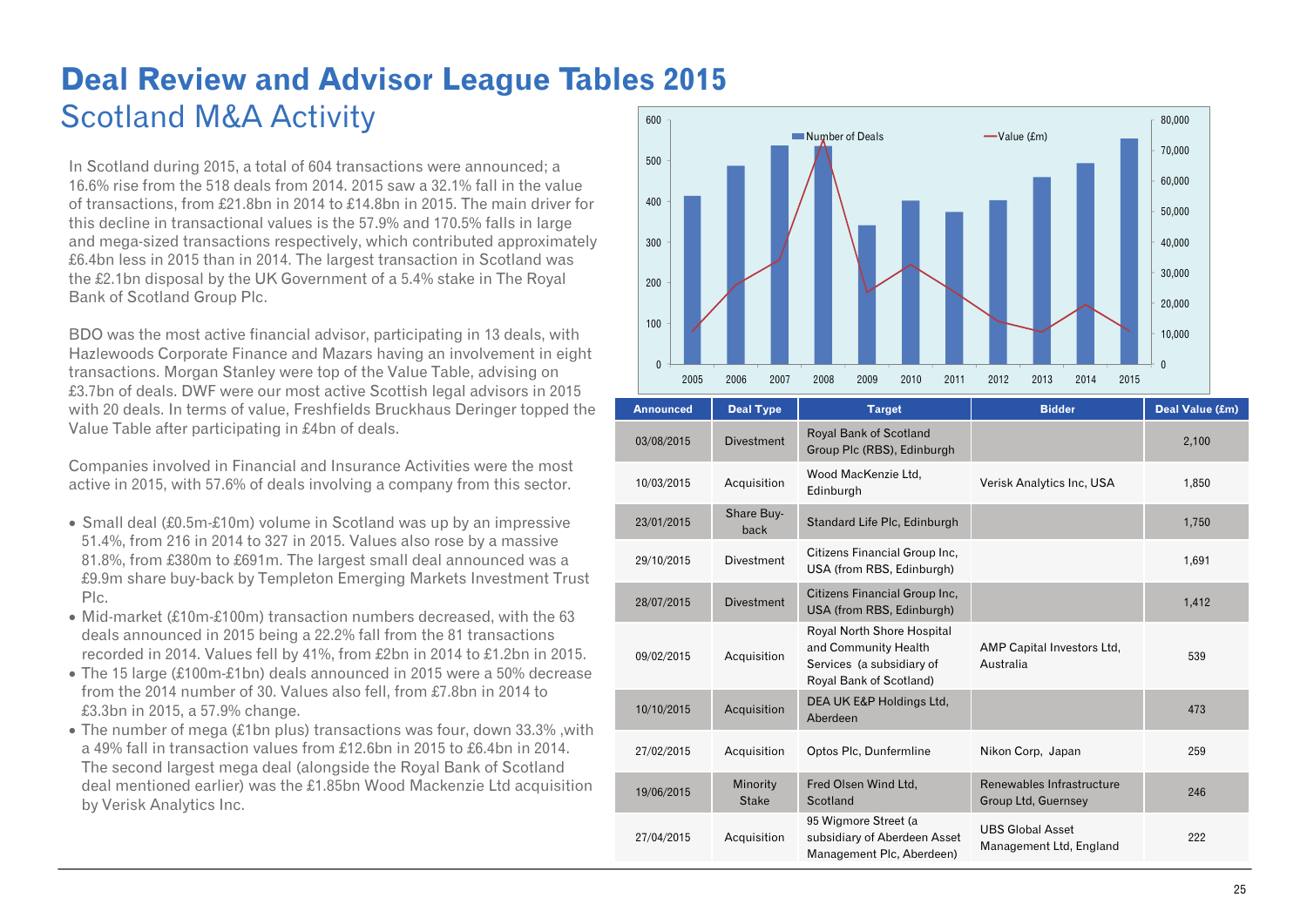### **Deal Review and Advisor League Tables 2015 Scotland**

| 2015           | 2014           | <b>Legal Advisor</b>                    | <b>Volume</b> |
|----------------|----------------|-----------------------------------------|---------------|
| 1              | 6              | <b>DWF</b>                              | 20            |
| $\overline{2}$ | $\mathbf{1}$   | <b>CMS</b>                              | 18            |
| 3              | $\overline{4}$ | <b>MACLAY MURRAY &amp; SPENS</b>        | 17            |
| $\overline{4}$ | 3              | <b>PINSENT MASONS</b>                   | 15            |
| 5              | $\overline{2}$ | <b>GATELEY</b>                          | 11            |
| $6\phantom{1}$ | 8              | <b>BRODIES</b>                          | 9             |
| $\overline{7}$ | 18             | <b>BURNESS PAULL</b>                    | 9             |
| 8              |                | <b>BRABNERS</b>                         | 7             |
| 9              |                | <b>WRAGGE LAWRENCE GRAHAM &amp; CO.</b> | 6             |
| 10             |                | <b>MUCKLE</b>                           | 6             |

| 2015           | 2014         | <b>Legal Advisor</b>                        | Value (£m) |
|----------------|--------------|---------------------------------------------|------------|
| 1              | $\mathbf{1}$ | FRESHFIELDS BRUCKHAUS DERINGER              | 3,950      |
| $\overline{2}$ |              | <b>DAVIS POLK &amp; WARDWELL</b>            | 3,541      |
| 3              |              | <b>CLEARY GOTTLIEB STEEN &amp; HAMILTON</b> | 1,412      |
| $\overline{4}$ | 12           | <b>NORTON ROSE FULBRIGHT</b>                | 801        |
| 5              |              | <b>MINTER ELLISON</b>                       | 541        |
| 6              |              | KING & WOOD MALLESONS                       | 539        |
| $\overline{7}$ |              | SKADDEN ARPS SLATE MEAGHER & FLOM           | 473        |
| 8              | 15           | <b>CMS</b>                                  | 341        |
| 9              |              | <b>BURGES SALMON</b>                        | 271        |
| 10             |              | <b>CLIFFORD CHANCE</b>                      | 269        |

| 2015           | 2014 | <b>Financial Advisor</b>           | <b>Volume</b>  |
|----------------|------|------------------------------------|----------------|
|                | 3    | <b>BDO</b>                         | 13             |
| $\overline{2}$ |      | HAZLEWOODS CORPORATE FINANCE       | 8              |
| 3              | 6    | <b>MAZARS CORPORATE FINANCE</b>    | 8              |
| $\overline{4}$ | 1    | EY                                 | 6              |
| 5              | 11   | <b>CANACCORD GENUITY</b>           | 5              |
| 6              |      | $N+1$ SINGER                       | 5              |
| 7              |      | MHA (TAIT WALKER/MACINTYRE HUDSON) | 5              |
| 8              |      | <b>BENCHMARK INTERNATIONAL</b>     | 5              |
| 9              | 16   | <b>PWC</b>                         | 5              |
| 10             | 20   | <b>MORGAN STANLEY</b>              | $\overline{4}$ |

| 2015           | 2014           | <b>Financial Advisor</b>             | Value (£m) |
|----------------|----------------|--------------------------------------|------------|
| 1              | $\overline{4}$ | <b>MORGAN STANLEY</b>                | 3,735      |
| $\overline{2}$ | $\overline{2}$ | <b>BANK OF AMERICA MERRILL LYNCH</b> | 3,541      |
| 3              | $6\phantom{1}$ | <b>GOLDMAN SACHS</b>                 | 3,362      |
| $4*$           | 12             | <b>CITIGROUP</b>                     | 3,103      |
| $4*$           | -              | <b>JP MORGAN</b>                     | 3,103      |
| $6\phantom{1}$ | 10             | <b>ROTHSCHILD</b>                    | 2,193      |
| $\overline{7}$ | 3              | LAZARD                               | 1,850      |
| 8              | ٠              | <b>DEUTSCHE BANK</b>                 | 1,850      |
| 9              | 14             | <b>DELOITTE</b>                      | 539        |
| 10             | 7              | EY                                   | 522        |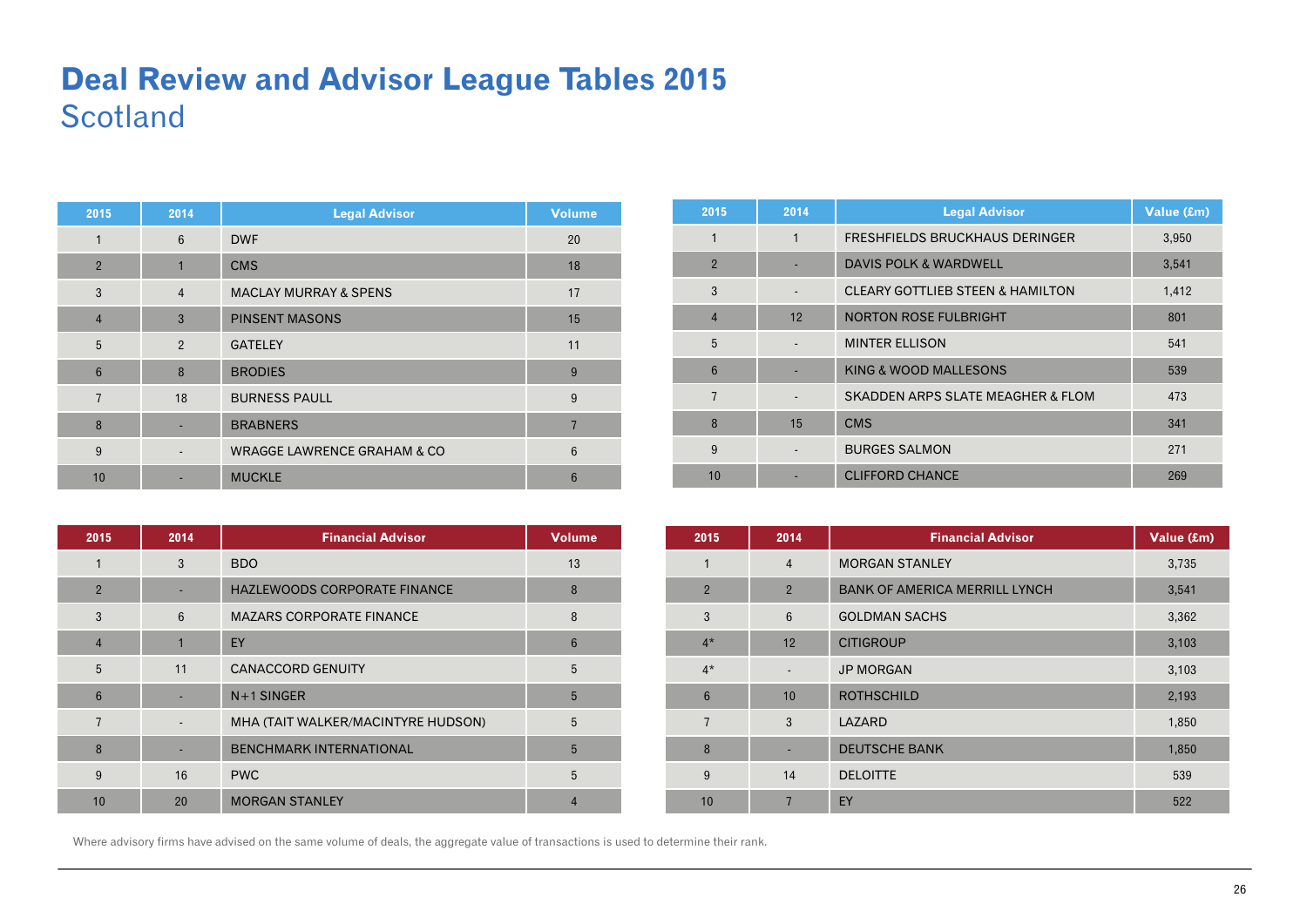## **Deal Review and Advisor League Tables 2015**  Northern Ireland M&A Activity

We recorded a total of 165 transactions involving a Northern Irish element, a substantial 58.7% upturn over 2014's total of 104. As would be expected with such a huge increase in deal numbers the overall value of transactions recorded in the region is also up, albeit by a much smaller 9.6% margin, from approximately GB£1.72bn in 2014 to GB£1.88bn.

The year's most active Legal Adviser was Tughans, up one place from 2014 having advised on 37 deals and beating last year's number one A&L Goodbody into second on 27, who were closely followed by Mills Selig on 25 to round out the top three. In value terms A&L Goodbody retained the number one spot having advised on deals totalling just under £1.3bn, ahead of DLA Piper in second place with £352m, and third-placed Carson McDowell on £319m. The Financial Adviser Volume Table was hotly contested this year with the four most active advisers having all acted on five transactions leaving total value as their only differentiator. Taking this into account Goodbody grabbed the top spot beating PwC in second place, with HNH Partners and BDO finishing joint third. The Financial Value Table was topped by Goldman Sachs on £298m, ahead of Goodbody Corporate Finance on £141m and third-placed Numis Securities on £100m.

Manufacturing was once again the most active sector in Northern Ireland, having been involved in 49 transactions, almost 30% of the region's total. Despite this, the Wholesale and Retail industry saw by far the most money change hands with total transaction values for the industry being worth just over £1.4bn, a staggering 75% of the region's total, despite only having featured in just 16% (27 deals) of all transactions.

- The volume of small deals (£0.5m-£10m) was up 52.9%, from 17 in 2014 to 26 in 2015. Values also increased 40.1% from £45.9m to £64.3m over the same period.
- Mid-market (£10m-£100m) deal numbers are also up by 30.8%, from 13 to 17, along with a 20.2% increase in total value from £483.6m to £581.4m.
- The volume of large (£100m-£1bn) deals was down 40% on 2014, falling from five to three. Despite this their total value increased 13.3% over the previous year from £1.19bn to £1.34bn.



| <b>Announced</b> | <b>Deal Type</b> | <b>Target</b>                                                            | <b>Bidder</b>                                                           | <b>Deal Value</b><br>(f.m) |
|------------------|------------------|--------------------------------------------------------------------------|-------------------------------------------------------------------------|----------------------------|
| 22/06/2015       | Acquisition      | Moy Park Ltd, Craigavon                                                  | <b>JBS SA, Brazil</b>                                                   | 946                        |
| 18/09/2015       | Acquisition      | Drug Supply Chain<br>Services Businesses of<br><b>UDG Healthcare Plc</b> | McKesson Corp, USA                                                      | 298                        |
| 24/08/2015       | Acquisition      | UTV Ltd, Belfast                                                         | <b>ITV PIc, London</b>                                                  | 100                        |
| 02/02/2015       | Acquisition      | Polycasa NV, The<br>Netherlands (from<br>Aventas, Derrylin)              | Schweiter Technologies<br>AG, Switzerland                               | 90.3                       |
| 15/12/2015       | Acquisition      | <b>Bloomfield Shopping</b><br>Centre, Bangor                             | <b>EPISO 4 Flower Sarl.</b><br>Luxembourg                               | 54.5                       |
| 07/07/2015       | <b>IPO</b>       | Kainos Group Plc, Belfast                                                |                                                                         | 54                         |
| 29/09/2015       | Acquisition      | <b>Fairhill Shopping Centre,</b><br>Ballymena                            | <b>Rockspring Property</b><br>Investment Managers LLP,<br><b>London</b> | 45.6                       |
| 28/05/2015       | Acquisition      | <b>Erneside Shopping</b><br>Centre, Enniskillen                          | <b>CCP IV Erneside Sarl.</b><br>Luxembourg                              | 34.3                       |
| 05/01/2015       | Acquisition      | 8Over8 Ltd, Londonderry                                                  | Aveva Group Plc,<br>Cambridge                                           | 26.9                       |
| 08/09/2015       | Acquisition      | Showgrounds Retail Park<br>Omagh                                         | <b>Tristan Capital Partners</b><br>LLP, London                          | 26.7                       |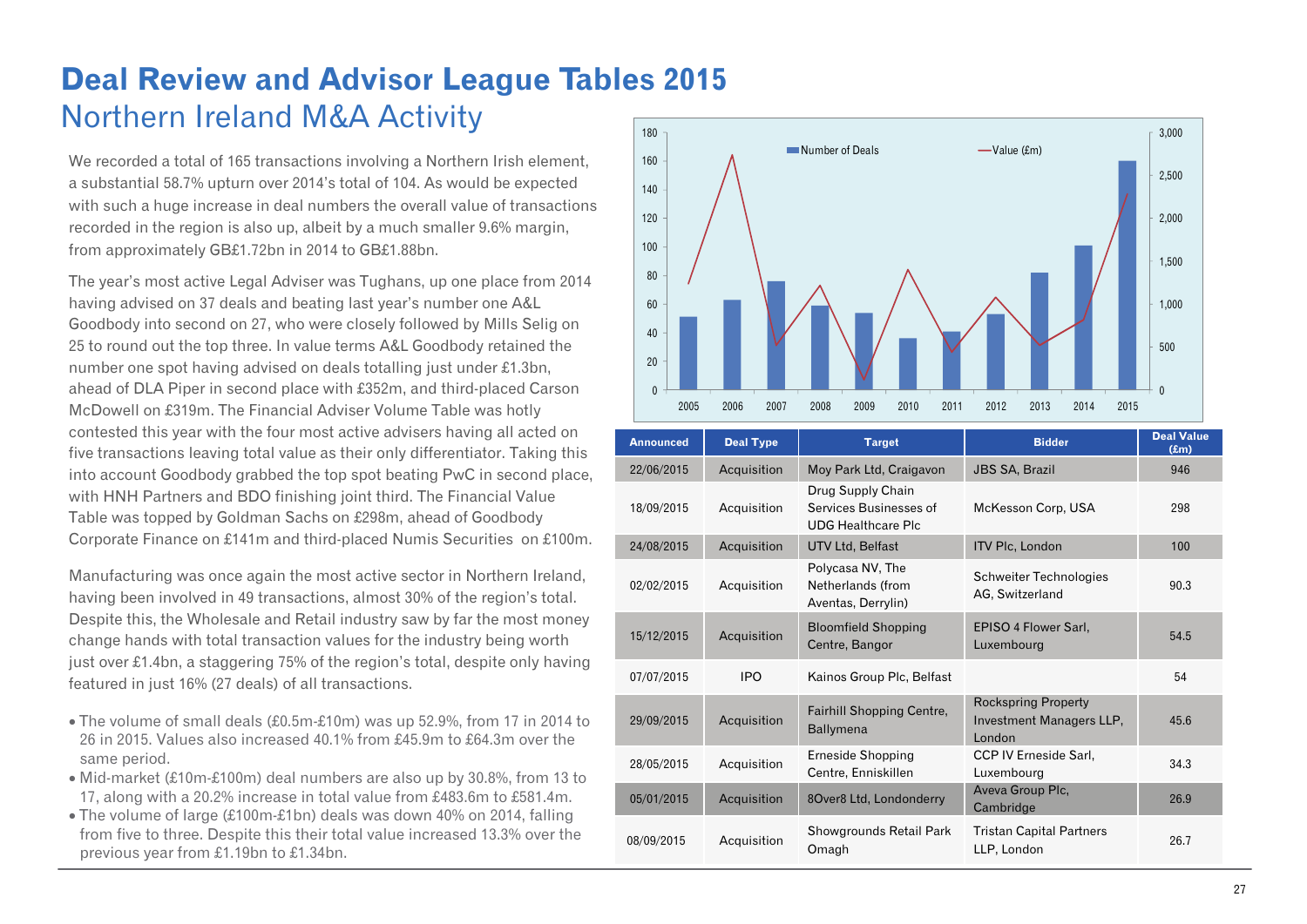### **Deal Review and Advisor League Tables 2015**  Northern Ireland

| 2015           | 2014           | <b>Legal Advisor</b>       | <b>Volume</b>  |
|----------------|----------------|----------------------------|----------------|
| 1              | 2              | <b>TUGHANS</b>             | 37             |
| $\overline{2}$ | $\overline{1}$ | A & L GOODBODY             | 27             |
| 3              | $\overline{4}$ | <b>MILLS SELIG</b>         | 25             |
| $\overline{4}$ | 3              | <b>CARSON MCDOWELL</b>     | 22             |
| 5              | 6              | <b>PINSENT MASONS</b>      | 15             |
| $6\phantom{1}$ | $7*$           | <b>ARTHUR COX</b>          | $\overline{4}$ |
| $\overline{7}$ | 5              | <b>MILLAR MCCALL WYLIE</b> | $\overline{4}$ |
| 8              |                | <b>IRWIN MITCHELL</b>      | $\overline{4}$ |
| 9              | 14             | <b>DLA PIPER</b>           | 3              |
| 10             |                | <b>NABARRO</b>             | $\overline{2}$ |

| 2015           | 2014                     | <b>Legal Advisor</b>            | Value (£m) |
|----------------|--------------------------|---------------------------------|------------|
| 1              | 1                        | A & L GOODBODY                  | 1,291      |
| $\overline{2}$ | $\overline{2}$           | <b>DLA PIPER</b>                | 352        |
| 3              | 3                        | <b>CARSON MCDOWELL</b>          | 319        |
| $\overline{4}$ | ٠                        | <b>MASON HAYES &amp; CURRAN</b> | 298        |
| 5              | 10                       | <b>PINSENT MASONS</b>           | 147        |
| $6\phantom{1}$ | 13                       | <b>TUGHANS</b>                  | 125        |
| $7*$           | $\overline{\phantom{a}}$ | <b>SLAUGHTER AND MAY</b>        | 100        |
| $7*$           | ٠                        | <b>TRAVERS SMITH</b>            | 100        |
| 9              | $\overline{7}$           | <b>MILLS SELIG</b>              | 55         |
| 10             |                          | <b>NABARRO</b>                  | 54         |

| 2015           | 2014           | <b>Financial Advisor</b>          | <b>Volume</b>  |
|----------------|----------------|-----------------------------------|----------------|
| $\mathbf{1}$   | 14             | <b>GOODBODY</b>                   | 5              |
| $\overline{2}$ | 3              | <b>PWC</b>                        | 5              |
| $3*$           |                | <b>HNH PARTNERS</b>               | 5              |
| $3*$           | $\overline{2}$ | <b>BDO</b>                        | 5              |
| 5              | 6              | <b>CHARLES STANLEY SECURITIES</b> | $\overline{4}$ |
| $6\phantom{1}$ | $\overline{4}$ | EY                                | $\overline{4}$ |
| $\overline{7}$ | 13             | <b>GRANT THORNTON</b>             | 3              |
| $8*$           | 17             | <b>BELTRAE PARTNERS</b>           | 3              |
| $8*$           | 1              | <b>KPMG</b>                       | $\overline{2}$ |
| 10             |                | <b>GOLDMAN SACHS</b>              |                |

| 2015 | 2014 | <b>Financial Advisor</b>          | Value (£m)     |
|------|------|-----------------------------------|----------------|
|      |      | <b>GOLDMAN SACHS</b>              | 298            |
| 2    | 11   | <b>GOODBODY CORPORATE FINANCE</b> | 141            |
| 3    |      | NUMIS SECURITIES                  | 100            |
|      | 3    | <b>INVESTEC BANK</b>              | 54             |
| 5    | 10   | <b>CHARLES STANLEY SECURITIES</b> | 4 <sup>1</sup> |

A total of 9 firms advised on deals worth £20m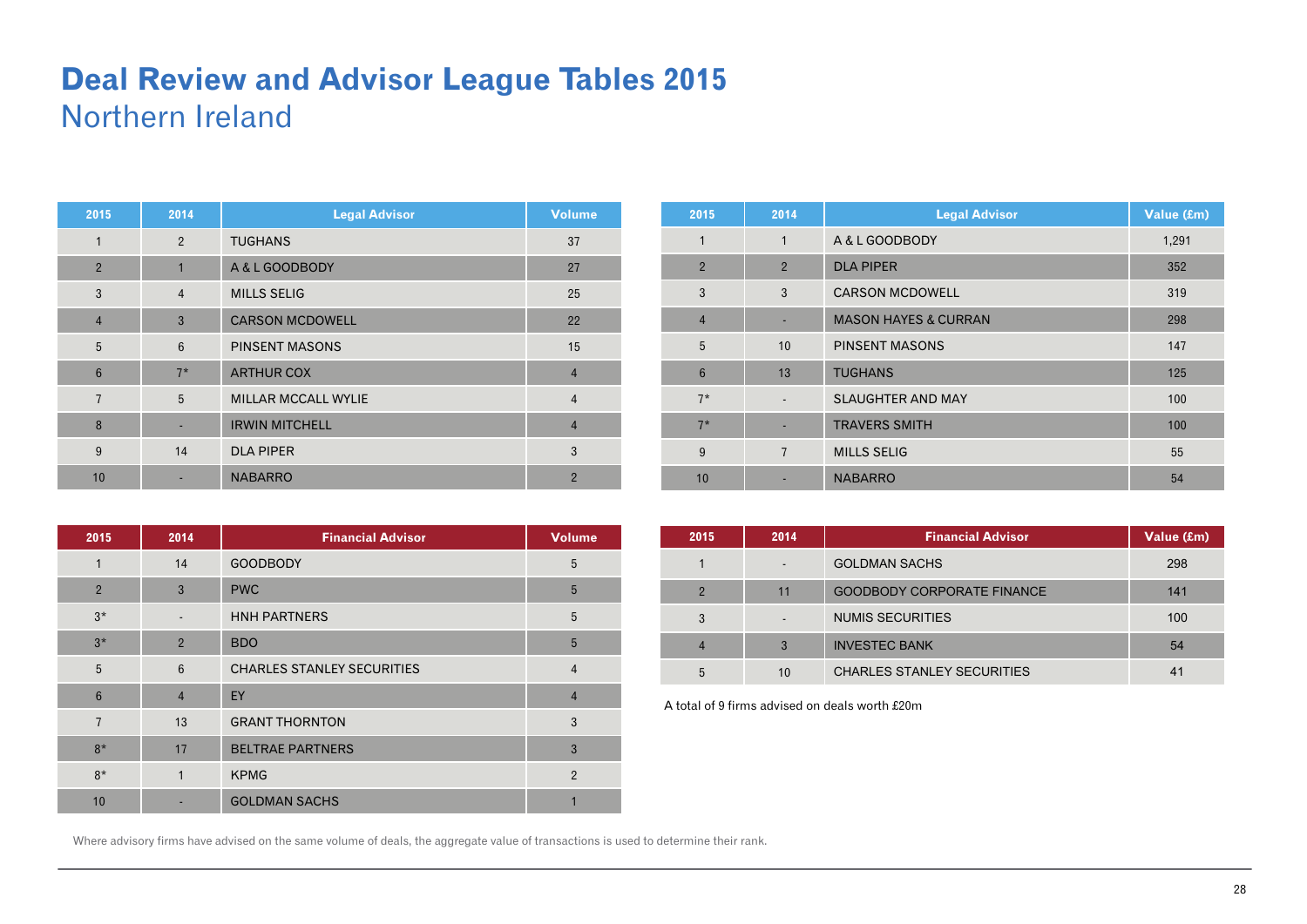### **Deal Review and Advisor League Tables 2015**  Republic of Ireland M&A Activity

A strong final quarter capped another strong year for the Republic of Ireland. The total number of transactions reached 458 in 2015, up from 416 last year and representing the busiest year in the Irish M&A market since 2008. Meanwhile the total value of transactions reached €312bn - by some way the most valuable year for corporate deal making in the country's history. Irish deals accounted for around 3.6% of the total volume of European transactions in 2015, but 20.5% of their total value. In 2014, the Republic of Ireland again featured in 3.6% of European deals and contributed just 12.7% to their overall value.

2015 has been characterised by a significant rise in the number of mega deals undertaken by Ireland's tax-resident corporations; there have been 19 deals where the consideration topped the €1bn mark, up from nine last year, with the total value of these deals up to €283bn (against €132bn in 2014). Activity continues to be driven by the Pharmaceuticals and Biotech sector - US giant Pfizer Inc's proposed €140bn takeover of Dublin's Allergan in November, the largest deal of the year being a case in point. Away from the headline grabbing big ticket transactions, Ireland also saw an upturn in deal volume in the mid-market and large value segments, although the number of small transactions did drop somewhat.

Manufacturing remained Ireland's busiest sector in terms of transaction volume in 2015, with 168 deals representing over a third of the country's total - up by 14.2% on 2014's 147 deals. There was even more pronounced growth in the next most active sectors; Professional, Scientific and Technical Activities saw M&A volume up by 48.5% year on year, while Information & Communication returned a 29% upswing - in fact most sectors saw increased deal flow this year, with just Real Estate and Utilities seeing activity decline.

A&L Goodbody retained its 2014 position as Ireland's most active legal advisor by deal volume with an involvement in 60 deals, ahead of fellow Dublin firms Arthur Cox (44) and William Fry (33). Arthur Cox topped our value table with deals worth around €215bn. Davy Corporate Finance was the busiest financial advisor, working on 19 transactions this year, while JP Morgan led the value table with €217bn worth of deals.



| <b>Announced</b> | <b>Deal Type</b> | <b>Target</b>                                    | <b>Bidder</b>                                 | Deal Value (€m) |
|------------------|------------------|--------------------------------------------------|-----------------------------------------------|-----------------|
| 23/11/2015       | Merger           | Allergan Plc, Dublin                             | Pfizer Inc, USA                               | 143.564         |
| 27/07/2015       | Acquisition      | Generic Drug Business of<br>Allergan Plc, Dublin | Teva Pharmaceutical<br>Industries Ltd, Israel | 35.454          |
| 04/08/2015       | Acquisition      | Baxalta Inc, USA                                 | Shire Plc, Dublin                             | 29,533          |
| 30/06/2015       | Merger           | Towers Watson & Co, USA                          | Willis Group Holdings Plc.<br>Dublin          | 15,566          |
| 22/01/2015       | Acquisition      | <b>Certain Assets of Holcim</b><br>and Lafarge   | CRH Plc, Dublin                               | 7,671           |
| 18/05/2015       | Acquisition      | Par Pharmaceutical<br>Holdings Inc, USA          | Endo International Plc.<br>Dublin             | 6,975           |
| 03/09/2015       | Acquisition      | Avolon Holdings Ltd,<br><b>Dublin</b>            | Bohai Leasing Co Ltd,<br>China                | 6.755           |
| 02/11/2015       | Acquisition      | Dyax Corp, USA                                   | Shire Plc, Dublin                             | 5,200           |
| 02/11/2015       | Acquisition      | King Digital Entertainment<br>Plc, Dublin        | Activision Blizzard Inc.<br><b>USA</b>        | 5,200           |
| 12/01/2015       | Acquisition      | NPS Pharmaceuticals Inc.<br><b>USA</b>           | Shire Plc, Dublin                             | 4,665           |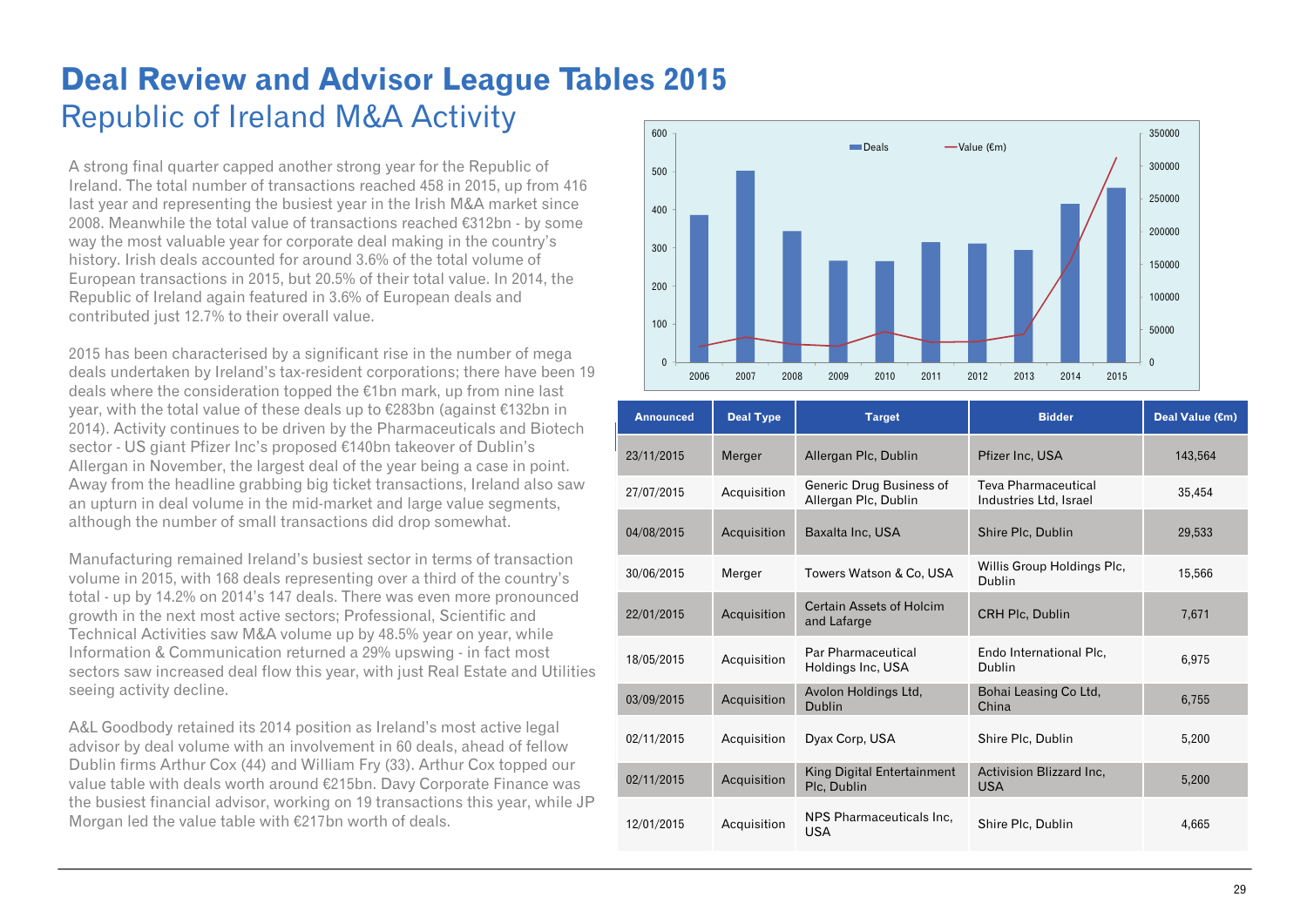### **Deal Review and Advisor League Tables 2015**  Republic of Ireland

| 2015           | 2014           | <b>Legal Advisor</b>                         | <b>Volume</b> |
|----------------|----------------|----------------------------------------------|---------------|
| $\mathbf{1}$   | $\mathbf{1}$   | A & L GOODBODY                               | 60            |
| $\overline{2}$ | $\overline{2}$ | <b>ARTHUR COX</b>                            | 44            |
| 3              | 3              | <b>WILLIAM FRY</b>                           | 33            |
| $\overline{4}$ | $\overline{4}$ | <b>MATHESON</b>                              | 29            |
| 5              | 5              | <b>MCCANN FITZGERALD</b>                     | 25            |
| $6\phantom{1}$ |                | <b>WEIL GOTSHAL &amp; MANGES</b>             | 11            |
| 7              | 19             | <b>CLIFFORD CHANCE</b>                       | 10            |
| 8              | $\overline{7}$ | <b>MASON HAYES &amp; CURRAN</b>              | 10            |
| 9              | $\overline{a}$ | <b>STIKEMAN ELLIOTT</b>                      | 9             |
| 10             | 8              | <b>SKADDEN ARPS SLATE MEAGHER &amp; FLOM</b> | 9             |

| 2015           | 2014           | <b>Legal Advisor</b>                         | Value (€m) |
|----------------|----------------|----------------------------------------------|------------|
| 1              | $\overline{2}$ | <b>ARTHUR COX</b>                            | 214,979    |
| $\overline{2}$ | 9              | <b>WEIL GOTSHAL &amp; MANGES</b>             | 208,452    |
| 3              | 5              | <b>STIKEMAN ELLIOTT</b>                      | 204,219    |
| $\overline{4}$ | 8              | <b>LATHAM &amp; WATKINS</b>                  | 191,983    |
| 5              | $\overline{7}$ | <b>CLEARY GOTTLIEB STEEN &amp; HAMILTON</b>  | 189,818    |
| 6              |                | A & L GOODBODY                               | 180,045    |
| $\overline{7}$ |                | <b>WILLKIE FARR &amp; GALLAGHER</b>          | 179,084    |
| 8              | 11             | <b>SKADDEN ARPS SLATE MEAGHER &amp; FLOM</b> | 161,662    |
| 9              | 3              | <b>WACHTELL LIPTON ROSEN &amp; KATZ</b>      | 147,854    |
| 10             |                | <b>ASHURST</b>                               | 145,469    |

| 2015           | 2014           | <b>Financial Advisor</b>             | <b>Volume</b>  |
|----------------|----------------|--------------------------------------|----------------|
| 1              | 1              | <b>DAVY</b>                          | 19             |
| $\overline{2}$ | $\mathbf{3}$   | EY                                   | 15             |
| 3              | 15             | <b>GOLDMAN SACHS</b>                 | 13             |
| $\overline{4}$ | 13             | <b>JP MORGAN</b>                     | 13             |
| 5              | 5              | <b>MORGAN STANLEY</b>                | 10             |
| $6\phantom{1}$ | $\overline{2}$ | <b>BANK OF AMERICA MERRILL LYNCH</b> | 10             |
| $\overline{7}$ |                | <b>GOODBODY</b>                      | 9              |
| 8              | 14             | <b>PWC</b>                           | 9              |
| 9              | $\overline{4}$ | <b>BDO</b>                           | 8              |
| 10             | 6              | <b>CITIGROUP</b>                     | $\overline{7}$ |

| 2015            | 2014           | <b>Financial Advisor</b>             | Value (€m) |
|-----------------|----------------|--------------------------------------|------------|
| $\mathbf{1}$    | 3              | <b>JP MORGAN</b>                     | 216,762    |
| $\overline{2}$  | 5              | <b>MORGAN STANLEY</b>                | 191,176    |
| 3               | $\overline{2}$ | <b>GOLDMAN SACHS</b>                 | 169,872    |
| $\overline{4}$  | 9              | <b>CENTERVIEW PARTNERS</b>           | 149,774    |
| 5               | 8              | <b>BARCLAYS</b>                      | 48,779     |
| $6\phantom{1}6$ | 10             | <b>CITIGROUP</b>                     | 41,177     |
| $\overline{7}$  | 41             | <b>EVERCORE PARTNERS</b>             | 38,422     |
| 8               | $\mathbf{1}$   | <b>BANK OF AMERICA MERRILL LYNCH</b> | 32,727     |
| 9               | 14             | EY                                   | 19,564     |
| 10              | 11             | <b>DEUTSCHE BANK</b>                 | 16,446     |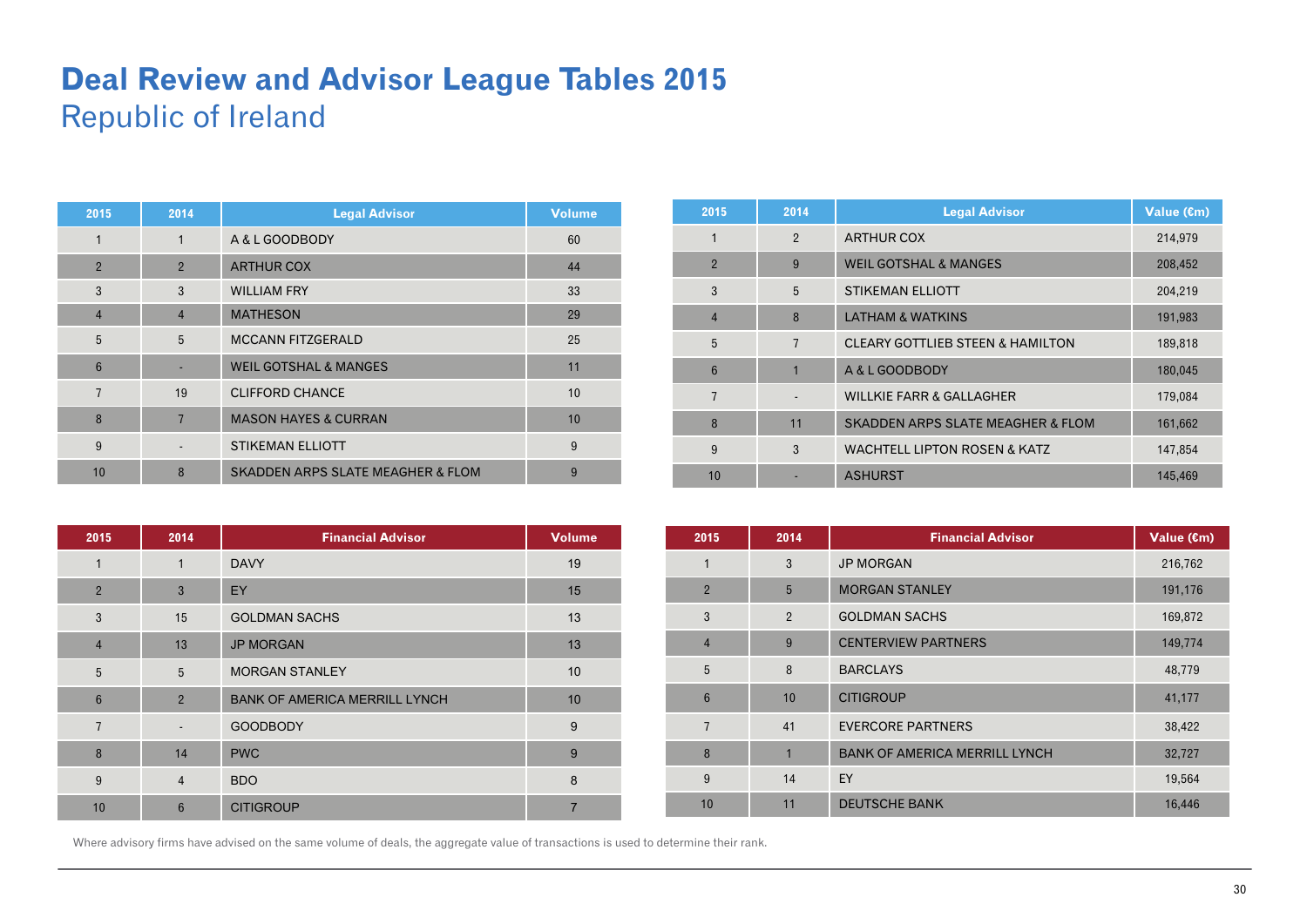## **Deal Review and Advisor League Tables 2015**  Appendix

- $\blacksquare$  This document was compiled using data from Experian MarketIQ, which reveals new layers of market insight by combining Corpfin's global M&A database with comprehensive Companies House data and our market leading business, financial and risk databases – all on a single platform.
- $\bullet$  These Tables are based on mergers & acquisitions (M&A) and equity capital market (ECM) transactions announced between the dates of January 1st 2015 and December 24th, 2015. **Graphs are based on completed deals only.**
- $\bullet$  The minimum deal value for inclusion is £500,000, unless otherwise stated. Value figures are based on disclosed considerations only.
- $\bullet$  Deals are attributed to regions based on the address of target or bidder companies as registered at the UK's Companies House or the Republic of Ireland's Companies Registration Office. Should a company's principal place of business differ from its registered location, we will also attribute the deal to the region of its principal trading address.
- $\blacksquare$  Experian regularly updates its database and expects more 2015 deals to be added subsequent to the publication of this document. The Table below compares our latest figures with the volume and value of deals that we had recorded at this point in 2014:

| <b>Region</b>         |              | Value (£ms) |           | <b>Volume</b> |       |          |  |
|-----------------------|--------------|-------------|-----------|---------------|-------|----------|--|
|                       | 2014<br>2015 |             | % Change  | 2015          | 2014  | % Change |  |
| <b>Greater London</b> | 226,459      | 181,495     | 24.77%    | 2,576         | 2,322 | 10.94%   |  |
| South East            | 157,129      | 36,200      | 334.06%   | 947           | 875   | 8.23%    |  |
| South West            | 6,564        | 11,171      | $-41.24%$ | 535           | 434   | 23.27%   |  |
| East of England       | 25,098       | 19,901      | 26.11%    | 527           | 388   | 35.82%   |  |
| <b>Midlands</b>       | 21,092       | 20,563      | 2.57%     | 882           | 707   | 24.75%   |  |
| Yorkshire & Humber    | 6,584        | 8,550       | $-22.99%$ | 451           | 419   | 7.64%    |  |
| North West            | 10,526       | 11,674      | $-9.83%$  | 742           | 583   | 27.27%   |  |
| North East            | 1,633        | 1,408       | 15.98%    | 181           | 141   | 28.37%   |  |
| Wales                 | 1,370        | 1,861       | $-26.38%$ | 172           | 160   | 7.50%    |  |
| Scotland              | 14,821       | 25,016      | $-40.75%$ | 604           | 478   | 26.36%   |  |
| Northern Ireland      | 1,880        | 765         | 145.75%   | 165           | 98    | 68.37%   |  |
| Republic of Ireland   | 229,702      | 115,305     | 99.21%    | 458           | 398   | 15.08%   |  |
| <b>UK Wide</b>        | 433,415      | 289,030     | 49.96%    | 6,532         | 5,557 | 17.55%   |  |

- $\bullet$  League Tables are based on the volume and value of legal or financial advisory services provided to the target, bidder, vendor, debt or equity provider, shareholders, directors, management or other parties to a deal. League Tables exclude rumoured, cancelled, withdrawn or lapsed deals. Where advisory firms have advised on the same volume of deals, the aggregate value of transactions is used to determine their rank.
- $\bullet$  This publication was compiled on December 30th, 2015. Experian believes that the information it provides was obtained from reliable sources, but does not guarantee its accuracy. Due to the fact that our records are updated daily, transaction data and League Table rankings may vary between publications.

#### For further information on Experian League Tables, inclusion criteria, deal submissions or quarterly updates, please contact:

**Jane Turner Research Manager T: +44 161 288 4920**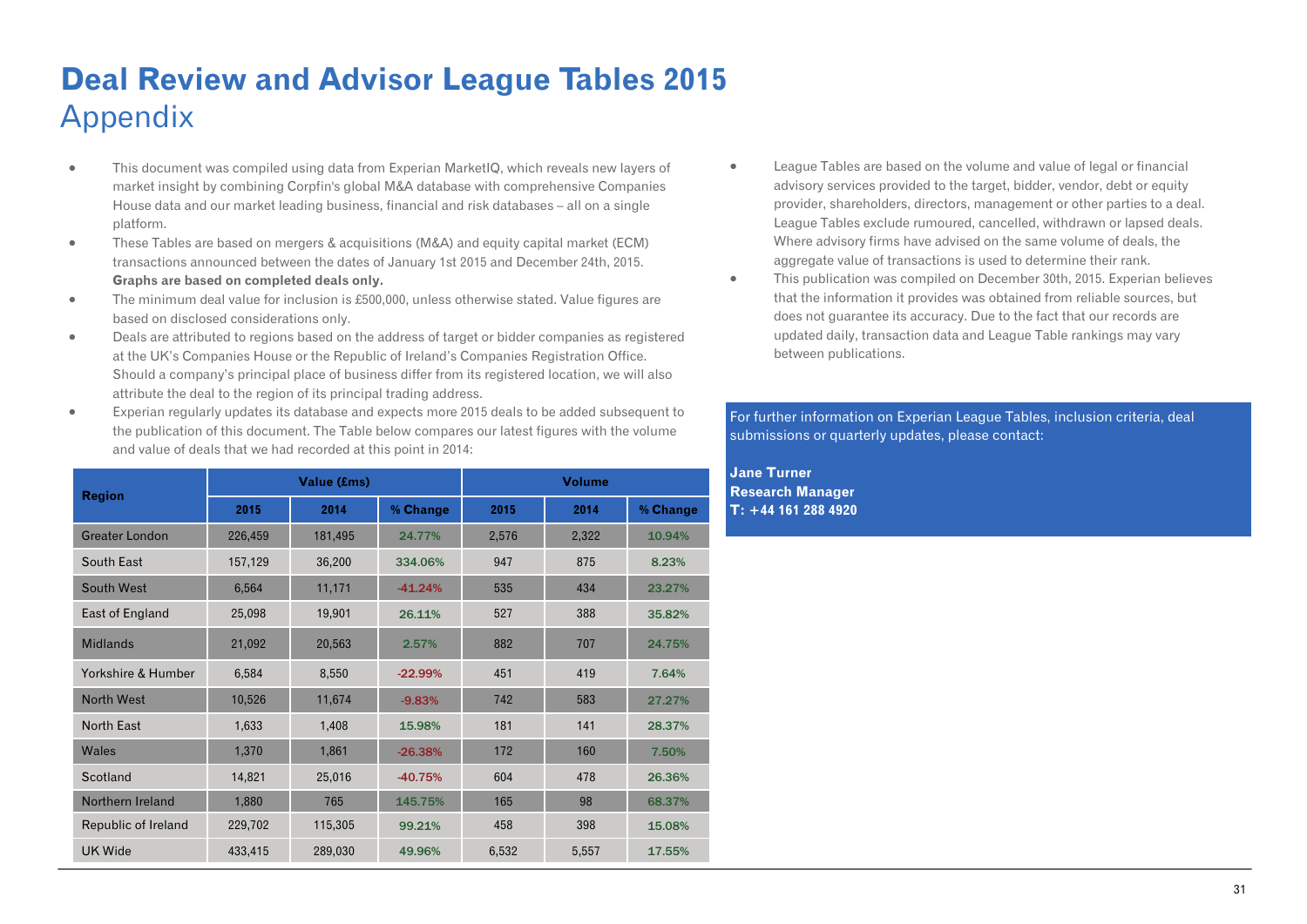### **Deal Review and Advisor League Tables 2015**  International Mergers and Acquisitions Database

For incorporation in the Experian Deals database, and credit in League Tables and market reports, please fill in this form and send it to: **CFW.research@experian.com** - For subscription information please contact **T: 44 (0) 161 288 4901** 

| <b>Name of Firm supplying information:</b>                                             |       |                  | <b>Client Name:</b> |                   |                           |                                           | <b>Date Announced:</b>    | <b>Date completed:</b>     |                         |                    |
|----------------------------------------------------------------------------------------|-------|------------------|---------------------|-------------------|---------------------------|-------------------------------------------|---------------------------|----------------------------|-------------------------|--------------------|
|                                                                                        |       |                  |                     |                   |                           |                                           |                           |                            |                         |                    |
|                                                                                        |       |                  |                     |                   |                           |                                           |                           |                            |                         |                    |
| Companies:                                                                             | Name: |                  |                     |                   | Location:                 |                                           |                           |                            | Type of business:       |                    |
| Target                                                                                 |       |                  |                     |                   |                           |                                           |                           |                            |                         |                    |
| <b>Bidder</b>                                                                          |       |                  |                     |                   |                           |                                           |                           |                            |                         |                    |
| Deal Description:                                                                      |       |                  |                     |                   |                           | <b>Consideration (Millions):</b>          |                           |                            |                         |                    |
|                                                                                        |       |                  |                     |                   |                           | Consideration satisfied by:               |                           |                            |                         |                    |
|                                                                                        |       |                  |                     |                   |                           | <b>Company Share Issue</b>                | <b>Mezzanine Finance</b>  |                            | <b>High Street Bank</b> | Vendor Placing     |
|                                                                                        |       |                  |                     |                   | <b>Existing Resources</b> |                                           | <b>Other Companies</b>    |                            | <b>Merchant Bank</b>    | Venture Capital    |
| <b>Type of Deal:</b>                                                                   |       |                  |                     |                   |                           |                                           |                           |                            |                         |                    |
| Acquisition                                                                            |       | Employee Buy-in  |                     | Investor Buy-in   |                           | Management Buy-out                        |                           | <b>Public to Private</b>   |                         | Rights/Other Issue |
| Demerger                                                                               |       | Employee Buy-out |                     | Investor Buy-out  |                           |                                           | Management Buy-in/Buy-out | Reconstruction             |                         | Secondary Buy-out  |
| Development Capital                                                                    |       | Exit             |                     | Leveraged Buy-out |                           | Merger                                    |                           | Receivership Restructuring |                         | Share Buy-back     |
| Disposal                                                                               |       | Flotation        |                     | Management Buy-in |                           | Reverse Takeover<br><b>Minority Stake</b> |                           |                            | Start-up                |                    |
| Advisors – please supply all advisors, noting for whom they acted and in what capacity |       |                  |                     |                   |                           |                                           |                           |                            |                         |                    |
| Advisor $+$ office                                                                     |       |                  | Team (individuals)  |                   |                           | <b>Client</b>                             |                           |                            | Role                    |                    |
|                                                                                        |       |                  |                     |                   |                           |                                           |                           |                            |                         |                    |
|                                                                                        |       |                  |                     |                   |                           |                                           |                           |                            |                         |                    |
|                                                                                        |       |                  |                     |                   |                           |                                           |                           |                            |                         |                    |
|                                                                                        |       |                  |                     |                   |                           |                                           |                           |                            |                         |                    |
| Funding - please supply all investors                                                  |       |                  |                     |                   |                           |                                           |                           |                            |                         |                    |
| Investor $+$ office                                                                    |       |                  | Debt/Equity         |                   |                           | Team (individuals)                        |                           |                            | Client                  |                    |
|                                                                                        |       |                  |                     |                   |                           |                                           |                           |                            |                         |                    |
|                                                                                        |       |                  |                     |                   |                           |                                           |                           |                            |                         |                    |
|                                                                                        |       |                  |                     |                   |                           |                                           |                           |                            |                         |                    |

For an online demonstration visit [www.experian.co.uk/marke](http://www.experian.co.uk/marketiq)tiq

For subscription information contact (+44) 161 288 4900 or email **cfw.sales@experian.com**